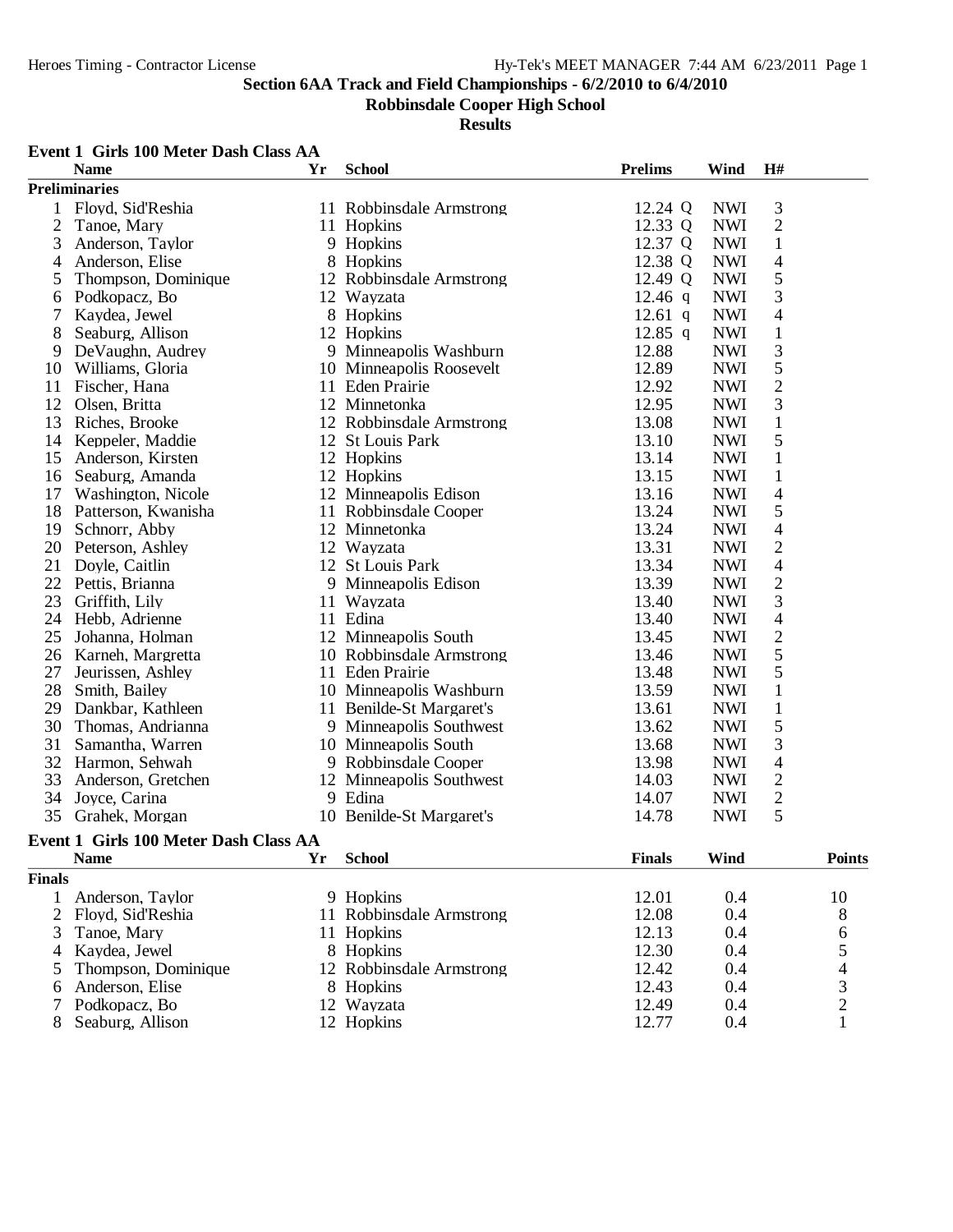**Robbinsdale Cooper High School**

|               | Event 2 Boys 100 Meter Dash Class AA  |    |                          |                |            |                          |                |
|---------------|---------------------------------------|----|--------------------------|----------------|------------|--------------------------|----------------|
|               | <b>Name</b>                           | Yr | <b>School</b>            | <b>Prelims</b> | Wind       | H#                       |                |
|               | <b>Preliminaries</b>                  |    |                          |                |            |                          |                |
|               | Crawford-Turfts, Devin                |    | 11 Edina                 | 10.50 Q        | <b>NWI</b> | $\mathbf{1}$             |                |
| 2             | Wilhite, Richard                      |    | 12 Robbinsdale Cooper    | 10.93 Q        | <b>NWI</b> | 3                        |                |
| 3             | Kendrick, Gideon                      |    | 12 Hopkins               | 11.04 Q        | <b>NWI</b> | 5                        |                |
| 4             | Williams, Jason                       |    | 9 Minneapolis Washburn   | 11.07 Q        | <b>NWI</b> | $\overline{c}$           |                |
| 5             | Jackson, Jarod                        |    | 10 Wayzata               | 11.22 Q        | <b>NWI</b> | 4                        |                |
| 6             | Singleton, Keandre                    |    | 9 Minnetonka             | $11.24$ q      | <b>NWI</b> | 3                        |                |
| 7             | Harder, Donny                         |    | 12 Minneapolis Southwest | 11.31 $q$      | <b>NWI</b> | 4                        |                |
| 9             | Russ, Richard                         |    | 12 Hopkins               | 11.34          | <b>NWI</b> | $\mathbf{1}$             |                |
| 10            | Broadway, Laron                       |    | 10 Hopkins               | 11.45          | <b>NWI</b> | 3                        |                |
| 11            | Hill, Matthew                         |    | 12 Hopkins               | 11.47          | <b>NWI</b> | $\mathbf{1}$             |                |
| 12            | D'Kae, Ryan                           |    | 11 Wayzata               | 11.49          | <b>NWI</b> | $\overline{4}$           |                |
| 13            | Mertes, John                          |    | 11 Edina                 | 11.51          | <b>NWI</b> | 3                        |                |
| 14            | Webb, Charles                         |    | 10 Minnetonka            | 11.52          | <b>NWI</b> | $\mathbf{1}$             |                |
| 15            | Rogers, Jimmy                         |    | 11 Robbinsdale Cooper    | 11.55          | <b>NWI</b> | $\overline{\mathcal{L}}$ |                |
| 16            | Frisbie, Steve                        |    | 10 Eden Prairie          | 11.60          | <b>NWI</b> | 5                        |                |
| 17            | Kidd, Ej                              |    | 11 Eden Prairie          | 11.62          | <b>NWI</b> | $\mathbf{1}$             |                |
| 18            | Kanu, Prince                          |    | 11 Robbinsdale Armstrong | 11.65          | <b>NWI</b> | 5                        |                |
| 19            | Gray, Evan                            |    | 11 Minneapolis Southwest | 11.69          | <b>NWI</b> | $\overline{c}$           |                |
| 20            | De-Souza, Melvin                      |    | 10 Eden Prairie          | 11.70          | <b>NWI</b> | 3                        |                |
| 21            | Michlitsch, Kyle                      |    | 11 Robbinsdale Armstrong | 11.71          | <b>NWI</b> | $\overline{c}$           |                |
| 22            | Niemira, Dane                         |    | 10 Eden Prairie          | 11.84          | <b>NWI</b> | $\overline{2}$           |                |
| 23            | Bridges, Travis                       |    | 11 Minnetonka            | 11.84          | <b>NWI</b> | 4                        |                |
| 24            | Keogh, Tim                            |    | 11 Benilde-St Margaret's | 11.87          | <b>NWI</b> | $\mathbf{1}$             |                |
| 25            | Olevitch, Alex                        |    | 12 St Louis Park         | 11.90          | <b>NWI</b> | 5                        |                |
| 26            | Munson, Tre                           |    | 11 St Louis Park         | 11.93          | <b>NWI</b> | 5                        |                |
| 27            | Sundberg, John                        |    | 12 Edina                 |                | <b>NWI</b> | $\overline{c}$           |                |
| 28            |                                       |    |                          | 11.95          |            | $\,1$                    |                |
|               | Krcbsbach, Ben                        |    | 12 Benilde-St Margaret's | 11.97          | <b>NWI</b> |                          |                |
| 29            | Adrian, Kange                         |    | 10 Minneapolis South     | 12.21          | <b>NWI</b> | $\overline{4}$           |                |
| 30            | Senaphanh, Soly                       |    | 10 Minneapolis South     | 12.24          | <b>NWI</b> | 2                        |                |
| 31            | Owens, Jumoke                         |    | 11 Minneapolis Roosevelt | 12.39          | <b>NWI</b> | 3                        |                |
|               | Event 2 Boys 100 Meter Dash Class AA  |    |                          |                |            |                          |                |
|               | <b>Name</b>                           | Yr | <b>School</b>            | <b>Finals</b>  | Wind       |                          | <b>Points</b>  |
| <b>Finals</b> |                                       |    |                          |                |            |                          |                |
|               | Crawford-Turfts, Devin                |    | 11 Edina                 | 10.59          | 0.2        |                          | 10             |
| 2             | Wilhite, Richard                      |    | 12 Robbinsdale Cooper    | 10.97          | 0.2        |                          | 8              |
| C             | Williams, Jason                       |    | 9 Minneapolis Washburn   | 10.99          | 0.2        |                          | 6              |
|               | Kendrick, Gideon                      |    | 12 Hopkins               | 11.08          | 0.2        |                          | 5              |
| 5             | Jackson, Jarod                        |    | 10 Wayzata               | 11.28          | 0.2        |                          | 4              |
| 6             | Singleton, Keandre                    |    | 9 Minnetonka             | 11.35          | 0.2        |                          | 3              |
| 7             | Harder, Donny                         |    | 12 Minneapolis Southwest | 11.40          | 0.2        |                          | $\overline{2}$ |
|               |                                       |    |                          |                |            |                          |                |
|               | Event 3 Girls 200 Meter Dash Class AA |    |                          |                |            |                          |                |
|               | <b>Name</b>                           | Yr | <b>School</b>            | <b>Prelims</b> | Wind       | H#                       |                |
|               | <b>Preliminaries</b>                  |    |                          |                |            |                          |                |
|               | 1 Anderson, Taylor                    |    | 9 Hopkins                | 25.35 Q        | <b>NWI</b> | $\overline{2}$           |                |
| 2             | Knight, Artisha                       |    | 12 Minneapolis Washburn  | 25.41 Q        | <b>NWI</b> | $\mathbf{1}$             |                |
| 3             | Thompson, Dominique                   |    | 12 Robbinsdale Armstrong | 25.86 Q        | <b>NWI</b> | 4                        |                |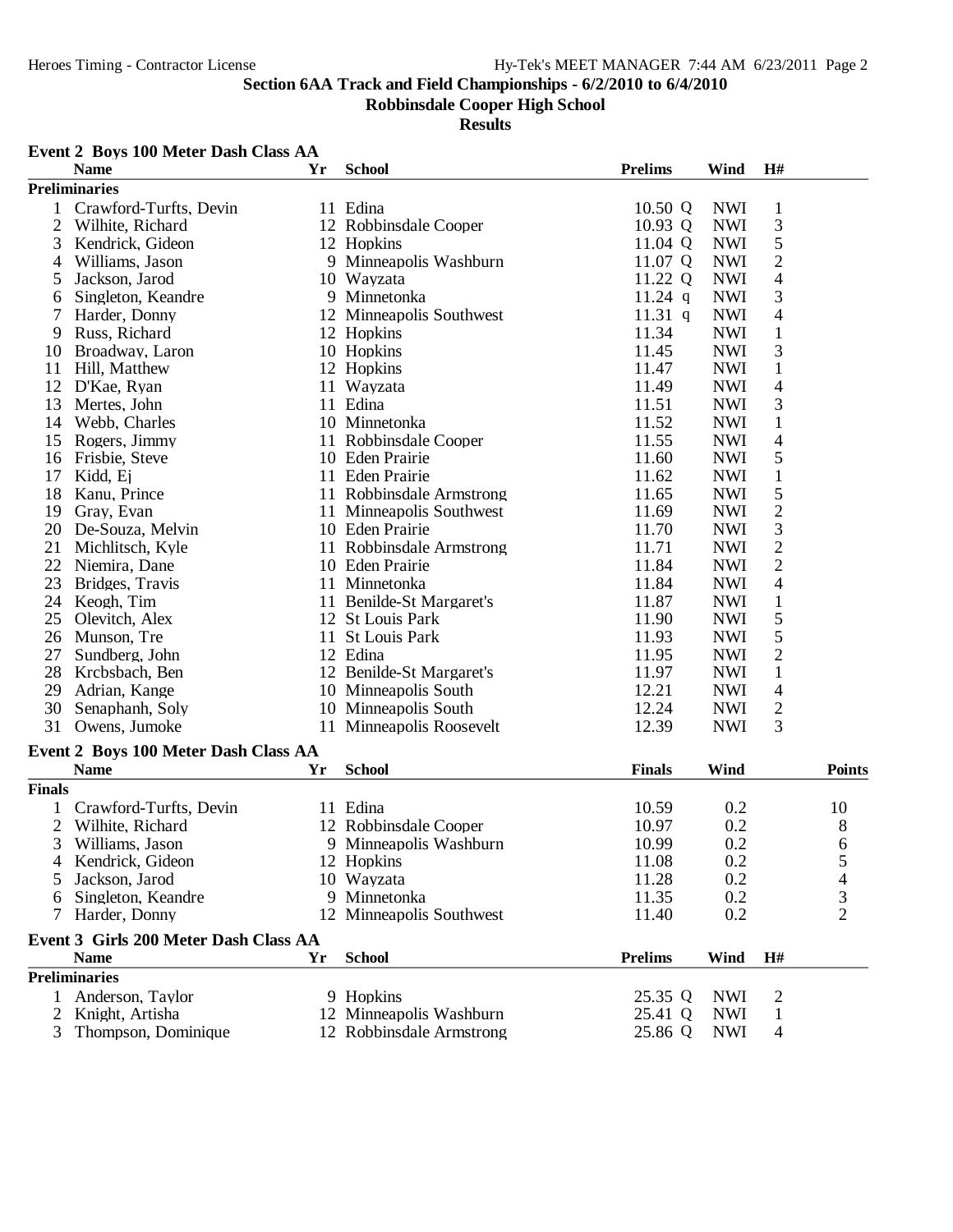#### **Robbinsdale Cooper High School**

|  |  | Preliminaries  (Event 3 Girls 200 Meter Dash Class AA) |
|--|--|--------------------------------------------------------|
|--|--|--------------------------------------------------------|

|               | <b>Name</b>                           | Yr | <b>School</b>            | <b>Prelims</b> | Wind       | H#             |                |
|---------------|---------------------------------------|----|--------------------------|----------------|------------|----------------|----------------|
| 4             | Seaburg, Allison                      |    | 12 Hopkins               | 26.04 Q        | <b>NWI</b> | 3              |                |
| 5             | Williams, Jazzmin                     |    | 11 Robbinsdale Armstrong | 26.18 Q        | <b>NWI</b> | 5              |                |
| 6             | Lindsey, Kelli                        |    | 11 Eden Prairie          | $26.55$ q      | <b>NWI</b> | 3              |                |
| 7             | Ricks, Trayonna                       |    | 8 Minneapolis Washburn   | $26.74$ q      | <b>NWI</b> | 3              |                |
| 8             | Williams, Shantrell                   |    | 10 Edina                 | $26.87$ q      | <b>NWI</b> | 5              |                |
| 9             | Adams, Suzanna                        |    | 10 Robbinsdale Armstrong | 26.91          | <b>NWI</b> | $\mathbf{1}$   |                |
| 10            | Riches, Brooke                        |    | 12 Robbinsdale Armstrong | 26.92          | <b>NWI</b> | 2              |                |
| 11            | Seaburg, Amanda                       |    | 12 Hopkins               | 26.99          | <b>NWI</b> | 4              |                |
| 12            | Erin, Wallin                          |    | 10 Minneapolis South     | 27.04          | <b>NWI</b> | 5              |                |
| 13            | Jendkro, lindsay                      |    | 10 Eden Prairie          | 27.16          | <b>NWI</b> | 4              |                |
| 14            | Childs, Christina                     |    | 9 Wayzata                | 27.46          | <b>NWI</b> | 4              |                |
| 15            | Herbert, Franziska                    |    | 12 Minnetonka            | 27.49          | <b>NWI</b> | 3              |                |
| 16            | Bazany, Margaret                      |    | 9 Minnetonka             | 27.51          | <b>NWI</b> | $\mathbf{1}$   |                |
| 17            | Maupin, Jennifer                      |    | 12 St Louis Park         | 27.65          | <b>NWI</b> | $\mathbf{1}$   |                |
| 18            | Danielson, Emily                      |    | 9 Robbinsdale Armstrong  | 27.82          | <b>NWI</b> | 4              |                |
| 19            | Young, Taylor                         |    | 12 Edina                 | 27.90          | <b>NWI</b> | $\overline{c}$ |                |
| 20            | Ashley, Chanell                       |    | 10 St Louis Park         | 27.98          | <b>NWI</b> | $\overline{c}$ |                |
| 21            | Baker, Alexa                          |    | 11 Robbinsdale Cooper    | 28.24          | <b>NWI</b> | 5              |                |
| 22            | Hayden, Erin                          |    | 10 Wayzata               | 28.34          | <b>NWI</b> | 3              |                |
| 23            | Samantha, Warren                      |    | 10 Minneapolis South     | 28.40          | <b>NWI</b> | 3              |                |
| 24            | Hebb, Adrienne                        |    | 11 Edina                 | 28.53          | <b>NWI</b> | 5              |                |
| 25            | Good, Julia                           |    | 10 Edina                 | 28.62          | <b>NWI</b> | $\overline{c}$ |                |
| 26            | Jonason, Kristin                      |    | 12 Eden Prairie          | 28.82          | <b>NWI</b> | 5              |                |
| 27            | Rodgers, Shapree                      |    | 11 Minneapolis Roosevelt | 28.84          | <b>NWI</b> | $\overline{c}$ |                |
| 28            | Thomas, Andrianna                     |    | 9 Minneapolis Southwest  | 29.16          | <b>NWI</b> | $\overline{2}$ |                |
| 29            | Kollie, Kormassa                      |    | 7 Robbinsdale Cooper     | 29.40          | <b>NWI</b> | $\mathbf 1$    |                |
| 30            | Anderson, Gretchen                    |    | 12 Minneapolis Southwest | 29.51          | <b>NWI</b> | $\mathbf 1$    |                |
| 31            | Flumerfelt, Sophia                    |    | 9 Benilde-St Margaret's  | 29.54          | <b>NWI</b> | 5              |                |
| 32            | Geressu, Hannah                       |    | 10 St Louis Park         | 29.67          | <b>NWI</b> | 4              |                |
| 33            | Grahek, Morgan                        |    | 10 Benilde-St Margaret's | 30.61          | <b>NWI</b> | 3              |                |
|               | Event 3 Girls 200 Meter Dash Class AA |    |                          |                |            |                |                |
|               | <b>Name</b>                           | Yr | <b>School</b>            | <b>Finals</b>  | Wind       |                | <b>Points</b>  |
| <b>Finals</b> |                                       |    |                          |                |            |                |                |
|               | Anderson, Taylor                      |    | 9 Hopkins                | 24.89          | <b>NWI</b> |                | 10             |
| 2             | Knight, Artisha                       |    | 12 Minneapolis Washburn  | 25.39          | <b>NWI</b> |                | 8              |
| 3             | Thompson, Dominique                   |    | 12 Robbinsdale Armstrong | 25.83          | <b>NWI</b> |                | 6              |
| 4             | Seaburg, Allison                      |    | 12 Hopkins               | 26.23          | <b>NWI</b> |                | 5              |
|               | 5 Williams, Jazzmin                   |    | 11 Robbinsdale Armstrong | 26.37          | <b>NWI</b> |                | $\overline{4}$ |
| 6             | Ricks, Trayonna                       |    | 8 Minneapolis Washburn   | 26.45          | <b>NWI</b> |                | 3              |
|               | Lindsey, Kelli                        |    | 11 Eden Prairie          | 26.84          | <b>NWI</b> |                | $\overline{c}$ |
| 8             | Williams, Shantrell                   |    | 10 Edina                 | 26.97          | <b>NWI</b> |                | 1              |
|               |                                       |    |                          |                |            |                |                |
|               | Event 4 Boys 200 Meter Dash Class AA  |    |                          |                |            |                |                |
|               | <b>Name</b>                           | Yr | <b>School</b>            | <b>Prelims</b> | Wind       | H#             |                |
|               | <b>Preliminaries</b>                  |    |                          |                |            |                |                |
|               | Crawford-Turfts, Devin                |    | 11 Edina                 | 21.25 Q        | <b>NWI</b> | 1              |                |
| 2             | Wilhite, Richard                      |    | 12 Robbinsdale Cooper    | 22.21 Q        | <b>NWI</b> | 3              |                |
| 3             | Oseko, Victor                         |    | 11 Hopkins               | 22.44 Q        | <b>NWI</b> | 4              |                |
| 4             | Williams, Jason                       |    | 9 Minneapolis Washburn   | 22.75 Q        | <b>NWI</b> | 2              |                |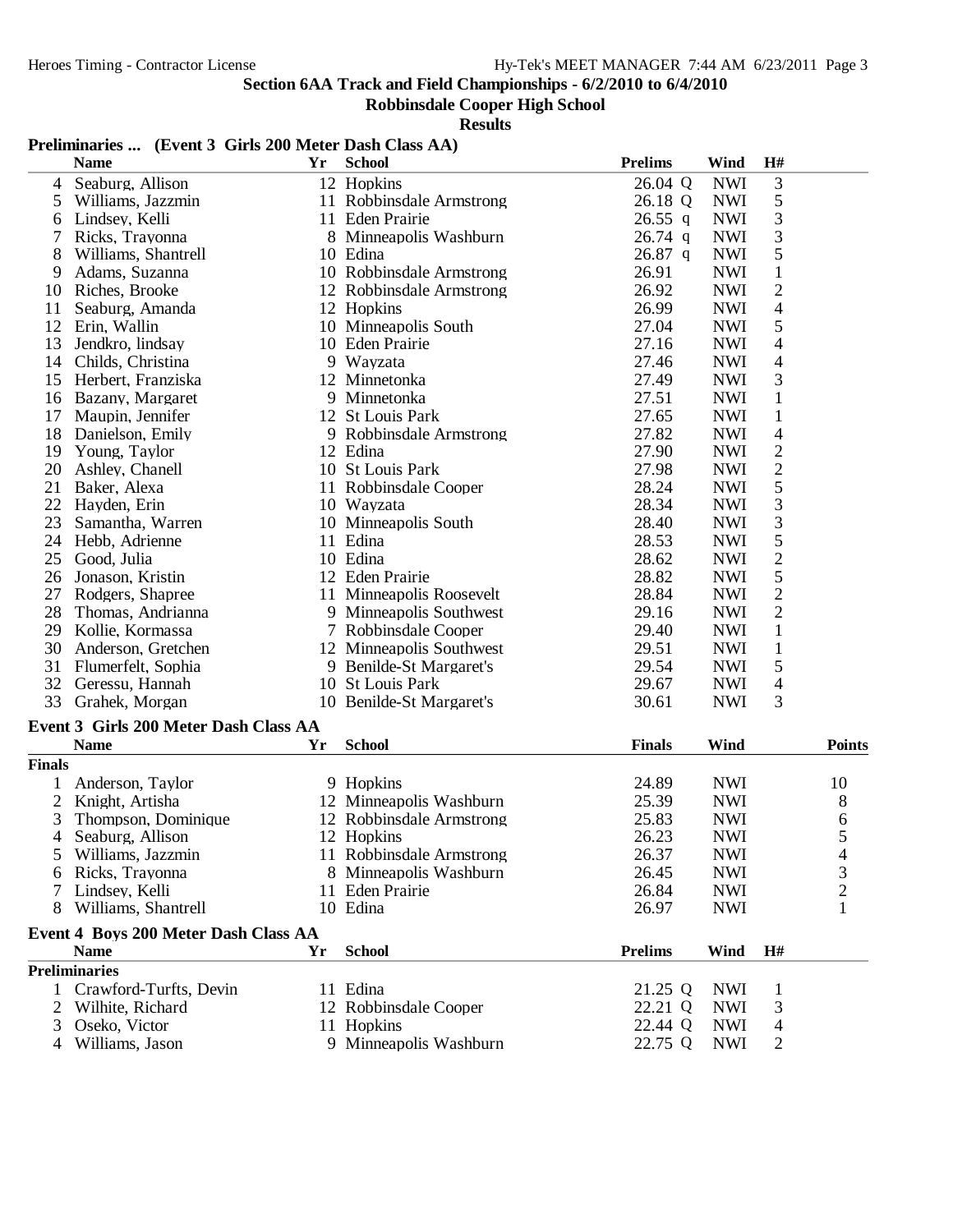## **Robbinsdale Cooper High School**

### **Results**

## **Preliminaries ... (Event 4 Boys 200 Meter Dash Class AA)**

|                | <b>Name</b>                           | Yr        | <b>School</b>            | <b>Prelims</b> | Wind       | H#                      |                          |
|----------------|---------------------------------------|-----------|--------------------------|----------------|------------|-------------------------|--------------------------|
| 5              | Harder, Donny                         |           | 12 Minneapolis Southwest | $22.59$ q      | <b>NWI</b> | $\overline{4}$          |                          |
| 6              | Singleton, Keandre                    |           | 9 Minnetonka             | 22.85 q        | <b>NWI</b> | $\mathbf{1}$            |                          |
|                | Christopher, Hatcher                  |           | 12 Minneapolis South     | 22.89 $q$      | <b>NWI</b> | $\overline{c}$          |                          |
| 8              | Hynes, Greg                           |           | 12 St Louis Park         | $23.06$ q      | <b>NWI</b> | $\mathbf{1}$            |                          |
| 9              | Brown, Benjamin                       |           | 12 Edina                 | 23.22          | <b>NWI</b> | $\mathbf{1}$            |                          |
| 10             | Trapp, Chad                           |           | 11 Wayzata               | 23.33          | <b>NWI</b> | $\overline{4}$          |                          |
| 11             | Henry, Fred                           |           | 12 Minneapolis Henry     | 23.34          | <b>NWI</b> | 3                       |                          |
| 12             | Wright, Sam                           |           | 11 Eden Prairie          | 23.38          | <b>NWI</b> | 4                       |                          |
| 13             | Borillo, Michael                      |           | 11 Wayzata               | 23.47          | <b>NWI</b> | 2                       |                          |
| 14             | Edwards, Marcus                       |           | 12 St Louis Park         | 23.48          | <b>NWI</b> | $\sqrt{2}$              |                          |
| 15             | McFarlin, James                       |           | 10 Minnetonka            | 23.60          | <b>NWI</b> | 3                       |                          |
| 16             | Frisbie, Steve                        |           | 10 Eden Prairie          | 23.66          | <b>NWI</b> | $\overline{\mathbf{c}}$ |                          |
| 17             | Rogers, Jimmy                         |           | 11 Robbinsdale Cooper    | 23.78          | <b>NWI</b> | 3                       |                          |
| 18             | Brisbois, John                        |           | 10 Eden Prairie          | 23.78          | <b>NWI</b> | $\overline{4}$          |                          |
| 19             | Scott, Matt                           |           | 10 Minneapolis South     | 23.97          | <b>NWI</b> | $\,1$                   |                          |
| 20             | Snelson, Javon                        |           | 10 Benilde-St Margaret's | 24.01          | <b>NWI</b> | $\sqrt{2}$              |                          |
| 21             | Sundberg, John                        |           | 12 Edina                 | 24.18          | <b>NWI</b> | 3                       |                          |
| 22             | Blair, Tavaughn                       |           | 10 Hopkins               | 24.19          | <b>NWI</b> | $\mathbf{1}$            |                          |
| 23             | Swen, James                           |           | 12 Robbinsdale Armstrong | 24.24          | <b>NWI</b> | $\overline{4}$          |                          |
| 24             | Bridges, Travis                       |           | 11 Minnetonka            | 24.30          | <b>NWI</b> | $\mathbf{1}$            |                          |
| 25             | Rowe, Matt                            |           | 10 Eden Prairie          | 24.64          | <b>NWI</b> | 3                       |                          |
| 26             | Montague, Obadiah                     |           | 10 Minnetonka            | 24.74          | <b>NWI</b> | $\overline{2}$          |                          |
| 27             | Koffa, David                          |           | 11 Robbinsdale Armstrong | 24.85          | <b>NWI</b> | $\overline{4}$          |                          |
| 28             | DeVaughn, Nathan                      |           | 10 Minneapolis Southwest | 24.88          | <b>NWI</b> | 3                       |                          |
| 28             | Jones, James                          |           | 10 Minneapolis Henry     | 24.88          | <b>NWI</b> | $\overline{2}$          |                          |
|                |                                       |           |                          |                |            |                         |                          |
|                | Event 4 Boys 200 Meter Dash Class AA  |           |                          |                |            |                         |                          |
|                | <b>Name</b>                           | Yr        | <b>School</b>            | <b>Finals</b>  | Wind       |                         | <b>Points</b>            |
| <b>Finals</b>  |                                       |           |                          |                |            |                         |                          |
| 1              | Crawford-Turfts, Devin                |           | 11 Edina                 | 21.24          | <b>NWI</b> |                         | 10                       |
| $\overline{2}$ | Wilhite, Richard                      |           | 12 Robbinsdale Cooper    | 22.14          | <b>NWI</b> |                         | 8                        |
| 3              | Oseko, Victor                         |           | 11 Hopkins               | 22.21          | <b>NWI</b> |                         | 6                        |
| 4              | Williams, Jason                       |           | 9 Minneapolis Washburn   | 22.35          | <b>NWI</b> |                         | 5                        |
| 5              | Harder, Donny                         |           | 12 Minneapolis Southwest | 22.58          | <b>NWI</b> |                         | $\overline{\mathcal{L}}$ |
| 6              | Hynes, Greg                           |           | 12 St Louis Park         | 23.14          | <b>NWI</b> |                         | $\frac{3}{2}$            |
|                | Singleton, Keandre                    |           | 9 Minnetonka             | 23.26          | <b>NWI</b> |                         |                          |
| 8              | Christopher, Hatcher                  |           | 12 Minneapolis South     | 23.38          | <b>NWI</b> |                         | $\mathbf{1}$             |
|                | Event 5 Girls 400 Meter Dash Class AA |           |                          |                |            |                         |                          |
|                | <b>Name</b>                           | <b>Yr</b> | <b>School</b>            | <b>Prelims</b> |            | H#                      |                          |
|                | <b>Preliminaries</b>                  |           |                          |                |            |                         |                          |
| 1              | Sweeney, Bridget                      |           | 11 Hopkins               | 58.42 Q        |            | 1                       |                          |
| 2              | Knight, Artisha                       |           | 12 Minneapolis Washburn  | 59.07 Q        |            |                         |                          |
| 3              | Rouse, Stephanie                      |           | 11 Hopkins               | $1:00.44$ Q    |            |                         |                          |
| 4              | Buck, Emily                           |           | 10 Hopkins               | $1:00.93$ Q    |            | 2<br>3<br>4             |                          |
| 5              | Erin, Wallin                          |           | 10 Minneapolis South     | 1:01.19 q      |            | 4                       |                          |
| 6              | Williams, Shantrell                   |           | 10 Edina                 | $1:01.49$ q    |            |                         |                          |
| 7              | Syverson, Kayla                       |           | 12 Minnetonka            | 1:01.76 q      |            | $\frac{3}{2}$           |                          |
| 8              | Stacken, Kelly                        |           | 9 Minnetonka             | 1:01.79 q      |            | $\mathbf{1}$            |                          |
| 9              | Kristo, Megan                         |           | 10 Eden Prairie          | 1:02.02        |            | 1                       |                          |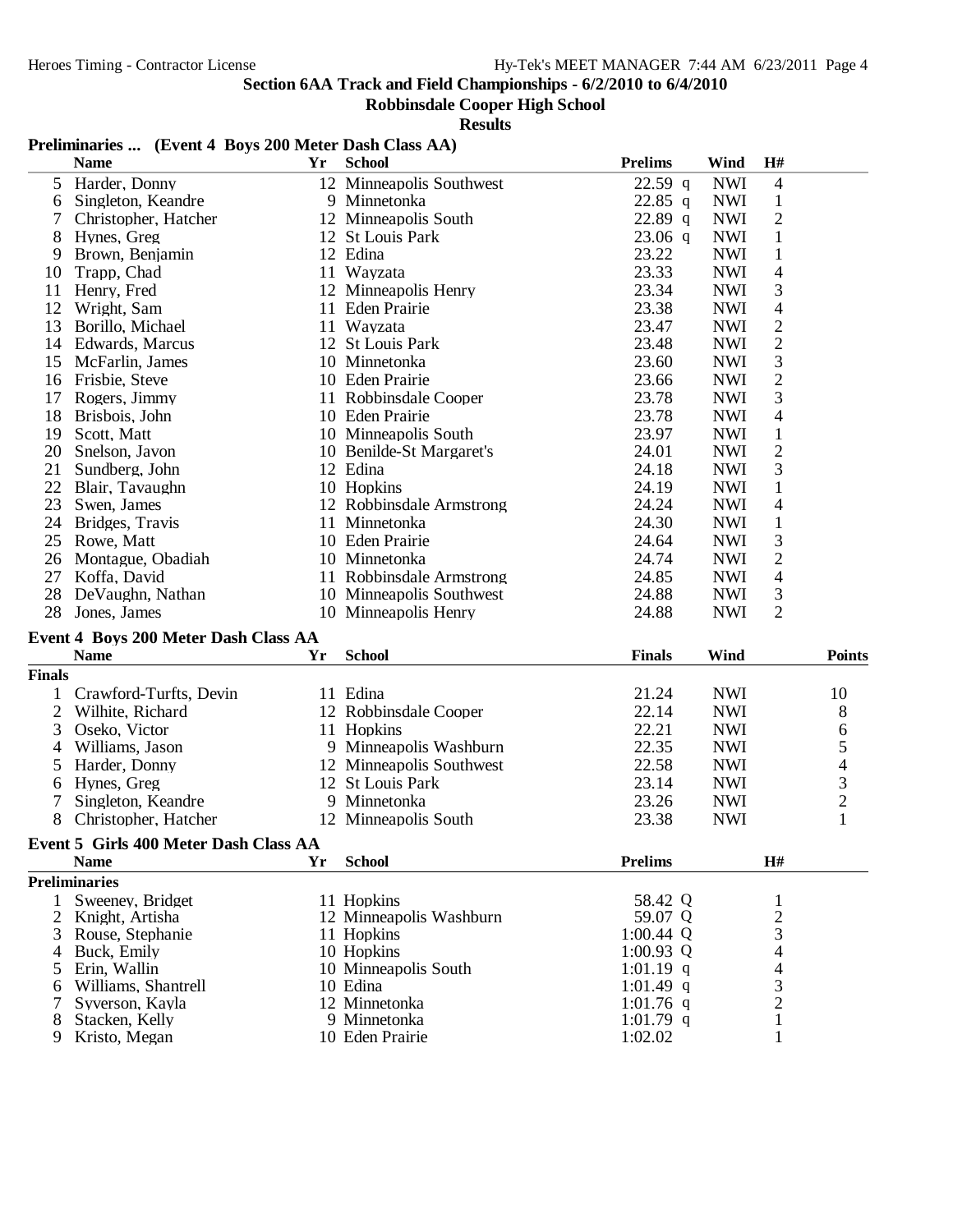## **Robbinsdale Cooper High School**

### **Results**

## **Preliminaries ... (Event 5 Girls 400 Meter Dash Class AA)**

|               | <b>Name</b>                           | Yr | <b>School</b>            | <b>Prelims</b> | $\mathbf{H}$ #                                  |                                            |
|---------------|---------------------------------------|----|--------------------------|----------------|-------------------------------------------------|--------------------------------------------|
| 10            | Katopodis, Erin                       |    | 12 Benilde-St Margaret's | 1:04.11        | 4                                               |                                            |
| 11            | Brooks, Sarah                         |    | 10 Wayzata               | 1:04.12        | 4                                               |                                            |
| 12            | Jensen, Sarah                         |    | 11 Wayzata               | 1:04.15        | 3                                               |                                            |
| 13            | Smith, Averee                         |    | 10 Minneapolis Southwest | 1:04.50        | 4                                               |                                            |
|               | 14 Lamo, Madeline                     |    | 12 Edina                 | 1:04.80        | 1                                               |                                            |
| 15            | Finley, Glory                         |    | 9 Minneapolis Roosevelt  | 1:05.52        | 1                                               |                                            |
| 16            | Revering, Erica                       |    | 12 Minneapolis Southwest | 1:05.83        | 3                                               |                                            |
| 17            | Bransford, Sarah                      |    | 11 Wayzata               | 1:06.66        | $\mathbf{1}$                                    |                                            |
| 18            | Huber, Amanda                         |    | 10 Robbinsdale Armstrong | 1:06.80        |                                                 |                                            |
| 19            | Conger, Taylor                        |    | 9 Wayzata                | 1:06.85        | $\begin{array}{c} 2 \\ 3 \\ 2 \\ 1 \end{array}$ |                                            |
| 20            | DeSalvo, Veronica                     |    | 10 Robbinsdale Armstrong | 1:07.37        |                                                 |                                            |
| 21            | Flumerfelt, Sophia                    |    | 9 Benilde-St Margaret's  | 1:07.38        |                                                 |                                            |
| 22            | Hayenga, Shelbi                       |    | 9 St Louis Park          | 1:07.43        | 4                                               |                                            |
| 23            | Young, Kadejah                        |    | 10 Minneapolis Roosevelt | 1:08.01        |                                                 |                                            |
| 24            | Geressu, Hannah                       |    | 10 St Louis Park         | 1:08.45        | $\frac{2}{2}$                                   |                                            |
| 25            | Halbert, Joslin                       |    | 9 Robbinsdale Cooper     | 1:09.08        | 4                                               |                                            |
|               | Event 5 Girls 400 Meter Dash Class AA |    |                          |                |                                                 |                                            |
|               | <b>Name</b>                           | Yr | <b>School</b>            | <b>Finals</b>  |                                                 | <b>Points</b>                              |
| <b>Finals</b> |                                       |    |                          |                |                                                 |                                            |
|               |                                       |    |                          |                |                                                 |                                            |
|               | Sweeney, Bridget                      |    | 11 Hopkins               | 56.44          |                                                 | 10                                         |
| 2             | Knight, Artisha                       |    | 12 Minneapolis Washburn  | 58.01          |                                                 | 8                                          |
| 3             | Rouse, Stephanie                      |    | 11 Hopkins               | 59.83          |                                                 | 6                                          |
| 4             | Erin, Wallin                          |    | 10 Minneapolis South     | 1:00.44        |                                                 | 5                                          |
| 5             | Buck, Emily                           |    | 10 Hopkins               | 1:00.53        |                                                 | $\begin{array}{c} 4 \\ 3 \\ 2 \end{array}$ |
| 6             | Syverson, Kayla                       |    | 12 Minnetonka            | 1:00.57        |                                                 |                                            |
| 7             | Williams, Shantrell                   |    | 10 Edina                 | 1:01.21        |                                                 |                                            |
| 8             | Stacken, Kelly                        |    | 9 Minnetonka             | 1:03.25        |                                                 | 1                                          |
|               | Event 6 Boys 400 Meter Dash Class AA  |    |                          |                |                                                 |                                            |
|               | <b>Name</b>                           | Yr | <b>School</b>            | <b>Prelims</b> | H#                                              |                                            |
|               | <b>Preliminaries</b>                  |    |                          |                |                                                 |                                            |
|               | DeSalvo, Paul                         |    | 12 Robbinsdale Armstrong | 50.48 Q        | $\mathbf{1}$                                    |                                            |
| 2             | Harder, Donny                         |    | 12 Minneapolis Southwest | 51.34 Q        |                                                 |                                            |
| 3             | Salargo, Austin                       |    | 10 Hopkins               | 51.71 Q        | $\frac{3}{2}$                                   |                                            |
| 4             | Jensen, Deshonte                      |    | 12 Eden Prairie          | 51.91 Q        | $\overline{\mathcal{L}}$                        |                                            |
| 5             | Christopher, Hatcher                  |    | 12 Minneapolis South     | 51.98 q        | 4                                               |                                            |
| 6             | Pydych, Evan                          |    | 12 Edina                 | 52.14 q        | $\mathbf{1}$                                    |                                            |
| 7             | Queenan, Ryan                         |    | 9 Robbinsdale Armstrong  | 52.62 q        |                                                 |                                            |
| 8             | Henry, Fred                           |    | 12 Minneapolis Henry     | 52.69 q        | $\overline{c}$                                  |                                            |
| 9             | Whiting, Charles                      |    | 9 Minneapolis Washburn   | 52.91          | 3                                               |                                            |
| 10            | Johnson, Skip                         |    | 11 Wayzata               | 52.93          | 3                                               |                                            |
| 11            | Cornelius, Andrew                     |    | 12 Hopkins               | 53.03          |                                                 |                                            |
| 12            | Olson, Nathan                         |    | 10 Minneapolis Southwest | 53.28          | $\frac{2}{2}$                                   |                                            |
| 13            | Nagel, Matias                         |    | 12 Robbinsdale Cooper    | 53.53          | $\mathbf 1$                                     |                                            |
| 14            | Kariuki, Henry                        |    | 11 Robbinsdale Cooper    | 53.59          | $\mathbf{1}$                                    |                                            |
| 15            | Brandt, Michael                       |    | 9 Eden Prairie           | 53.66          | $\overline{c}$                                  |                                            |
| 16            | Roemhildt, Christian                  |    | 10 Minnetonka            | 54.15          | $\mathbf{1}$                                    |                                            |
| 16            | Conway, Josh                          |    | 11 Minnetonka            | 54.15          | 3                                               |                                            |
| 18            | Orlowsky, Nick                        |    | 12 Minnetonka            | 54.18          | $\overline{4}$                                  |                                            |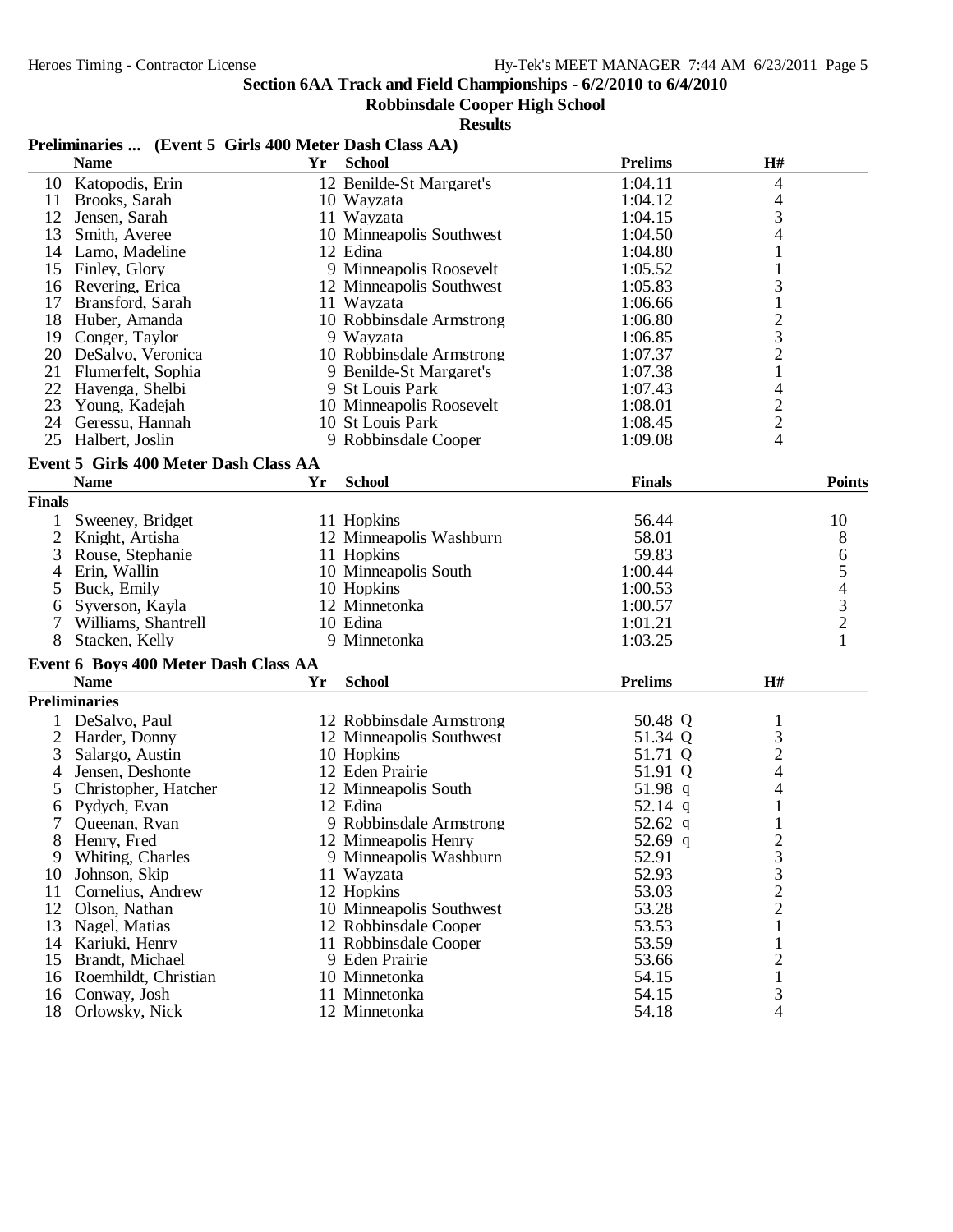#### **Robbinsdale Cooper High School**

|                | Preliminaries  (Event 6 Boys 400 Meter Dash Class AA) |    |                          |                |                          |                |
|----------------|-------------------------------------------------------|----|--------------------------|----------------|--------------------------|----------------|
|                | <b>Name</b>                                           | Yr | <b>School</b>            | <b>Prelims</b> | H#                       |                |
|                | 19 Yost, Andrew                                       |    | 12 Eden Prairie          | 54.26          | $\overline{\mathbf{c}}$  |                |
|                | 20 Alec, Trelsted                                     |    | 10 Minneapolis South     | 54.29          | 3                        |                |
| 21             | Satoh, Tyler                                          |    | 11 Edina                 | 54.74          | $\overline{c}$           |                |
| 22             | Buckhorn, Sean                                        |    | 12 Benilde-St Margaret's | 54.91          | $\mathbf{1}$             |                |
| 23             | Anderson, Hunter                                      |    | 12 Hopkins               | 55.31          | 3                        |                |
|                | 24 Gossell, Anthony                                   |    | 10 St Louis Park         | 56.62          | $\mathbf{1}$             |                |
|                | 25 Rowe, Matt                                         |    | 10 Eden Prairie          | 57.11          | 4                        |                |
|                | 26 Xiong, Na                                          |    | 10 Minneapolis Henry     | 57.81          | 3                        |                |
| 27             | Schult, Aturo                                         |    | 12 Benilde-St Margaret's | 57.88          | 4                        |                |
| $---$          | Bader, Justin                                         |    | 9 Minnetonka             | D <sub>Q</sub> | $\overline{2}$           |                |
|                | Event 6 Boys 400 Meter Dash Class AA                  |    |                          |                |                          |                |
|                | <b>Name</b>                                           | Yr | <b>School</b>            | <b>Finals</b>  |                          | <b>Points</b>  |
| <b>Finals</b>  |                                                       |    |                          |                |                          |                |
|                |                                                       |    |                          |                |                          |                |
|                | 1 DeSalvo, Paul                                       |    | 12 Robbinsdale Armstrong | 49.38          |                          | 10             |
| 2              | Salargo, Austin                                       |    | 10 Hopkins               | 50.14          |                          | 8              |
| 3              | Harder, Donny                                         |    | 12 Minneapolis Southwest | 50.14          |                          | 6              |
| 4              | Jensen, Deshonte                                      |    | 12 Eden Prairie          | 51.57          |                          | 5              |
| 5              | Pydych, Evan                                          |    | 12 Edina                 | 52.37          |                          | $\overline{4}$ |
| 6              | Queenan, Ryan                                         |    | 9 Robbinsdale Armstrong  | 52.47          |                          | 3              |
| 7              | Christopher, Hatcher                                  |    | 12 Minneapolis South     | 52.80          |                          | $\overline{2}$ |
|                | Event 7 Girls 800 Meter Run Class AA                  |    |                          |                |                          |                |
|                | <b>Name</b>                                           | Yr | <b>School</b>            | <b>Prelims</b> | H#                       |                |
|                | <b>Preliminaries</b>                                  |    |                          |                |                          |                |
| $\mathbf{1}$   | Carruth, Maggie                                       |    | 8 Minnetonka             | $2:16.57$ Q    | $\mathbf{1}$             |                |
| $\overline{2}$ | Krause, Erin                                          |    | 12 Wayzata               | $2:17.66$ Q    | $\overline{c}$           |                |
| 3              | Borowsky, Hannah                                      |    | 11 Hopkins               | 2:18.30 Q      | 3                        |                |
| 4              | Lawton, Laura                                         |    | 11 Eden Prairie          | 2:18.77 Q      | $\overline{\mathcal{L}}$ |                |
| 5              | Jerabek, Hailey                                       |    | 9 Benilde-St Margaret's  | $2:18.44$ q    | 3                        |                |
| 6              | Goeman, Kayla                                         |    | 11 Hopkins               | $2:18.46$ q    | 1                        |                |
| 7              | Platner, Megan                                        |    | 11 Eden Prairie          | $2:19.07$ q    | 4                        |                |
| 8              | Klecker, Mary                                         |    | 10 Hopkins               | $2:19.13$ q    | $\mathbf{2}$             |                |
| 9              | Johnson, Claire                                       |    | 12 Eden Prairie          | 2:19.21        | $\mathbf{1}$             |                |
|                | 10 Platt, Brittany                                    |    | 9 Eden Prairie           | 2:20.91        | $\overline{\mathbf{c}}$  |                |
|                | 11 Miller, Samantha                                   |    | 11 Edina                 | 2:24.18        | $\overline{c}$           |                |
|                | 12 Hoerauf, Rachael                                   |    | 12 Minnetonka            | 2:24.44        | $\mathbf{1}$             |                |
| 13             | Johnson, Summer                                       |    | 9 Wayzata                | 2:24.81        | $\mathfrak{Z}$           |                |
|                |                                                       |    |                          |                | 3                        |                |
|                | 14 Larsen, Kelsey                                     |    | 12 Wayzata               | 2:25.60        |                          |                |
|                | 15 Adams, Breanna                                     |    | 12 Robbinsdale Armstrong | 2:26.07        | 3                        |                |
|                | 16 Veker, Grace                                       |    | 12 Edina                 | 2:26.28        | 4                        |                |
|                | 17 Forbes, Alexandria                                 |    | 9 Minnetonka             | 2:26.66        | $\overline{c}$           |                |
|                | 18 Konrad, Krista                                     |    | 11 Wayzata               | 2:27.48        | 3                        |                |
|                | 19 Kerr, Megan                                        |    | 1 Eden Prairie           | 2:28.49        |                          |                |
|                | 20 Valde, Karen                                       |    | 10 Benilde-St Margaret's | 2:29.24        | 4                        |                |
|                | 21 Eckart, Julia                                      |    | 9 Minneapolis Washburn   | 2:30.63        | $\overline{c}$           |                |
|                | 22 Larson, Grace                                      |    | 9 Robbinsdale Armstrong  | 2:30.98        | 4                        |                |
|                | 23 Urdahl, Leah                                       |    | 12 Minnetonka            | 2:31.33        |                          |                |
|                | 24 VanHorne, Rebecca                                  |    | 9 Hopkins                | 2:31.85        | 3                        |                |
|                | 25 Clara, Schultz                                     |    | 9 Minneapolis South      | 2:32.05        | $\overline{2}$           |                |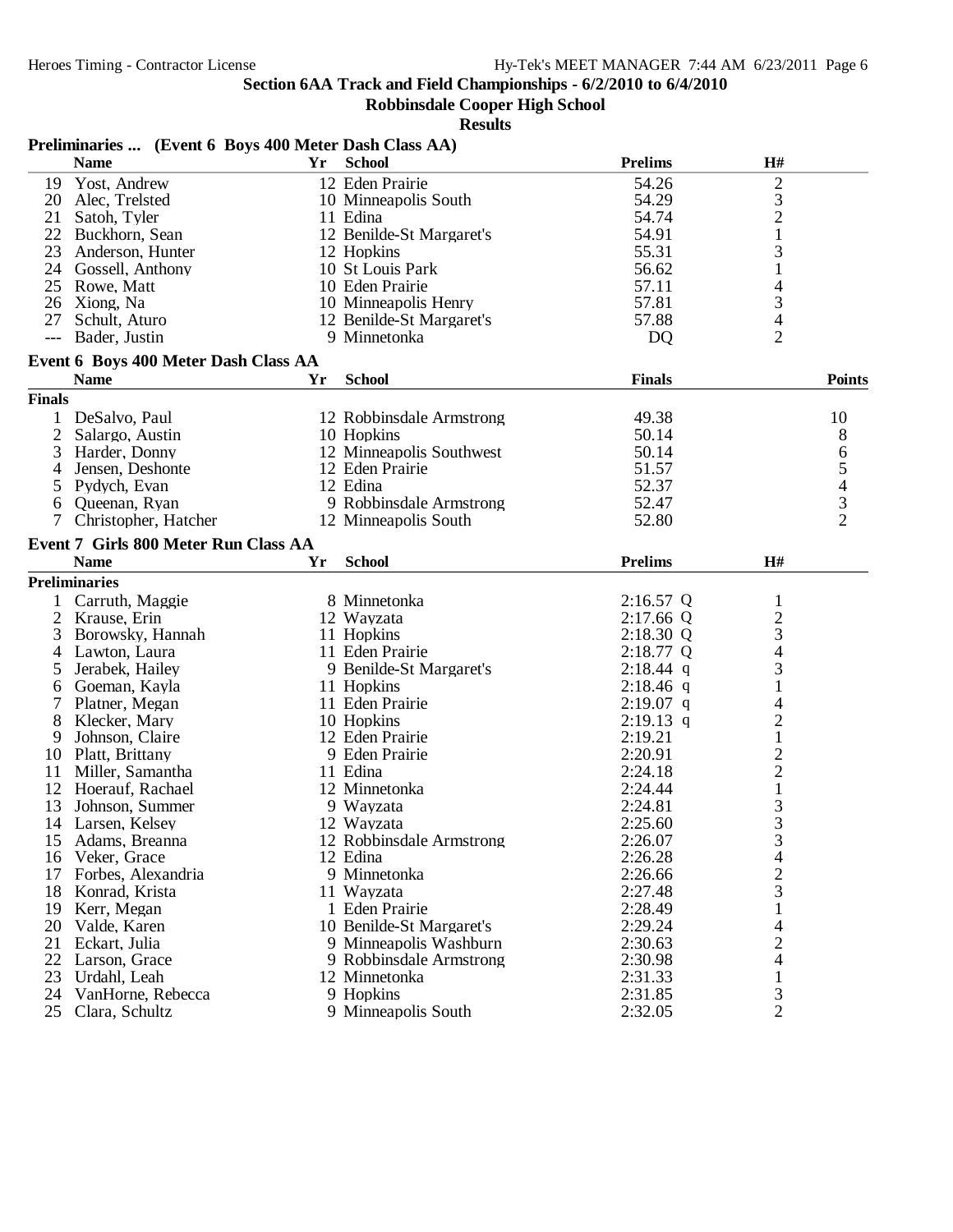#### **Robbinsdale Cooper High School**

|               | Preliminaries  (Event 7 Girls 800 Meter Run Class AA) |    |                          |                |                |
|---------------|-------------------------------------------------------|----|--------------------------|----------------|----------------|
|               | <b>Name</b>                                           | Yr | <b>School</b>            | <b>Prelims</b> | H#             |
|               | 26 Olson, Sophie                                      |    | 9 St Louis Park          | 2:33.82        | 1              |
|               | 27 Brandt, Sarah                                      |    | 9 St Louis Park          | 2:37.56        | 4              |
|               | 28 Momanyi, Beulah                                    |    | 10 Robbinsdale Cooper    | 2:40.18        | $\mathbf{1}$   |
|               | 29 Finsand, Kiltie                                    |    | 11 Edina                 | 2:40.39        | $\overline{c}$ |
| 30            | Cuthburt, Audrey                                      |    | 9 Minneapolis South      | 2:44.33        | 3              |
| 31            | Evans, Ellie                                          |    | 9 Robbinsdale Cooper     | 2:45.22        | 4              |
|               | 32 Carmicheal, Ashley                                 |    | 12 Minneapolis Edison    | 2:50.82        | $\overline{c}$ |
|               | 33 Grace, Margaret                                    |    | 12 Minneapolis Southwest | 2:55.48        | 3              |
|               | 34 Turner, Laura                                      |    | 8 Minneapolis Roosevelt  | 3:06.72        | 4              |
|               | Event 7 Girls 800 Meter Run Class AA                  |    |                          |                |                |
|               | <b>Name</b>                                           | Yr | <b>School</b>            | <b>Finals</b>  | <b>Points</b>  |
| <b>Finals</b> |                                                       |    |                          |                |                |
| 1             | Carruth, Maggie                                       |    | 8 Minnetonka             | 2:16.91        | 10             |
| 2             | Krause, Erin                                          |    | 12 Wayzata               | 2:17.36        | 8              |
| 3             | Jerabek, Hailey                                       |    | 9 Benilde-St Margaret's  | 2:17.37        | 6              |
| 4             | Borowsky, Hannah                                      |    | 11 Hopkins               | 2:18.31        | 5              |
| 5             | Platner, Megan                                        |    | 11 Eden Prairie          | 2:18.34        |                |
| 6             | Lawton, Laura                                         |    | 11 Eden Prairie          | 2:18.50        | $\frac{4}{3}$  |
| 7             | Goeman, Kayla                                         |    | 11 Hopkins               | 2:19.40        |                |
| 8             | Klecker, Mary                                         |    | 10 Hopkins               | 2:21.40        | $\mathbf{1}$   |
|               | Event 8 Boys 800 Meter Run Class AA                   |    |                          |                |                |
|               | <b>Name</b>                                           | Yr | <b>School</b>            | <b>Prelims</b> |                |
|               | <b>Preliminaries</b>                                  |    |                          |                |                |
|               | 1 Moline, Adam                                        |    | 11 Wayzata               | 1:58.82 Q      |                |
|               | 2 Platner, David                                      |    | 11 Eden Prairie          | 1:58.84 $Q$    |                |
| 3             | Nelson, Zach                                          |    | 11 Robbinsdale Armstrong | 1:59.51 $Q$    |                |
| 4             | Jacobwith, Samuel                                     |    | 10 Hopkins               | $2:00.76$ Q    |                |
| 5             | Troy, Hayden                                          |    | 12 Minnetonka            | 1:59.22 q      |                |
| 6             | Huderle, Marcus                                       |    | 12 Eden Prairie          | $2:00.08$ q    |                |
| 7             | Harjes, Shane                                         |    | 11 Eden Prairie          | $2:01.04$ q    |                |
| 8             | Hermann, Austin                                       |    | 12 Wayzata               | $2:01.32$ q    |                |
| 9             | Rossow, Kyle                                          |    | 11 Hopkins               | 2:01.90        |                |
| 10            | Meszeros-Jones, Erick                                 |    | 12 Eden Prairie          | 2:02.06        |                |
| 11            | Cody, Michael                                         |    | 12 Edina                 | 2:02.37        |                |
| 12            | White, Preston                                        |    | 11 Wayzata               | 2:02.61        |                |
| 13            | Kariuki, Henry                                        |    | 11 Robbinsdale Cooper    | 2:02.85        |                |
|               | 14 Sweeney, Jacob                                     |    | 12 St Louis Park         | 2:03.28        |                |
|               | 15 Anderson, Kyle                                     |    | 10 Minnetonka            | 2:03.41        |                |
|               | 16 Goldberg, Zach                                     |    | 10 Minnetonka            | 2:03.43        |                |
| 17            | Stoltz, Elliot                                        |    | 10 Edina                 | 2:03.90        |                |
|               | 18 Minnich, Zach                                      |    | 12 Eden Prairie          | 2:04.17        |                |
|               | 19 Nagel, Matias                                      |    | 12 Robbinsdale Cooper    | 2:04.30        |                |
|               | 20 Abel, David                                        |    | 11 Hopkins               | 2:04.45        |                |
| 21            | McKlveen, Edward                                      |    | 11 Edina                 | 2:04.72        |                |
|               | 22 Rorke, McCauley                                    |    | 10 Minneapolis Southwest | 2:05.29        |                |
|               | 23 Carney, John                                       |    | 12 Benilde-St Margaret's | 2:05.36        |                |
|               | 24 Wachutka, Willie                                   |    | 11 Eden Prairie          | 2:05.39        |                |
|               | 25 Evans, Jay                                         |    | 10 Minnetonka            | 2:05.62        |                |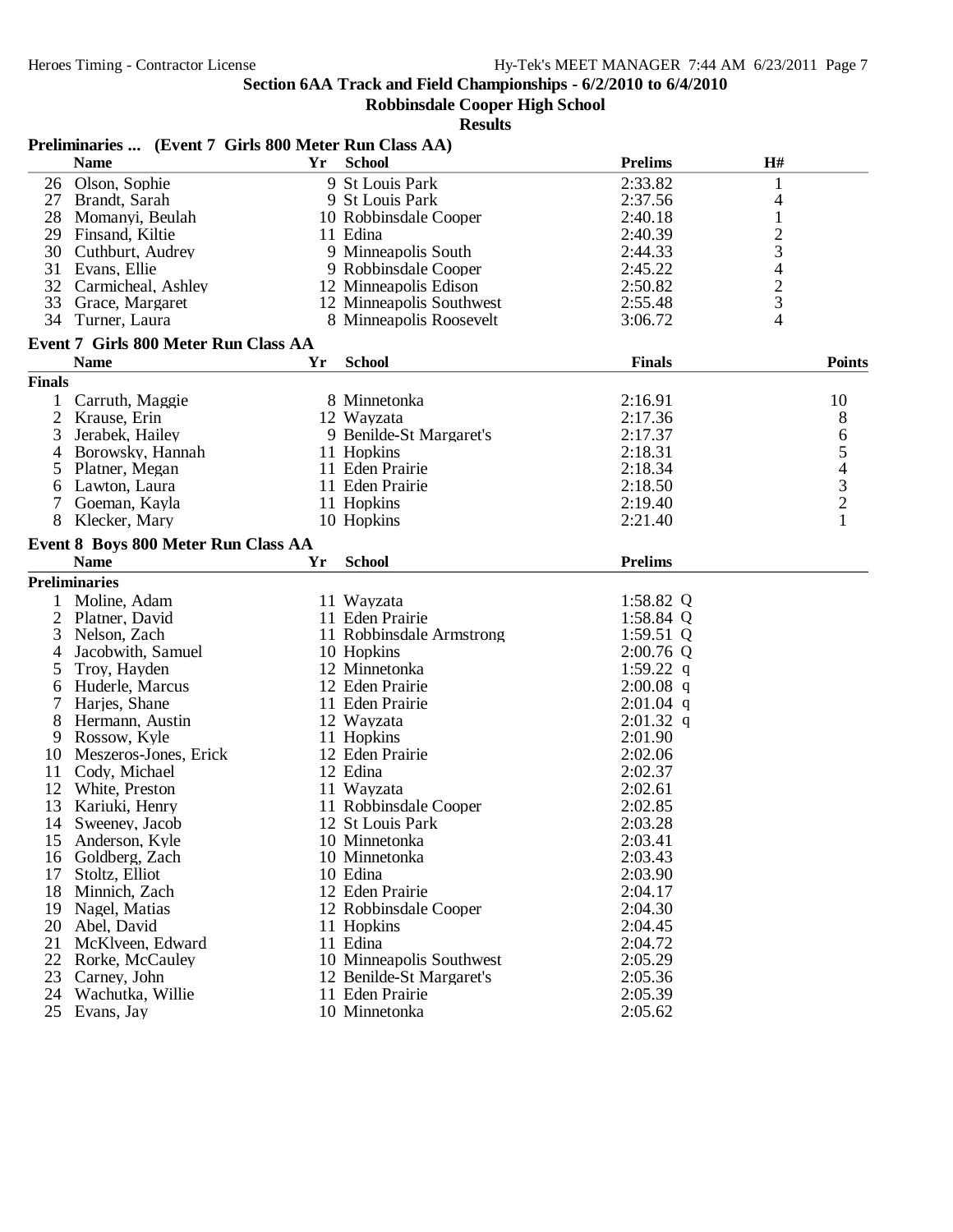# **Robbinsdale Cooper High School**

### **Results**

## **Preliminaries ... (Event 8 Boys 800 Meter Run Class AA)**

|                | <b>Name</b>                           | Yr | <b>School</b>                            | <b>Prelims</b>     |                                                 |
|----------------|---------------------------------------|----|------------------------------------------|--------------------|-------------------------------------------------|
| 26             | Hendrickson, Anders                   |    | 11 Benilde-St Margaret's                 | 2:05.89            |                                                 |
| 27             | Reed, Dominic                         |    | 10 St Louis Park                         | 2:06.27            |                                                 |
| 28             | Froehlich, oey                        |    | 9 Minneapolis Washburn                   | 2:08.70            |                                                 |
| 29             | Wilkerson, Chris                      |    | 11 Robbinsdale Armstrong                 | 2:09.05            |                                                 |
| 30             | Abdulfatha, Sameru                    |    | 10 Minneapolis South                     | 2:09.23            |                                                 |
| 31             | Monson, Reed                          |    | 11 Minneapolis Southwest                 | 2:11.24            |                                                 |
| 32             | Miky, Wondimu                         |    | 9 Minneapolis South                      | 2:11.94            |                                                 |
| 33             | Nur, Ahmed                            |    | 11 Edina                                 | 2:12.89            |                                                 |
| 34             | Ross, Sam                             |    | 10 Minneapolis Henry                     | 2:13.72            |                                                 |
| 35             | Gonzales, Isai                        |    | 12 Minneapolis Washburn                  | 2:16.47            |                                                 |
| 36             | Rodrigez, Lucas                       |    | 8 Minneapolis Roosevelt                  | 2:36.20            |                                                 |
|                |                                       |    |                                          |                    |                                                 |
|                | Event 8 Boys 800 Meter Run Class AA   |    |                                          |                    |                                                 |
|                | <b>Name</b>                           | Yr | <b>School</b>                            | <b>Finals</b>      | <b>Points</b>                                   |
| <b>Finals</b>  |                                       |    |                                          |                    |                                                 |
| 1              | Platner, David                        |    | 11 Eden Prairie                          | 1:55.85            | 10                                              |
| $\overline{c}$ | Moline, Adam                          |    | 11 Wayzata                               | 1:56.28            | 8                                               |
| 3              | Jacobwith, Samuel                     |    | 10 Hopkins                               | 1:59.74            | 6                                               |
| 4              | Nelson, Zach                          |    | 11 Robbinsdale Armstrong                 | 1:59.76            | $\begin{array}{c} 5 \\ 4 \\ 3 \\ 2 \end{array}$ |
| 5              | Troy, Hayden                          |    | 12 Minnetonka                            | 2:00.86            |                                                 |
| 6              | Harjes, Shane                         |    | 11 Eden Prairie                          | 2:01.02            |                                                 |
|                | Huderle, Marcus                       |    | 12 Eden Prairie                          | 2:02.01            |                                                 |
| 8              | Hermann, Austin                       |    | 12 Wayzata                               | 2:02.16            | $\mathbf{1}$                                    |
|                | Event 9 Girls 1600 Meter Run Class AA |    |                                          |                    |                                                 |
|                | <b>Name</b>                           | Yr | <b>School</b>                            | <b>Finals</b>      | <b>Points</b>                                   |
| <b>Finals</b>  |                                       |    |                                          |                    |                                                 |
|                | Olson, Mara                           |    | 11 St Louis Park                         | 5:05.05            | 10                                              |
| $\overline{2}$ | Bailey, Megan                         |    | 11 Minnetonka                            | 5:14.37            | 8                                               |
| 3              | Knapczyk, Emily                       |    | 10 Robbinsdale Armstrong                 | 5:16.80            |                                                 |
| 4              | Branch, Courtney                      |    | 10 Hopkins                               | 5:19.27            |                                                 |
| 5              | Gantzer, Beatrice                     |    | 11 Minneapolis Southwest                 | 5:19.31            |                                                 |
| 6              | Rudin, Allie                          |    | 11 Eden Prairie                          | 5:22.06            | 65432                                           |
|                | Sally, Donovan                        |    | 10 Minneapolis South                     | 5:22.93            |                                                 |
| 8              | Heegaard, Sara                        |    | 11 Hopkins                               | 5:23.30            | $\mathbf{1}$                                    |
| 9              | Leone, Amanda                         |    | 12 Wayzata                               | 5:24.40            |                                                 |
| 10             | Bain, Piper                           |    | 10 Edina                                 | 5:25.88            |                                                 |
| 11             | Schultz, Carlin                       |    | 10 Eden Prairie                          | 5:26.31            |                                                 |
| 12             | Ho, Jasmine                           |    | 9 Edina                                  | 5:26.86            |                                                 |
| 13             | Jocelyn, Hannah                       |    | 12 Hopkins                               | 5:28.59            |                                                 |
|                | Pierson, Maggie                       |    |                                          |                    |                                                 |
| 14             |                                       |    |                                          |                    |                                                 |
| 15             |                                       |    | 12 Wayzata                               | 5:29.78            |                                                 |
|                | Cabak, Melissa                        |    | 10 Robbinsdale Armstrong                 | 5:30.95            |                                                 |
| 16             | Hoffman, Alv                          |    | 10 Benilde-St Margaret's                 | 5:32.85            |                                                 |
| 17             | Hoev, Kristina                        |    | 12 Hopkins                               | 5:33.70            |                                                 |
| 18             | Jensen, Morgan                        |    | 9 Minneapolis Washburn                   | 5:34.50            |                                                 |
| 19             | Daly, Anne                            |    | 9 Minnetonka                             | 5:35.91            |                                                 |
| 20             | Rock, Elaine                          |    | 10 Edina                                 | 5:37.44            |                                                 |
| 21             | Kuhs, Molly                           |    | 9 Edina                                  | 5:39.68            |                                                 |
| 22<br>23       | Smith, Courtney<br>Muscala, Lauren    |    | 9 Minnetonka<br>11 Benilde-St Margaret's | 5:45.55<br>5:47.05 |                                                 |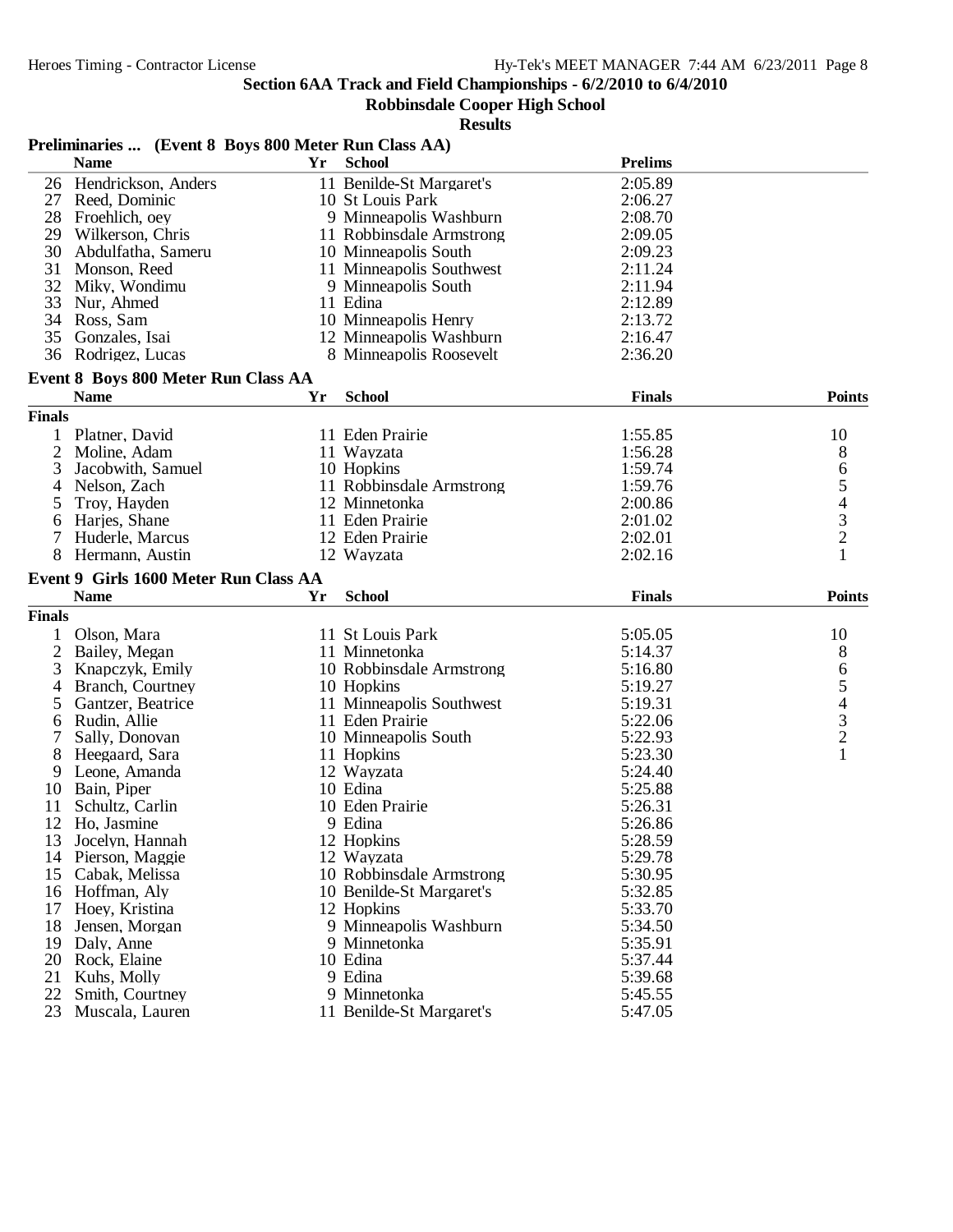#### **Robbinsdale Cooper High School**

|               | Finals  (Event 9 Girls 1600 Meter Run Class AA) |    |                          |               |                          |
|---------------|-------------------------------------------------|----|--------------------------|---------------|--------------------------|
|               | <b>Name</b>                                     | Yr | <b>School</b>            | <b>Finals</b> | <b>Points</b>            |
| 24            | Rahja, Bethany                                  |    | 11 Wayzata               | 5:47.10       |                          |
| 25            | Weatherhead, Shaina                             |    | 12 Robbinsdale Cooper    | 5:47.98       |                          |
| 26            | Birkle, Alexandra                               |    | 11 Eden Prairie          | 5:51.14       |                          |
| 27            | Celichowski, Colette                            |    | 11 Minnetonka            | 5:55.98       |                          |
| 28            | Ostrom, Kathryn                                 |    | 9 St Louis Park          | 5:56.33       |                          |
| 29            | Mahoney, Sarah                                  |    | 10 Minnetonka            | 5:56.91       |                          |
| 30            | Haukkala, Rachel                                |    | 11 Minneapolis Southwest | 6:08.53       |                          |
| 31            | Bergstrom, Katherine                            |    | 12 Robbinsdale Cooper    | 6:13.06       |                          |
| 32            | Birkeli, Jenna                                  |    | 10 Minneapolis South     | 6:16.43       |                          |
| 33            | Turner, Laura                                   |    | 8 Minneapolis Roosevelt  | 6:29.01       |                          |
|               | Event 10 Boys 1600 Meter Run Class AA           |    |                          |               |                          |
|               | <b>Name</b>                                     | Yr | <b>School</b>            | <b>Finals</b> | <b>Points</b>            |
| <b>Finals</b> |                                                 |    |                          |               |                          |
| 1             | Johnson, Max                                    |    | 12 Wayzata               | 4:20.87       | 10                       |
| 2             | Skaret, Christian                               |    | 11 Minnetonka            | 4:20.98       | 8                        |
| 3             | Bartnik, Aaron                                  |    | 11 Eden Prairie          | 4:21.27       | 6                        |
| 4             | Haugland, Oliver                                |    | 12 Wayzata               | 4:21.80       | 5                        |
| 5             | Inde, Aldis                                     |    | 11 Edina                 | 4:23.14       | $\overline{\mathcal{L}}$ |
| 6             | Thorson, Josh                                   |    | 10 Wayzata               | 4:23.46       |                          |
| 7             | Hobson, Marquez                                 |    | 12 Minneapolis Southwest | 4:23.52       | $\frac{3}{2}$            |
| 8             | Mueller, Chris                                  |    | 12 Eden Prairie          | 4:24.51       |                          |
| 9             | Leese, Sam                                      |    | 11 Edina                 | 4:27.09       |                          |
| 10            | Donahue, Steven                                 |    | 11 Wayzata               | 4:29.48       |                          |
| 11            | Subialka, John                                  |    | 12 Wayzata               | 4:30.28       |                          |
| 12            | Alex, Ciesielski                                |    | 12 Minneapolis South     | 4:30.86       |                          |
| 13            | Bratrud, Kyle                                   |    | 11 Eden Prairie          | 4:31.34       |                          |
| 14            | Thompson, Bjorn                                 |    | 11 Edina                 | 4:34.04       |                          |
| 15            | Engel, Nate                                     |    | 12 Wayzata               | 4:34.80       |                          |
| 16            | Burke, Will                                     |    | 9 Edina                  | 4:35.34       |                          |
| 17            | Follen, Hunter                                  |    | 11 Edina                 | 4:35.39       |                          |
| 18            | Falk, Blake                                     |    | 12 Eden Prairie          | 4:36.04       |                          |
| 19            | Versen, William                                 |    | 12 Hopkins               | 4:38.22       |                          |
| 20            | Darkstar, Dakota                                |    | 12 Minneapolis Southwest | 4:39.33       |                          |
| 21            | Meister, Joe                                    |    | 10 Wayzata               | 4:39.70       |                          |
| 22            | Eshelman, Jared                                 |    | 10 Robbinsdale Armstrong | 4:40.52       |                          |
| 23            | Troy, Hayden                                    |    | 12 Minnetonka            | 4:40.55       |                          |
| 24            | Mackenzie, Kelson                               |    | 12 St Louis Park         | 4:50.52       |                          |
|               | 25 Klecker, John                                |    | 10 Hopkins               | 4:51.39       |                          |
| 26            | Schuld, Eathan                                  |    | 11 Minneapolis Washburn  | 4:58.69       |                          |
| 27            | Morrison, William                               |    | 12 Robbinsdale Cooper    | 5:00.43       |                          |
| 28            | Temesgen, Fekadu                                |    | 11 Minneapolis South     | 5:04.42       |                          |
| 29            | Frenz, Drew                                     |    | 12 Benilde-St Margaret's | 5:11.87       |                          |
| 30            | Knudson, Thomas                                 |    | 11 Robbinsdale Cooper    | 5:12.25       |                          |
| 31            | Mac Donald, ndrew                               |    | 10 Minneapolis Washburn  | 5:15.60       |                          |
| 32            | Hernick, Andrew                                 |    | 11 Robbinsdale Armstrong | 5:20.63       |                          |
| 33            | Stowe, Ryan                                     |    | 10 Benilde-St Margaret's | 5:23.03       |                          |
| 34            | Rodrigez, Lucas                                 |    | 8 Minneapolis Roosevelt  | 5:37.36       |                          |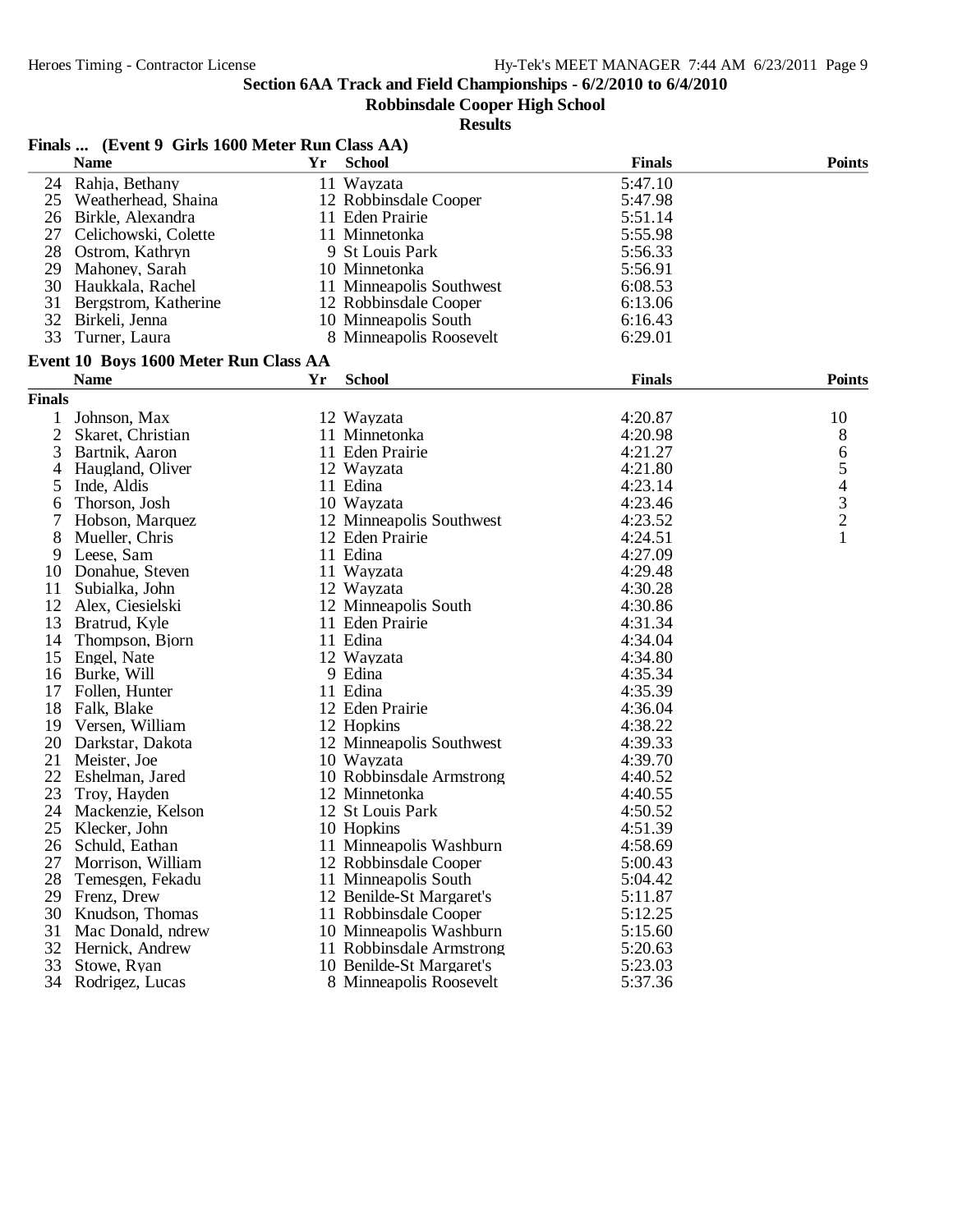### **Robbinsdale Cooper High School**

|                | <b>Name</b>                           | Yr | <b>School</b>            | <b>Finals</b> | <b>Points</b>                                   |
|----------------|---------------------------------------|----|--------------------------|---------------|-------------------------------------------------|
| <b>Finals</b>  |                                       |    |                          |               |                                                 |
| 1              | Olson, Mara                           |    | 11 St Louis Park         | 11:17.42      | 10                                              |
| $\mathfrak{2}$ | Jocelyn, Hannah                       |    | 12 Hopkins               | 11:18.29      | 8                                               |
| 3              | Bain, Piper                           |    | 10 Edina                 | 11:22.28      | 6                                               |
| 4              | Rudin, Allie                          |    | 11 Eden Prairie          | 11:29.62      | 5                                               |
| 5              | Gantzer, Beatrice                     |    | 11 Minneapolis Southwest | 11:33.40      |                                                 |
| 6              | Bailey, Megan                         |    | 11 Minnetonka            | 11:34.69      |                                                 |
| 7              | Espe, Ekaterina                       |    | 12 Eden Prairie          | 11:40.06      | $\begin{array}{c} 4 \\ 3 \\ 2 \\ 1 \end{array}$ |
| 8              | Klecker, Sarah                        |    | 9 Hopkins                | 11:42.54      |                                                 |
| 9              | Lambert, Maddie                       |    | 12 Wayzata               | 11:45.46      |                                                 |
| 10             | Sally, Donovan                        |    | 10 Minneapolis South     | 11:47.82      |                                                 |
| 11             | Shannon-Tamrat, Selamawi              |    | 11 Hopkins               | 11:57.75      |                                                 |
| 12             | Keller-Miller, Kathryn                |    | 11 Wayzata               | 12:01.40      |                                                 |
| 13             | Daly, Anne                            |    | 9 Minnetonka             | 12:01.96      |                                                 |
|                | 14 Heegaard, Sara                     |    | 11 Hopkins               | 12:03.05      |                                                 |
| 15             | Fassett-Carman, Robin                 |    | 9 Minneapolis Southwest  | 12:05.70      |                                                 |
|                |                                       |    | 9 Minnetonka             |               |                                                 |
| 16             | Meiusi, Anna                          |    |                          | 12:07.12      |                                                 |
| 17             | Stangler, Laura                       |    | 12 Wayzata               | 12:14.96      |                                                 |
| 18             | Jensen, Morgan                        |    | 9 Minneapolis Washburn   | 12:19.30      |                                                 |
| 19             | Weatherhead, Shaina                   |    | 12 Robbinsdale Cooper    | 12:19.70      |                                                 |
| 20             | Zeidler, Robyn                        |    | 12 Wayzata               | 12:19.71      |                                                 |
| 21             | Gusek, Lyndsay                        |    | 11 Robbinsdale Armstrong | 12:21.48      |                                                 |
| 22             | Cabak, Melissa                        |    | 10 Robbinsdale Armstrong | 12:21.56      |                                                 |
| 23             | Jefferson, Anna                       |    | 12 Eden Prairie          | 12:21.70      |                                                 |
| 24             | Dana, Jeter                           |    | 10 Eden Prairie          | 12:24.23      |                                                 |
| 25             | Dass, Jordyn                          |    | 12 Hopkins               | 12:30.12      |                                                 |
| 26             | Schulz, Rebekah                       |    | 12 Minnetonka            | 12:30.31      |                                                 |
| 27             | Lee, McKenzie                         |    | 10 Edina                 | 12:31.27      |                                                 |
| 28             | Krueger, Meryssah                     |    | 9 St Louis Park          | 12:44.42      |                                                 |
| 29             | BLESKACHEK, MCKINLEY                  |    | Minneapolis Washburn     | 12:46.76      |                                                 |
| 30             | Arbisi, Anna                          |    | 12 Edina                 | 12:51.98      |                                                 |
| 31             | Meiusi, Kati                          |    | 11 Minnetonka            | 13:08.63      |                                                 |
| 32             | Krause, Kyla                          |    | 10 Robbinsdale Cooper    | 13:17.44      |                                                 |
| 33             | Birkeli, Jenna                        |    | 10 Minneapolis South     | 13:22.49      |                                                 |
| 34             | Jacobson, Kelsey                      |    | 12 Benilde-St Margaret's | 13:51.92      |                                                 |
| 35             | Schuh, Marissa                        |    | 12 Benilde-St Margaret's | 14:30.47      |                                                 |
|                | Event 12 Boys 3200 Meter Run Class AA |    |                          |               |                                                 |
|                | <b>Name</b>                           | Yr | <b>School</b>            | <b>Finals</b> | <b>Points</b>                                   |
|                |                                       |    |                          |               |                                                 |
| <b>Finals</b>  |                                       |    |                          |               |                                                 |
| 1              | Inde, Aldis                           |    | 11 Edina                 | 9:18.21       | 10                                              |
| 2              | Haugland, Oliver                      |    | 12 Wayzata               | 9:19.95       | 8                                               |
| 3              | Thorson, Josh                         |    | 10 Wayzata               | 9:20.16       | 6                                               |
| 4              | Bartnik, Aaron                        |    | 11 Eden Prairie          | 9:21.32       | 5                                               |
| 5              | Mohamed, Mohamed                      |    | 11 Eden Prairie          | 9:25.25       | $rac{4}{3}$                                     |
| 6              | Skaret, Christian                     |    | 11 Minnetonka            | 9:25.75       |                                                 |
| 7              | Bratrud, Kyle                         |    | 11 Eden Prairie          | 9:28.57       | $\overline{c}$                                  |
| 8              | Alex, Ciesielski                      |    | 12 Minneapolis South     | 9:32.00       | $\mathbf{1}$                                    |
| 9              | Mueller, Chris                        |    | 12 Eden Prairie          | 9:32.41       |                                                 |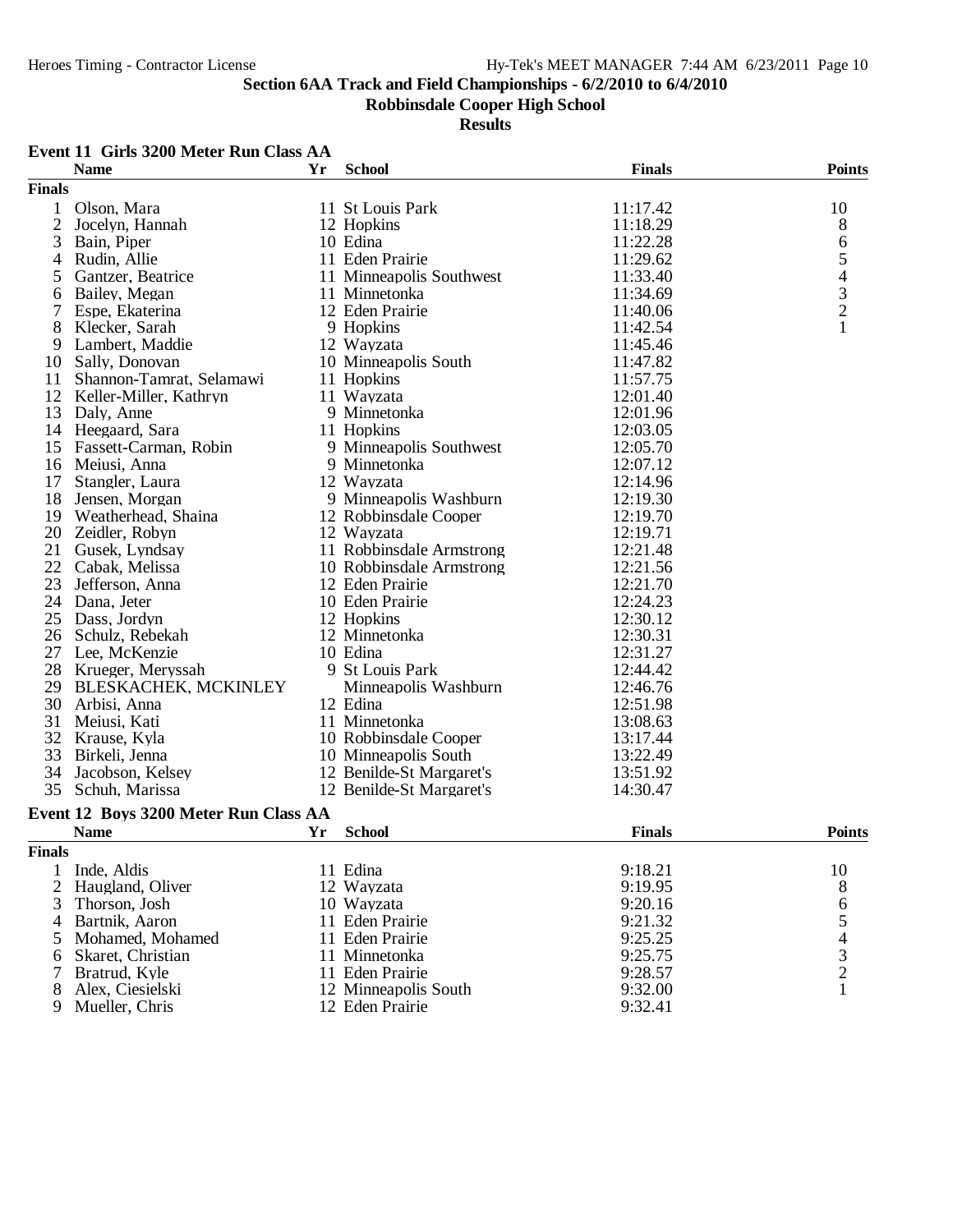### **Robbinsdale Cooper High School**

| <b>Finals</b><br><b>School</b><br><b>Points</b><br><b>Name</b><br>Yr.<br>9:33.86<br>Engel, Nate<br>12 Wayzata<br>10<br>9:38.21<br>11 Lozano, Landon<br>12 Wayzata<br>Harries, Mark<br>12<br>11 Wayzata<br>9:40.93<br>13<br>Hobson, Marquez<br>12 Minneapolis Southwest<br>9:42.11<br>14 Leese, Sam<br>11 Edina<br>9:46.07<br>11 Edina<br>9:50.58<br>15<br>Thompson, Bjorn<br>9 Edina<br>9:52.60<br>Burke, Will<br>16<br>9:52.80<br>17<br>Subialka, John<br>12 Wayzata<br>18<br>11 Edina<br>10:07.85<br>O'Connell, Joseph<br>11 Edina<br>19<br>Follen, Hunter<br>10:14.47<br>20<br>10 Hopkins<br>10:20.09<br>Klecker, John<br>21<br>10:22.26<br>Mackenzie, Kelson<br>12 St Louis Park<br>22<br>10:24.41<br>Eshelman, Jared<br>10 Robbinsdale Armstrong<br>23<br>Temesgen, Fekadu<br>11 Minneapolis South<br>10:25.81<br>24<br>Zuidema, Mitchell<br>11 Hopkins<br>10:27.09<br>25<br>12 Minnetonka<br>Tyre, Alex<br>10:28.63<br>26<br>Morrison, William<br>12 Robbinsdale Cooper<br>10:30.57<br>27<br>Johnson, Eli<br>11 Minneapolis Southwest<br>10:43.29<br>28<br>Worst, Connor<br>9 Robbinsdale Cooper<br>10:46.64<br>29<br>Santosa, Nolan<br>11 St Louis Park<br>10:47.92<br>30<br>11 Robbinsdale Armstrong<br>10:56.07<br>Dale, Thomas<br>31<br>Racchini, Matt<br>9 Benilde-St Margaret's<br>10:57.98<br>32<br>Sather, Mike<br>12 Benilde-St Margaret's<br>11:16.76<br>Event 13 Girls 100 Meter Hurdles Class AA<br><b>Name</b><br><b>School</b><br><b>Prelims</b><br>Wind<br>H#<br>Yr<br><b>Preliminaries</b><br><b>NWI</b><br>Coleman, Colleena<br>12 Robbinsdale Cooper<br>14.85 Q<br>1<br>1<br>$\mathbf{2}$<br>2<br>15.54 Q<br><b>NWI</b><br>Gerring, Grace<br>12 Hopkins<br>10 Hopkins<br>15.77 Q<br><b>NWI</b><br>3<br>Witt, Mariah<br>3<br>4<br>10 Eden Prairie<br>15.78 Q<br><b>NWI</b><br>Stablay, Maria<br>4<br>5<br><b>NWI</b><br>5<br>LaCroix, Sarah<br>12 Minnetonka<br>16.63 Q<br>$\overline{c}$<br><b>NWI</b><br>Johnson, Reilly<br>9 Wayzata<br>16.06 $q$<br>6<br>$\overline{c}$<br>12 Edina<br><b>NWI</b><br>7<br>Sullivan, Margaret<br>16.36 $q$<br>$\overline{\mathcal{L}}$<br>8<br><b>NWI</b><br>Cich, Anna<br>10 Hopkins<br>16.44 $q$<br>3<br><b>NWI</b><br>Ditty, Jacqueline<br>11 Eden Prairie<br>16.47<br>9<br>5<br>11 Edina<br><b>NWI</b><br>10<br>Fogelson, Kjirsten<br>16.63<br>3<br>10<br>16.63<br><b>NWI</b><br>Rice, Michaela<br>11 Wayzata<br>Saulsberry, Marolyn<br>10 Minneapolis Southwest<br>16.89<br><b>NWI</b><br>1<br>12<br><b>NWI</b><br>13<br>Saulsberry, Carolyn<br>10 Minneapolis Southwest<br>17.04<br>$\mathbf{1}$<br>11 Minnetonka<br><b>NWI</b><br>Croskey, Annabelle<br>17.14<br>4<br>14<br>5<br>12 Benilde-St Margaret's<br><b>NWI</b><br>Profit, Alana<br>17.44<br>15<br>5<br>Holstrom, Kelsey<br>11 Minnetonka<br>17.49<br><b>NWI</b><br>16<br>2<br>Carpenter, Kaylee<br>11 Wayzata<br>17.65<br><b>NWI</b><br>17<br>12 Hopkins<br>17.77<br><b>NWI</b><br>4<br>18<br>Eidem, Amanda<br>17.84<br><b>NWI</b><br>4<br>19<br>Kochar-Mack, Haylee<br>10 Robbinsdale Armstrong<br>20<br><b>St Louis Park</b><br>17.85<br><b>NWI</b><br>$\mathbf{1}$<br>Nichols, Emma<br>11<br>3<br>18.01<br>21<br>Snider, Ebonie<br>11 Minneapolis Roosevelt<br><b>NWI</b><br>2<br>22<br>Palmquist, Kirstin<br>11 St Louis Park<br>18.07<br><b>NWI</b><br>3<br>Rasmussen, Sheridan<br>10 Robbinsdale Armstrong<br>18.08<br><b>NWI</b><br>23 | Finals  (Event 12 Boys 3200 Meter Run Class AA) |  |  |  |
|-------------------------------------------------------------------------------------------------------------------------------------------------------------------------------------------------------------------------------------------------------------------------------------------------------------------------------------------------------------------------------------------------------------------------------------------------------------------------------------------------------------------------------------------------------------------------------------------------------------------------------------------------------------------------------------------------------------------------------------------------------------------------------------------------------------------------------------------------------------------------------------------------------------------------------------------------------------------------------------------------------------------------------------------------------------------------------------------------------------------------------------------------------------------------------------------------------------------------------------------------------------------------------------------------------------------------------------------------------------------------------------------------------------------------------------------------------------------------------------------------------------------------------------------------------------------------------------------------------------------------------------------------------------------------------------------------------------------------------------------------------------------------------------------------------------------------------------------------------------------------------------------------------------------------------------------------------------------------------------------------------------------------------------------------------------------------------------------------------------------------------------------------------------------------------------------------------------------------------------------------------------------------------------------------------------------------------------------------------------------------------------------------------------------------------------------------------------------------------------------------------------------------------------------------------------------------------------------------------------------------------------------------------------------------------------------------------------------------------------------------------------------------------------------------------------------------------------------------------------------------------------------------------------------------------------------------------------------------------------------------------------------------------------------------------------------------------------------------------------------------------------------------------------------------------------------------------------------------------------------------------------------------------------------------------------------------------------------------------------------------|-------------------------------------------------|--|--|--|
|                                                                                                                                                                                                                                                                                                                                                                                                                                                                                                                                                                                                                                                                                                                                                                                                                                                                                                                                                                                                                                                                                                                                                                                                                                                                                                                                                                                                                                                                                                                                                                                                                                                                                                                                                                                                                                                                                                                                                                                                                                                                                                                                                                                                                                                                                                                                                                                                                                                                                                                                                                                                                                                                                                                                                                                                                                                                                                                                                                                                                                                                                                                                                                                                                                                                                                                                                                         |                                                 |  |  |  |
|                                                                                                                                                                                                                                                                                                                                                                                                                                                                                                                                                                                                                                                                                                                                                                                                                                                                                                                                                                                                                                                                                                                                                                                                                                                                                                                                                                                                                                                                                                                                                                                                                                                                                                                                                                                                                                                                                                                                                                                                                                                                                                                                                                                                                                                                                                                                                                                                                                                                                                                                                                                                                                                                                                                                                                                                                                                                                                                                                                                                                                                                                                                                                                                                                                                                                                                                                                         |                                                 |  |  |  |
|                                                                                                                                                                                                                                                                                                                                                                                                                                                                                                                                                                                                                                                                                                                                                                                                                                                                                                                                                                                                                                                                                                                                                                                                                                                                                                                                                                                                                                                                                                                                                                                                                                                                                                                                                                                                                                                                                                                                                                                                                                                                                                                                                                                                                                                                                                                                                                                                                                                                                                                                                                                                                                                                                                                                                                                                                                                                                                                                                                                                                                                                                                                                                                                                                                                                                                                                                                         |                                                 |  |  |  |
|                                                                                                                                                                                                                                                                                                                                                                                                                                                                                                                                                                                                                                                                                                                                                                                                                                                                                                                                                                                                                                                                                                                                                                                                                                                                                                                                                                                                                                                                                                                                                                                                                                                                                                                                                                                                                                                                                                                                                                                                                                                                                                                                                                                                                                                                                                                                                                                                                                                                                                                                                                                                                                                                                                                                                                                                                                                                                                                                                                                                                                                                                                                                                                                                                                                                                                                                                                         |                                                 |  |  |  |
|                                                                                                                                                                                                                                                                                                                                                                                                                                                                                                                                                                                                                                                                                                                                                                                                                                                                                                                                                                                                                                                                                                                                                                                                                                                                                                                                                                                                                                                                                                                                                                                                                                                                                                                                                                                                                                                                                                                                                                                                                                                                                                                                                                                                                                                                                                                                                                                                                                                                                                                                                                                                                                                                                                                                                                                                                                                                                                                                                                                                                                                                                                                                                                                                                                                                                                                                                                         |                                                 |  |  |  |
|                                                                                                                                                                                                                                                                                                                                                                                                                                                                                                                                                                                                                                                                                                                                                                                                                                                                                                                                                                                                                                                                                                                                                                                                                                                                                                                                                                                                                                                                                                                                                                                                                                                                                                                                                                                                                                                                                                                                                                                                                                                                                                                                                                                                                                                                                                                                                                                                                                                                                                                                                                                                                                                                                                                                                                                                                                                                                                                                                                                                                                                                                                                                                                                                                                                                                                                                                                         |                                                 |  |  |  |
|                                                                                                                                                                                                                                                                                                                                                                                                                                                                                                                                                                                                                                                                                                                                                                                                                                                                                                                                                                                                                                                                                                                                                                                                                                                                                                                                                                                                                                                                                                                                                                                                                                                                                                                                                                                                                                                                                                                                                                                                                                                                                                                                                                                                                                                                                                                                                                                                                                                                                                                                                                                                                                                                                                                                                                                                                                                                                                                                                                                                                                                                                                                                                                                                                                                                                                                                                                         |                                                 |  |  |  |
|                                                                                                                                                                                                                                                                                                                                                                                                                                                                                                                                                                                                                                                                                                                                                                                                                                                                                                                                                                                                                                                                                                                                                                                                                                                                                                                                                                                                                                                                                                                                                                                                                                                                                                                                                                                                                                                                                                                                                                                                                                                                                                                                                                                                                                                                                                                                                                                                                                                                                                                                                                                                                                                                                                                                                                                                                                                                                                                                                                                                                                                                                                                                                                                                                                                                                                                                                                         |                                                 |  |  |  |
|                                                                                                                                                                                                                                                                                                                                                                                                                                                                                                                                                                                                                                                                                                                                                                                                                                                                                                                                                                                                                                                                                                                                                                                                                                                                                                                                                                                                                                                                                                                                                                                                                                                                                                                                                                                                                                                                                                                                                                                                                                                                                                                                                                                                                                                                                                                                                                                                                                                                                                                                                                                                                                                                                                                                                                                                                                                                                                                                                                                                                                                                                                                                                                                                                                                                                                                                                                         |                                                 |  |  |  |
|                                                                                                                                                                                                                                                                                                                                                                                                                                                                                                                                                                                                                                                                                                                                                                                                                                                                                                                                                                                                                                                                                                                                                                                                                                                                                                                                                                                                                                                                                                                                                                                                                                                                                                                                                                                                                                                                                                                                                                                                                                                                                                                                                                                                                                                                                                                                                                                                                                                                                                                                                                                                                                                                                                                                                                                                                                                                                                                                                                                                                                                                                                                                                                                                                                                                                                                                                                         |                                                 |  |  |  |
|                                                                                                                                                                                                                                                                                                                                                                                                                                                                                                                                                                                                                                                                                                                                                                                                                                                                                                                                                                                                                                                                                                                                                                                                                                                                                                                                                                                                                                                                                                                                                                                                                                                                                                                                                                                                                                                                                                                                                                                                                                                                                                                                                                                                                                                                                                                                                                                                                                                                                                                                                                                                                                                                                                                                                                                                                                                                                                                                                                                                                                                                                                                                                                                                                                                                                                                                                                         |                                                 |  |  |  |
|                                                                                                                                                                                                                                                                                                                                                                                                                                                                                                                                                                                                                                                                                                                                                                                                                                                                                                                                                                                                                                                                                                                                                                                                                                                                                                                                                                                                                                                                                                                                                                                                                                                                                                                                                                                                                                                                                                                                                                                                                                                                                                                                                                                                                                                                                                                                                                                                                                                                                                                                                                                                                                                                                                                                                                                                                                                                                                                                                                                                                                                                                                                                                                                                                                                                                                                                                                         |                                                 |  |  |  |
|                                                                                                                                                                                                                                                                                                                                                                                                                                                                                                                                                                                                                                                                                                                                                                                                                                                                                                                                                                                                                                                                                                                                                                                                                                                                                                                                                                                                                                                                                                                                                                                                                                                                                                                                                                                                                                                                                                                                                                                                                                                                                                                                                                                                                                                                                                                                                                                                                                                                                                                                                                                                                                                                                                                                                                                                                                                                                                                                                                                                                                                                                                                                                                                                                                                                                                                                                                         |                                                 |  |  |  |
|                                                                                                                                                                                                                                                                                                                                                                                                                                                                                                                                                                                                                                                                                                                                                                                                                                                                                                                                                                                                                                                                                                                                                                                                                                                                                                                                                                                                                                                                                                                                                                                                                                                                                                                                                                                                                                                                                                                                                                                                                                                                                                                                                                                                                                                                                                                                                                                                                                                                                                                                                                                                                                                                                                                                                                                                                                                                                                                                                                                                                                                                                                                                                                                                                                                                                                                                                                         |                                                 |  |  |  |
|                                                                                                                                                                                                                                                                                                                                                                                                                                                                                                                                                                                                                                                                                                                                                                                                                                                                                                                                                                                                                                                                                                                                                                                                                                                                                                                                                                                                                                                                                                                                                                                                                                                                                                                                                                                                                                                                                                                                                                                                                                                                                                                                                                                                                                                                                                                                                                                                                                                                                                                                                                                                                                                                                                                                                                                                                                                                                                                                                                                                                                                                                                                                                                                                                                                                                                                                                                         |                                                 |  |  |  |
|                                                                                                                                                                                                                                                                                                                                                                                                                                                                                                                                                                                                                                                                                                                                                                                                                                                                                                                                                                                                                                                                                                                                                                                                                                                                                                                                                                                                                                                                                                                                                                                                                                                                                                                                                                                                                                                                                                                                                                                                                                                                                                                                                                                                                                                                                                                                                                                                                                                                                                                                                                                                                                                                                                                                                                                                                                                                                                                                                                                                                                                                                                                                                                                                                                                                                                                                                                         |                                                 |  |  |  |
|                                                                                                                                                                                                                                                                                                                                                                                                                                                                                                                                                                                                                                                                                                                                                                                                                                                                                                                                                                                                                                                                                                                                                                                                                                                                                                                                                                                                                                                                                                                                                                                                                                                                                                                                                                                                                                                                                                                                                                                                                                                                                                                                                                                                                                                                                                                                                                                                                                                                                                                                                                                                                                                                                                                                                                                                                                                                                                                                                                                                                                                                                                                                                                                                                                                                                                                                                                         |                                                 |  |  |  |
|                                                                                                                                                                                                                                                                                                                                                                                                                                                                                                                                                                                                                                                                                                                                                                                                                                                                                                                                                                                                                                                                                                                                                                                                                                                                                                                                                                                                                                                                                                                                                                                                                                                                                                                                                                                                                                                                                                                                                                                                                                                                                                                                                                                                                                                                                                                                                                                                                                                                                                                                                                                                                                                                                                                                                                                                                                                                                                                                                                                                                                                                                                                                                                                                                                                                                                                                                                         |                                                 |  |  |  |
|                                                                                                                                                                                                                                                                                                                                                                                                                                                                                                                                                                                                                                                                                                                                                                                                                                                                                                                                                                                                                                                                                                                                                                                                                                                                                                                                                                                                                                                                                                                                                                                                                                                                                                                                                                                                                                                                                                                                                                                                                                                                                                                                                                                                                                                                                                                                                                                                                                                                                                                                                                                                                                                                                                                                                                                                                                                                                                                                                                                                                                                                                                                                                                                                                                                                                                                                                                         |                                                 |  |  |  |
|                                                                                                                                                                                                                                                                                                                                                                                                                                                                                                                                                                                                                                                                                                                                                                                                                                                                                                                                                                                                                                                                                                                                                                                                                                                                                                                                                                                                                                                                                                                                                                                                                                                                                                                                                                                                                                                                                                                                                                                                                                                                                                                                                                                                                                                                                                                                                                                                                                                                                                                                                                                                                                                                                                                                                                                                                                                                                                                                                                                                                                                                                                                                                                                                                                                                                                                                                                         |                                                 |  |  |  |
|                                                                                                                                                                                                                                                                                                                                                                                                                                                                                                                                                                                                                                                                                                                                                                                                                                                                                                                                                                                                                                                                                                                                                                                                                                                                                                                                                                                                                                                                                                                                                                                                                                                                                                                                                                                                                                                                                                                                                                                                                                                                                                                                                                                                                                                                                                                                                                                                                                                                                                                                                                                                                                                                                                                                                                                                                                                                                                                                                                                                                                                                                                                                                                                                                                                                                                                                                                         |                                                 |  |  |  |
|                                                                                                                                                                                                                                                                                                                                                                                                                                                                                                                                                                                                                                                                                                                                                                                                                                                                                                                                                                                                                                                                                                                                                                                                                                                                                                                                                                                                                                                                                                                                                                                                                                                                                                                                                                                                                                                                                                                                                                                                                                                                                                                                                                                                                                                                                                                                                                                                                                                                                                                                                                                                                                                                                                                                                                                                                                                                                                                                                                                                                                                                                                                                                                                                                                                                                                                                                                         |                                                 |  |  |  |
|                                                                                                                                                                                                                                                                                                                                                                                                                                                                                                                                                                                                                                                                                                                                                                                                                                                                                                                                                                                                                                                                                                                                                                                                                                                                                                                                                                                                                                                                                                                                                                                                                                                                                                                                                                                                                                                                                                                                                                                                                                                                                                                                                                                                                                                                                                                                                                                                                                                                                                                                                                                                                                                                                                                                                                                                                                                                                                                                                                                                                                                                                                                                                                                                                                                                                                                                                                         |                                                 |  |  |  |
|                                                                                                                                                                                                                                                                                                                                                                                                                                                                                                                                                                                                                                                                                                                                                                                                                                                                                                                                                                                                                                                                                                                                                                                                                                                                                                                                                                                                                                                                                                                                                                                                                                                                                                                                                                                                                                                                                                                                                                                                                                                                                                                                                                                                                                                                                                                                                                                                                                                                                                                                                                                                                                                                                                                                                                                                                                                                                                                                                                                                                                                                                                                                                                                                                                                                                                                                                                         |                                                 |  |  |  |
|                                                                                                                                                                                                                                                                                                                                                                                                                                                                                                                                                                                                                                                                                                                                                                                                                                                                                                                                                                                                                                                                                                                                                                                                                                                                                                                                                                                                                                                                                                                                                                                                                                                                                                                                                                                                                                                                                                                                                                                                                                                                                                                                                                                                                                                                                                                                                                                                                                                                                                                                                                                                                                                                                                                                                                                                                                                                                                                                                                                                                                                                                                                                                                                                                                                                                                                                                                         |                                                 |  |  |  |
|                                                                                                                                                                                                                                                                                                                                                                                                                                                                                                                                                                                                                                                                                                                                                                                                                                                                                                                                                                                                                                                                                                                                                                                                                                                                                                                                                                                                                                                                                                                                                                                                                                                                                                                                                                                                                                                                                                                                                                                                                                                                                                                                                                                                                                                                                                                                                                                                                                                                                                                                                                                                                                                                                                                                                                                                                                                                                                                                                                                                                                                                                                                                                                                                                                                                                                                                                                         |                                                 |  |  |  |
|                                                                                                                                                                                                                                                                                                                                                                                                                                                                                                                                                                                                                                                                                                                                                                                                                                                                                                                                                                                                                                                                                                                                                                                                                                                                                                                                                                                                                                                                                                                                                                                                                                                                                                                                                                                                                                                                                                                                                                                                                                                                                                                                                                                                                                                                                                                                                                                                                                                                                                                                                                                                                                                                                                                                                                                                                                                                                                                                                                                                                                                                                                                                                                                                                                                                                                                                                                         |                                                 |  |  |  |
|                                                                                                                                                                                                                                                                                                                                                                                                                                                                                                                                                                                                                                                                                                                                                                                                                                                                                                                                                                                                                                                                                                                                                                                                                                                                                                                                                                                                                                                                                                                                                                                                                                                                                                                                                                                                                                                                                                                                                                                                                                                                                                                                                                                                                                                                                                                                                                                                                                                                                                                                                                                                                                                                                                                                                                                                                                                                                                                                                                                                                                                                                                                                                                                                                                                                                                                                                                         |                                                 |  |  |  |
|                                                                                                                                                                                                                                                                                                                                                                                                                                                                                                                                                                                                                                                                                                                                                                                                                                                                                                                                                                                                                                                                                                                                                                                                                                                                                                                                                                                                                                                                                                                                                                                                                                                                                                                                                                                                                                                                                                                                                                                                                                                                                                                                                                                                                                                                                                                                                                                                                                                                                                                                                                                                                                                                                                                                                                                                                                                                                                                                                                                                                                                                                                                                                                                                                                                                                                                                                                         |                                                 |  |  |  |
|                                                                                                                                                                                                                                                                                                                                                                                                                                                                                                                                                                                                                                                                                                                                                                                                                                                                                                                                                                                                                                                                                                                                                                                                                                                                                                                                                                                                                                                                                                                                                                                                                                                                                                                                                                                                                                                                                                                                                                                                                                                                                                                                                                                                                                                                                                                                                                                                                                                                                                                                                                                                                                                                                                                                                                                                                                                                                                                                                                                                                                                                                                                                                                                                                                                                                                                                                                         |                                                 |  |  |  |
|                                                                                                                                                                                                                                                                                                                                                                                                                                                                                                                                                                                                                                                                                                                                                                                                                                                                                                                                                                                                                                                                                                                                                                                                                                                                                                                                                                                                                                                                                                                                                                                                                                                                                                                                                                                                                                                                                                                                                                                                                                                                                                                                                                                                                                                                                                                                                                                                                                                                                                                                                                                                                                                                                                                                                                                                                                                                                                                                                                                                                                                                                                                                                                                                                                                                                                                                                                         |                                                 |  |  |  |
|                                                                                                                                                                                                                                                                                                                                                                                                                                                                                                                                                                                                                                                                                                                                                                                                                                                                                                                                                                                                                                                                                                                                                                                                                                                                                                                                                                                                                                                                                                                                                                                                                                                                                                                                                                                                                                                                                                                                                                                                                                                                                                                                                                                                                                                                                                                                                                                                                                                                                                                                                                                                                                                                                                                                                                                                                                                                                                                                                                                                                                                                                                                                                                                                                                                                                                                                                                         |                                                 |  |  |  |
|                                                                                                                                                                                                                                                                                                                                                                                                                                                                                                                                                                                                                                                                                                                                                                                                                                                                                                                                                                                                                                                                                                                                                                                                                                                                                                                                                                                                                                                                                                                                                                                                                                                                                                                                                                                                                                                                                                                                                                                                                                                                                                                                                                                                                                                                                                                                                                                                                                                                                                                                                                                                                                                                                                                                                                                                                                                                                                                                                                                                                                                                                                                                                                                                                                                                                                                                                                         |                                                 |  |  |  |
|                                                                                                                                                                                                                                                                                                                                                                                                                                                                                                                                                                                                                                                                                                                                                                                                                                                                                                                                                                                                                                                                                                                                                                                                                                                                                                                                                                                                                                                                                                                                                                                                                                                                                                                                                                                                                                                                                                                                                                                                                                                                                                                                                                                                                                                                                                                                                                                                                                                                                                                                                                                                                                                                                                                                                                                                                                                                                                                                                                                                                                                                                                                                                                                                                                                                                                                                                                         |                                                 |  |  |  |
|                                                                                                                                                                                                                                                                                                                                                                                                                                                                                                                                                                                                                                                                                                                                                                                                                                                                                                                                                                                                                                                                                                                                                                                                                                                                                                                                                                                                                                                                                                                                                                                                                                                                                                                                                                                                                                                                                                                                                                                                                                                                                                                                                                                                                                                                                                                                                                                                                                                                                                                                                                                                                                                                                                                                                                                                                                                                                                                                                                                                                                                                                                                                                                                                                                                                                                                                                                         |                                                 |  |  |  |
|                                                                                                                                                                                                                                                                                                                                                                                                                                                                                                                                                                                                                                                                                                                                                                                                                                                                                                                                                                                                                                                                                                                                                                                                                                                                                                                                                                                                                                                                                                                                                                                                                                                                                                                                                                                                                                                                                                                                                                                                                                                                                                                                                                                                                                                                                                                                                                                                                                                                                                                                                                                                                                                                                                                                                                                                                                                                                                                                                                                                                                                                                                                                                                                                                                                                                                                                                                         |                                                 |  |  |  |
|                                                                                                                                                                                                                                                                                                                                                                                                                                                                                                                                                                                                                                                                                                                                                                                                                                                                                                                                                                                                                                                                                                                                                                                                                                                                                                                                                                                                                                                                                                                                                                                                                                                                                                                                                                                                                                                                                                                                                                                                                                                                                                                                                                                                                                                                                                                                                                                                                                                                                                                                                                                                                                                                                                                                                                                                                                                                                                                                                                                                                                                                                                                                                                                                                                                                                                                                                                         |                                                 |  |  |  |
|                                                                                                                                                                                                                                                                                                                                                                                                                                                                                                                                                                                                                                                                                                                                                                                                                                                                                                                                                                                                                                                                                                                                                                                                                                                                                                                                                                                                                                                                                                                                                                                                                                                                                                                                                                                                                                                                                                                                                                                                                                                                                                                                                                                                                                                                                                                                                                                                                                                                                                                                                                                                                                                                                                                                                                                                                                                                                                                                                                                                                                                                                                                                                                                                                                                                                                                                                                         |                                                 |  |  |  |
|                                                                                                                                                                                                                                                                                                                                                                                                                                                                                                                                                                                                                                                                                                                                                                                                                                                                                                                                                                                                                                                                                                                                                                                                                                                                                                                                                                                                                                                                                                                                                                                                                                                                                                                                                                                                                                                                                                                                                                                                                                                                                                                                                                                                                                                                                                                                                                                                                                                                                                                                                                                                                                                                                                                                                                                                                                                                                                                                                                                                                                                                                                                                                                                                                                                                                                                                                                         |                                                 |  |  |  |
|                                                                                                                                                                                                                                                                                                                                                                                                                                                                                                                                                                                                                                                                                                                                                                                                                                                                                                                                                                                                                                                                                                                                                                                                                                                                                                                                                                                                                                                                                                                                                                                                                                                                                                                                                                                                                                                                                                                                                                                                                                                                                                                                                                                                                                                                                                                                                                                                                                                                                                                                                                                                                                                                                                                                                                                                                                                                                                                                                                                                                                                                                                                                                                                                                                                                                                                                                                         |                                                 |  |  |  |
|                                                                                                                                                                                                                                                                                                                                                                                                                                                                                                                                                                                                                                                                                                                                                                                                                                                                                                                                                                                                                                                                                                                                                                                                                                                                                                                                                                                                                                                                                                                                                                                                                                                                                                                                                                                                                                                                                                                                                                                                                                                                                                                                                                                                                                                                                                                                                                                                                                                                                                                                                                                                                                                                                                                                                                                                                                                                                                                                                                                                                                                                                                                                                                                                                                                                                                                                                                         |                                                 |  |  |  |
|                                                                                                                                                                                                                                                                                                                                                                                                                                                                                                                                                                                                                                                                                                                                                                                                                                                                                                                                                                                                                                                                                                                                                                                                                                                                                                                                                                                                                                                                                                                                                                                                                                                                                                                                                                                                                                                                                                                                                                                                                                                                                                                                                                                                                                                                                                                                                                                                                                                                                                                                                                                                                                                                                                                                                                                                                                                                                                                                                                                                                                                                                                                                                                                                                                                                                                                                                                         |                                                 |  |  |  |
|                                                                                                                                                                                                                                                                                                                                                                                                                                                                                                                                                                                                                                                                                                                                                                                                                                                                                                                                                                                                                                                                                                                                                                                                                                                                                                                                                                                                                                                                                                                                                                                                                                                                                                                                                                                                                                                                                                                                                                                                                                                                                                                                                                                                                                                                                                                                                                                                                                                                                                                                                                                                                                                                                                                                                                                                                                                                                                                                                                                                                                                                                                                                                                                                                                                                                                                                                                         |                                                 |  |  |  |
|                                                                                                                                                                                                                                                                                                                                                                                                                                                                                                                                                                                                                                                                                                                                                                                                                                                                                                                                                                                                                                                                                                                                                                                                                                                                                                                                                                                                                                                                                                                                                                                                                                                                                                                                                                                                                                                                                                                                                                                                                                                                                                                                                                                                                                                                                                                                                                                                                                                                                                                                                                                                                                                                                                                                                                                                                                                                                                                                                                                                                                                                                                                                                                                                                                                                                                                                                                         |                                                 |  |  |  |
|                                                                                                                                                                                                                                                                                                                                                                                                                                                                                                                                                                                                                                                                                                                                                                                                                                                                                                                                                                                                                                                                                                                                                                                                                                                                                                                                                                                                                                                                                                                                                                                                                                                                                                                                                                                                                                                                                                                                                                                                                                                                                                                                                                                                                                                                                                                                                                                                                                                                                                                                                                                                                                                                                                                                                                                                                                                                                                                                                                                                                                                                                                                                                                                                                                                                                                                                                                         |                                                 |  |  |  |
|                                                                                                                                                                                                                                                                                                                                                                                                                                                                                                                                                                                                                                                                                                                                                                                                                                                                                                                                                                                                                                                                                                                                                                                                                                                                                                                                                                                                                                                                                                                                                                                                                                                                                                                                                                                                                                                                                                                                                                                                                                                                                                                                                                                                                                                                                                                                                                                                                                                                                                                                                                                                                                                                                                                                                                                                                                                                                                                                                                                                                                                                                                                                                                                                                                                                                                                                                                         |                                                 |  |  |  |
|                                                                                                                                                                                                                                                                                                                                                                                                                                                                                                                                                                                                                                                                                                                                                                                                                                                                                                                                                                                                                                                                                                                                                                                                                                                                                                                                                                                                                                                                                                                                                                                                                                                                                                                                                                                                                                                                                                                                                                                                                                                                                                                                                                                                                                                                                                                                                                                                                                                                                                                                                                                                                                                                                                                                                                                                                                                                                                                                                                                                                                                                                                                                                                                                                                                                                                                                                                         |                                                 |  |  |  |
|                                                                                                                                                                                                                                                                                                                                                                                                                                                                                                                                                                                                                                                                                                                                                                                                                                                                                                                                                                                                                                                                                                                                                                                                                                                                                                                                                                                                                                                                                                                                                                                                                                                                                                                                                                                                                                                                                                                                                                                                                                                                                                                                                                                                                                                                                                                                                                                                                                                                                                                                                                                                                                                                                                                                                                                                                                                                                                                                                                                                                                                                                                                                                                                                                                                                                                                                                                         |                                                 |  |  |  |
|                                                                                                                                                                                                                                                                                                                                                                                                                                                                                                                                                                                                                                                                                                                                                                                                                                                                                                                                                                                                                                                                                                                                                                                                                                                                                                                                                                                                                                                                                                                                                                                                                                                                                                                                                                                                                                                                                                                                                                                                                                                                                                                                                                                                                                                                                                                                                                                                                                                                                                                                                                                                                                                                                                                                                                                                                                                                                                                                                                                                                                                                                                                                                                                                                                                                                                                                                                         |                                                 |  |  |  |
|                                                                                                                                                                                                                                                                                                                                                                                                                                                                                                                                                                                                                                                                                                                                                                                                                                                                                                                                                                                                                                                                                                                                                                                                                                                                                                                                                                                                                                                                                                                                                                                                                                                                                                                                                                                                                                                                                                                                                                                                                                                                                                                                                                                                                                                                                                                                                                                                                                                                                                                                                                                                                                                                                                                                                                                                                                                                                                                                                                                                                                                                                                                                                                                                                                                                                                                                                                         |                                                 |  |  |  |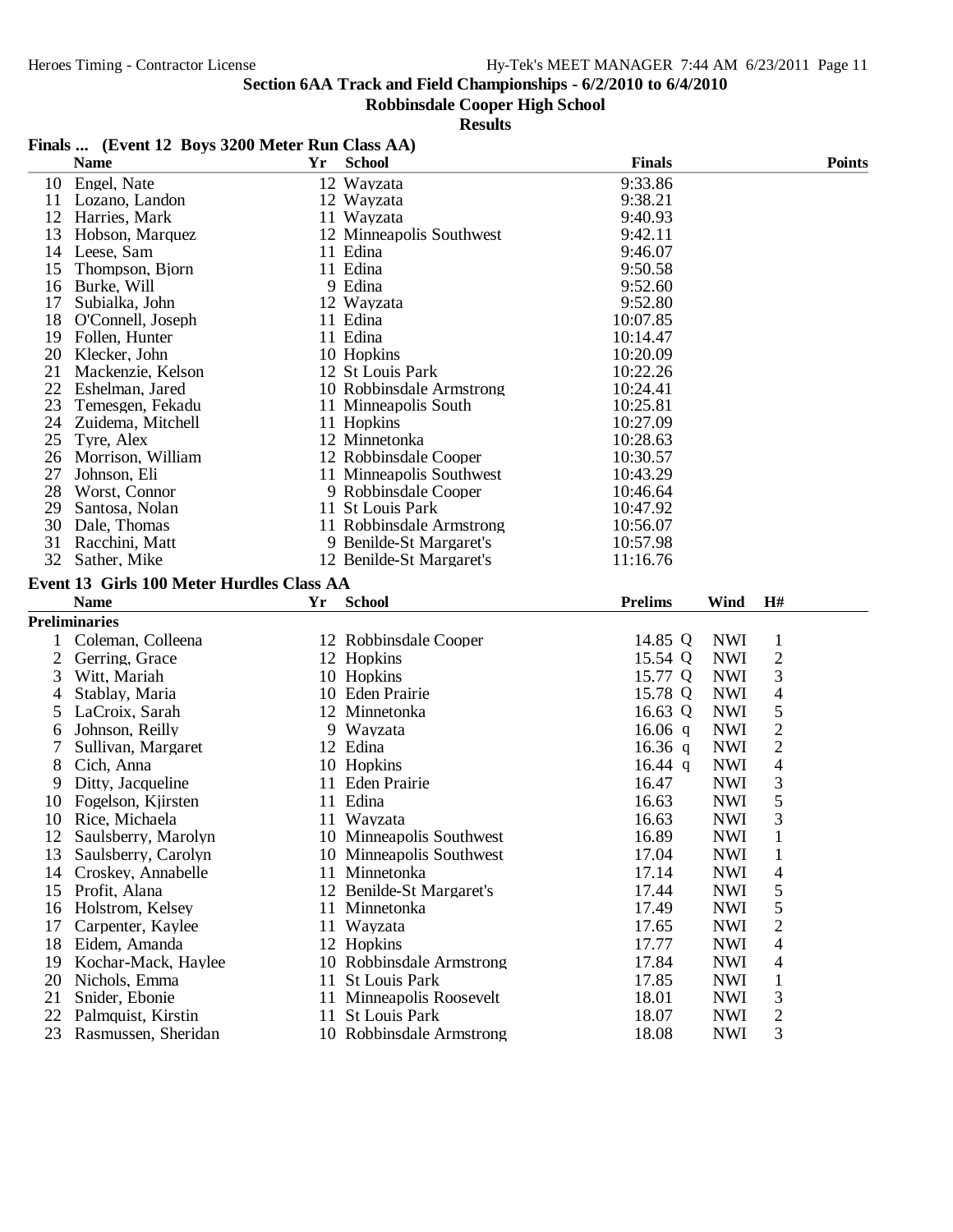**Robbinsdale Cooper High School**

**Results**

| <b>School</b><br><b>Wind</b><br>H#<br><b>Name</b><br>Yr<br>Andrews, Lucy<br>$\mathbf{2}$<br>24<br>18.10<br>12 Wayzata<br><b>NWI</b><br>18.42<br><b>NWI</b><br>4<br>25 Rachel, Gunderson<br>10 Eden Prairie<br>18.50<br><b>NWI</b><br>26 Audrey, Franchett<br>9 Minneapolis South<br>$\mathbf{1}$<br>27<br>11 Benilde-St Margaret's<br>18.52<br><b>NWI</b><br>$\mathbf{1}$<br>Best, Taylor<br>5<br>18.53<br><b>NWI</b><br>28<br>Asiyah, Aziz<br>11 Minneapolis South<br>5<br>19.23<br>29<br>Addo, Alexmai<br>12 Robbinsdale Armstrong<br><b>NWI</b><br>Baker, Samantha<br>$\mathbf{1}$<br>30<br>10 Robbinsdale Armstrong<br>19.91<br><b>NWI</b><br>3<br>20.66<br>31<br>Jones, Jerica<br>11 Minneapolis Edison<br><b>NWI</b><br>3<br>32<br>Fischer-Walker, Moeshae<br>20.86<br><b>NWI</b><br>9 Robbinsdale Cooper<br>$\overline{2}$<br><b>NWI</b><br>Saulsberry, Sierra<br>8 Hopkins<br>DQ<br>$---$<br>Event 13 Girls 100 Meter Hurdles Class AA<br><b>School</b><br><b>Finals</b><br>Wind<br><b>Name</b><br>Yr<br><b>Points</b><br><b>Finals</b><br>14.72<br>Coleman, Colleena<br>12 Robbinsdale Cooper<br><b>NWI</b><br>10<br>$\mathbf{1}$<br>$\overline{2}$<br>15.14<br><b>NWI</b><br>8<br>Gerring, Grace<br>12 Hopkins<br>3<br>Witt, Mariah<br>10 Hopkins<br>15.69<br><b>NWI</b><br>6<br>5<br>15.81<br><b>NWI</b><br>Stablay, Maria<br>10 Eden Prairie<br>4<br>15.89<br>4<br>LaCroix, Sarah<br>12 Minnetonka<br><b>NWI</b><br>5<br>3<br>15.98<br>Sullivan, Margaret<br>12 Edina<br><b>NWI</b><br>6<br>$\overline{c}$<br>10 Hopkins<br>16.31<br><b>NWI</b><br>Cich, Anna<br>1<br>8<br>Johnson, Reilly<br>9 Wayzata<br>17.43<br><b>NWI</b><br>Event 14 Boys 110 Meter Hurdles Class AA<br><b>Name</b><br><b>Prelims</b><br>Yr<br><b>School</b><br>Wind<br>H#<br><b>Preliminaries</b><br>1 Frazier, Larry<br>12 Robbinsdale Cooper<br>15.29 Q<br><b>NWI</b><br>$\mathbf{1}$<br>3<br>15.34 Q<br>2<br>Cohen, Rashad<br>10 Minnetonka<br><b>NWI</b><br>15.56 Q<br>11 Hopkins<br><b>NWI</b><br>4<br>3<br>Mafe, Damilola<br>$15.57$ q<br><b>NWI</b><br>$\overline{4}$<br>Stoudt, Angus<br>10 Minnetonka<br>4<br>$\overline{2}$<br>Virgin, Dan<br>12 Eden Prairie<br>15.59 Q<br><b>NWI</b><br>4<br>$\overline{2}$<br>Nelson, Patrick<br>11 Wayzata<br>$15.68$ q<br><b>NWI</b><br>6<br>3<br>7<br>Griffin, Matt<br>10 Eden Prairie<br>$15.79$ q<br><b>NWI</b><br>8<br>Williams, Scott<br>11 Wayzata<br>$\mathbf{1}$<br>15.90 q<br><b>NWI</b><br>11 Eden Prairie<br>16.00<br><b>NWI</b><br>$\mathbf{1}$<br>9<br>Lagermeier, Jack<br>$\overline{c}$<br>16.01<br><b>NWI</b><br>10<br>Crum, Jamie<br>10 Minnetonka<br>3<br>Martin, Nick<br>16.06<br><b>NWI</b><br>11<br>10 Wayzata<br>4<br>12<br>16.09<br><b>NWI</b><br>Klevorn, George<br>12 Wayzata<br>11 Hopkins<br>16.18<br><b>NWI</b><br>3<br>Swanson, Michael<br>13<br>$\overline{2}$<br>16.36<br><b>NWI</b><br>Martian, Julyen<br>12 Minneapolis Washburn<br>14<br>16.42<br><b>NWI</b><br>La Roy, John<br>12 Hopkins<br>$\mathbf{1}$<br>15<br>16.52<br><b>NWI</b><br>Dewey, Alex<br>10 Eden Prairie<br>4<br>16<br>Brown, Billy<br>16.53<br><b>NWI</b><br>3<br>17<br>11<br>Eden Prairie<br>16.59<br>2<br>Young, Cameron<br>11 Minneapolis Washburn<br><b>NWI</b><br>18<br>16.93<br>Bouthton-Perault, James<br>10 Minneapolis Southwest<br><b>NWI</b><br>19<br>1<br>10 Minneapolis Southwest<br>20<br>Bonniwell, Steven<br>16.95<br><b>NWI</b><br>4<br>17.20<br>21<br>Whitney, Jordan<br>11 Robbinsdale Armstrong<br><b>NWI</b><br>1<br>22<br>17.22<br>Kalejaiye, Ibrahim<br>11 Robbinsdale Cooper<br><b>NWI</b><br>4<br>12 Edina |    | Preliminaries  (Event 13 Girls 100 Meter Hurdles Class AA) |  |                |            |   |  |
|---------------------------------------------------------------------------------------------------------------------------------------------------------------------------------------------------------------------------------------------------------------------------------------------------------------------------------------------------------------------------------------------------------------------------------------------------------------------------------------------------------------------------------------------------------------------------------------------------------------------------------------------------------------------------------------------------------------------------------------------------------------------------------------------------------------------------------------------------------------------------------------------------------------------------------------------------------------------------------------------------------------------------------------------------------------------------------------------------------------------------------------------------------------------------------------------------------------------------------------------------------------------------------------------------------------------------------------------------------------------------------------------------------------------------------------------------------------------------------------------------------------------------------------------------------------------------------------------------------------------------------------------------------------------------------------------------------------------------------------------------------------------------------------------------------------------------------------------------------------------------------------------------------------------------------------------------------------------------------------------------------------------------------------------------------------------------------------------------------------------------------------------------------------------------------------------------------------------------------------------------------------------------------------------------------------------------------------------------------------------------------------------------------------------------------------------------------------------------------------------------------------------------------------------------------------------------------------------------------------------------------------------------------------------------------------------------------------------------------------------------------------------------------------------------------------------------------------------------------------------------------------------------------------------------------------------------------------------------------------------------------------------------------------------------------------------------------------------------------------------------------------------------------------------------------------------------------------------------------------------------------------------------------------------------------------------------------------------------------------------------------------------------------------------------------------------------------------------------------------------------------------------------------------------------------------------------|----|------------------------------------------------------------|--|----------------|------------|---|--|
|                                                                                                                                                                                                                                                                                                                                                                                                                                                                                                                                                                                                                                                                                                                                                                                                                                                                                                                                                                                                                                                                                                                                                                                                                                                                                                                                                                                                                                                                                                                                                                                                                                                                                                                                                                                                                                                                                                                                                                                                                                                                                                                                                                                                                                                                                                                                                                                                                                                                                                                                                                                                                                                                                                                                                                                                                                                                                                                                                                                                                                                                                                                                                                                                                                                                                                                                                                                                                                                                                                                                                                           |    |                                                            |  | <b>Prelims</b> |            |   |  |
|                                                                                                                                                                                                                                                                                                                                                                                                                                                                                                                                                                                                                                                                                                                                                                                                                                                                                                                                                                                                                                                                                                                                                                                                                                                                                                                                                                                                                                                                                                                                                                                                                                                                                                                                                                                                                                                                                                                                                                                                                                                                                                                                                                                                                                                                                                                                                                                                                                                                                                                                                                                                                                                                                                                                                                                                                                                                                                                                                                                                                                                                                                                                                                                                                                                                                                                                                                                                                                                                                                                                                                           |    |                                                            |  |                |            |   |  |
|                                                                                                                                                                                                                                                                                                                                                                                                                                                                                                                                                                                                                                                                                                                                                                                                                                                                                                                                                                                                                                                                                                                                                                                                                                                                                                                                                                                                                                                                                                                                                                                                                                                                                                                                                                                                                                                                                                                                                                                                                                                                                                                                                                                                                                                                                                                                                                                                                                                                                                                                                                                                                                                                                                                                                                                                                                                                                                                                                                                                                                                                                                                                                                                                                                                                                                                                                                                                                                                                                                                                                                           |    |                                                            |  |                |            |   |  |
|                                                                                                                                                                                                                                                                                                                                                                                                                                                                                                                                                                                                                                                                                                                                                                                                                                                                                                                                                                                                                                                                                                                                                                                                                                                                                                                                                                                                                                                                                                                                                                                                                                                                                                                                                                                                                                                                                                                                                                                                                                                                                                                                                                                                                                                                                                                                                                                                                                                                                                                                                                                                                                                                                                                                                                                                                                                                                                                                                                                                                                                                                                                                                                                                                                                                                                                                                                                                                                                                                                                                                                           |    |                                                            |  |                |            |   |  |
|                                                                                                                                                                                                                                                                                                                                                                                                                                                                                                                                                                                                                                                                                                                                                                                                                                                                                                                                                                                                                                                                                                                                                                                                                                                                                                                                                                                                                                                                                                                                                                                                                                                                                                                                                                                                                                                                                                                                                                                                                                                                                                                                                                                                                                                                                                                                                                                                                                                                                                                                                                                                                                                                                                                                                                                                                                                                                                                                                                                                                                                                                                                                                                                                                                                                                                                                                                                                                                                                                                                                                                           |    |                                                            |  |                |            |   |  |
|                                                                                                                                                                                                                                                                                                                                                                                                                                                                                                                                                                                                                                                                                                                                                                                                                                                                                                                                                                                                                                                                                                                                                                                                                                                                                                                                                                                                                                                                                                                                                                                                                                                                                                                                                                                                                                                                                                                                                                                                                                                                                                                                                                                                                                                                                                                                                                                                                                                                                                                                                                                                                                                                                                                                                                                                                                                                                                                                                                                                                                                                                                                                                                                                                                                                                                                                                                                                                                                                                                                                                                           |    |                                                            |  |                |            |   |  |
|                                                                                                                                                                                                                                                                                                                                                                                                                                                                                                                                                                                                                                                                                                                                                                                                                                                                                                                                                                                                                                                                                                                                                                                                                                                                                                                                                                                                                                                                                                                                                                                                                                                                                                                                                                                                                                                                                                                                                                                                                                                                                                                                                                                                                                                                                                                                                                                                                                                                                                                                                                                                                                                                                                                                                                                                                                                                                                                                                                                                                                                                                                                                                                                                                                                                                                                                                                                                                                                                                                                                                                           |    |                                                            |  |                |            |   |  |
|                                                                                                                                                                                                                                                                                                                                                                                                                                                                                                                                                                                                                                                                                                                                                                                                                                                                                                                                                                                                                                                                                                                                                                                                                                                                                                                                                                                                                                                                                                                                                                                                                                                                                                                                                                                                                                                                                                                                                                                                                                                                                                                                                                                                                                                                                                                                                                                                                                                                                                                                                                                                                                                                                                                                                                                                                                                                                                                                                                                                                                                                                                                                                                                                                                                                                                                                                                                                                                                                                                                                                                           |    |                                                            |  |                |            |   |  |
|                                                                                                                                                                                                                                                                                                                                                                                                                                                                                                                                                                                                                                                                                                                                                                                                                                                                                                                                                                                                                                                                                                                                                                                                                                                                                                                                                                                                                                                                                                                                                                                                                                                                                                                                                                                                                                                                                                                                                                                                                                                                                                                                                                                                                                                                                                                                                                                                                                                                                                                                                                                                                                                                                                                                                                                                                                                                                                                                                                                                                                                                                                                                                                                                                                                                                                                                                                                                                                                                                                                                                                           |    |                                                            |  |                |            |   |  |
|                                                                                                                                                                                                                                                                                                                                                                                                                                                                                                                                                                                                                                                                                                                                                                                                                                                                                                                                                                                                                                                                                                                                                                                                                                                                                                                                                                                                                                                                                                                                                                                                                                                                                                                                                                                                                                                                                                                                                                                                                                                                                                                                                                                                                                                                                                                                                                                                                                                                                                                                                                                                                                                                                                                                                                                                                                                                                                                                                                                                                                                                                                                                                                                                                                                                                                                                                                                                                                                                                                                                                                           |    |                                                            |  |                |            |   |  |
|                                                                                                                                                                                                                                                                                                                                                                                                                                                                                                                                                                                                                                                                                                                                                                                                                                                                                                                                                                                                                                                                                                                                                                                                                                                                                                                                                                                                                                                                                                                                                                                                                                                                                                                                                                                                                                                                                                                                                                                                                                                                                                                                                                                                                                                                                                                                                                                                                                                                                                                                                                                                                                                                                                                                                                                                                                                                                                                                                                                                                                                                                                                                                                                                                                                                                                                                                                                                                                                                                                                                                                           |    |                                                            |  |                |            |   |  |
|                                                                                                                                                                                                                                                                                                                                                                                                                                                                                                                                                                                                                                                                                                                                                                                                                                                                                                                                                                                                                                                                                                                                                                                                                                                                                                                                                                                                                                                                                                                                                                                                                                                                                                                                                                                                                                                                                                                                                                                                                                                                                                                                                                                                                                                                                                                                                                                                                                                                                                                                                                                                                                                                                                                                                                                                                                                                                                                                                                                                                                                                                                                                                                                                                                                                                                                                                                                                                                                                                                                                                                           |    |                                                            |  |                |            |   |  |
|                                                                                                                                                                                                                                                                                                                                                                                                                                                                                                                                                                                                                                                                                                                                                                                                                                                                                                                                                                                                                                                                                                                                                                                                                                                                                                                                                                                                                                                                                                                                                                                                                                                                                                                                                                                                                                                                                                                                                                                                                                                                                                                                                                                                                                                                                                                                                                                                                                                                                                                                                                                                                                                                                                                                                                                                                                                                                                                                                                                                                                                                                                                                                                                                                                                                                                                                                                                                                                                                                                                                                                           |    |                                                            |  |                |            |   |  |
|                                                                                                                                                                                                                                                                                                                                                                                                                                                                                                                                                                                                                                                                                                                                                                                                                                                                                                                                                                                                                                                                                                                                                                                                                                                                                                                                                                                                                                                                                                                                                                                                                                                                                                                                                                                                                                                                                                                                                                                                                                                                                                                                                                                                                                                                                                                                                                                                                                                                                                                                                                                                                                                                                                                                                                                                                                                                                                                                                                                                                                                                                                                                                                                                                                                                                                                                                                                                                                                                                                                                                                           |    |                                                            |  |                |            |   |  |
|                                                                                                                                                                                                                                                                                                                                                                                                                                                                                                                                                                                                                                                                                                                                                                                                                                                                                                                                                                                                                                                                                                                                                                                                                                                                                                                                                                                                                                                                                                                                                                                                                                                                                                                                                                                                                                                                                                                                                                                                                                                                                                                                                                                                                                                                                                                                                                                                                                                                                                                                                                                                                                                                                                                                                                                                                                                                                                                                                                                                                                                                                                                                                                                                                                                                                                                                                                                                                                                                                                                                                                           |    |                                                            |  |                |            |   |  |
|                                                                                                                                                                                                                                                                                                                                                                                                                                                                                                                                                                                                                                                                                                                                                                                                                                                                                                                                                                                                                                                                                                                                                                                                                                                                                                                                                                                                                                                                                                                                                                                                                                                                                                                                                                                                                                                                                                                                                                                                                                                                                                                                                                                                                                                                                                                                                                                                                                                                                                                                                                                                                                                                                                                                                                                                                                                                                                                                                                                                                                                                                                                                                                                                                                                                                                                                                                                                                                                                                                                                                                           |    |                                                            |  |                |            |   |  |
|                                                                                                                                                                                                                                                                                                                                                                                                                                                                                                                                                                                                                                                                                                                                                                                                                                                                                                                                                                                                                                                                                                                                                                                                                                                                                                                                                                                                                                                                                                                                                                                                                                                                                                                                                                                                                                                                                                                                                                                                                                                                                                                                                                                                                                                                                                                                                                                                                                                                                                                                                                                                                                                                                                                                                                                                                                                                                                                                                                                                                                                                                                                                                                                                                                                                                                                                                                                                                                                                                                                                                                           |    |                                                            |  |                |            |   |  |
|                                                                                                                                                                                                                                                                                                                                                                                                                                                                                                                                                                                                                                                                                                                                                                                                                                                                                                                                                                                                                                                                                                                                                                                                                                                                                                                                                                                                                                                                                                                                                                                                                                                                                                                                                                                                                                                                                                                                                                                                                                                                                                                                                                                                                                                                                                                                                                                                                                                                                                                                                                                                                                                                                                                                                                                                                                                                                                                                                                                                                                                                                                                                                                                                                                                                                                                                                                                                                                                                                                                                                                           |    |                                                            |  |                |            |   |  |
|                                                                                                                                                                                                                                                                                                                                                                                                                                                                                                                                                                                                                                                                                                                                                                                                                                                                                                                                                                                                                                                                                                                                                                                                                                                                                                                                                                                                                                                                                                                                                                                                                                                                                                                                                                                                                                                                                                                                                                                                                                                                                                                                                                                                                                                                                                                                                                                                                                                                                                                                                                                                                                                                                                                                                                                                                                                                                                                                                                                                                                                                                                                                                                                                                                                                                                                                                                                                                                                                                                                                                                           |    |                                                            |  |                |            |   |  |
|                                                                                                                                                                                                                                                                                                                                                                                                                                                                                                                                                                                                                                                                                                                                                                                                                                                                                                                                                                                                                                                                                                                                                                                                                                                                                                                                                                                                                                                                                                                                                                                                                                                                                                                                                                                                                                                                                                                                                                                                                                                                                                                                                                                                                                                                                                                                                                                                                                                                                                                                                                                                                                                                                                                                                                                                                                                                                                                                                                                                                                                                                                                                                                                                                                                                                                                                                                                                                                                                                                                                                                           |    |                                                            |  |                |            |   |  |
|                                                                                                                                                                                                                                                                                                                                                                                                                                                                                                                                                                                                                                                                                                                                                                                                                                                                                                                                                                                                                                                                                                                                                                                                                                                                                                                                                                                                                                                                                                                                                                                                                                                                                                                                                                                                                                                                                                                                                                                                                                                                                                                                                                                                                                                                                                                                                                                                                                                                                                                                                                                                                                                                                                                                                                                                                                                                                                                                                                                                                                                                                                                                                                                                                                                                                                                                                                                                                                                                                                                                                                           |    |                                                            |  |                |            |   |  |
|                                                                                                                                                                                                                                                                                                                                                                                                                                                                                                                                                                                                                                                                                                                                                                                                                                                                                                                                                                                                                                                                                                                                                                                                                                                                                                                                                                                                                                                                                                                                                                                                                                                                                                                                                                                                                                                                                                                                                                                                                                                                                                                                                                                                                                                                                                                                                                                                                                                                                                                                                                                                                                                                                                                                                                                                                                                                                                                                                                                                                                                                                                                                                                                                                                                                                                                                                                                                                                                                                                                                                                           |    |                                                            |  |                |            |   |  |
|                                                                                                                                                                                                                                                                                                                                                                                                                                                                                                                                                                                                                                                                                                                                                                                                                                                                                                                                                                                                                                                                                                                                                                                                                                                                                                                                                                                                                                                                                                                                                                                                                                                                                                                                                                                                                                                                                                                                                                                                                                                                                                                                                                                                                                                                                                                                                                                                                                                                                                                                                                                                                                                                                                                                                                                                                                                                                                                                                                                                                                                                                                                                                                                                                                                                                                                                                                                                                                                                                                                                                                           |    |                                                            |  |                |            |   |  |
|                                                                                                                                                                                                                                                                                                                                                                                                                                                                                                                                                                                                                                                                                                                                                                                                                                                                                                                                                                                                                                                                                                                                                                                                                                                                                                                                                                                                                                                                                                                                                                                                                                                                                                                                                                                                                                                                                                                                                                                                                                                                                                                                                                                                                                                                                                                                                                                                                                                                                                                                                                                                                                                                                                                                                                                                                                                                                                                                                                                                                                                                                                                                                                                                                                                                                                                                                                                                                                                                                                                                                                           |    |                                                            |  |                |            |   |  |
|                                                                                                                                                                                                                                                                                                                                                                                                                                                                                                                                                                                                                                                                                                                                                                                                                                                                                                                                                                                                                                                                                                                                                                                                                                                                                                                                                                                                                                                                                                                                                                                                                                                                                                                                                                                                                                                                                                                                                                                                                                                                                                                                                                                                                                                                                                                                                                                                                                                                                                                                                                                                                                                                                                                                                                                                                                                                                                                                                                                                                                                                                                                                                                                                                                                                                                                                                                                                                                                                                                                                                                           |    |                                                            |  |                |            |   |  |
|                                                                                                                                                                                                                                                                                                                                                                                                                                                                                                                                                                                                                                                                                                                                                                                                                                                                                                                                                                                                                                                                                                                                                                                                                                                                                                                                                                                                                                                                                                                                                                                                                                                                                                                                                                                                                                                                                                                                                                                                                                                                                                                                                                                                                                                                                                                                                                                                                                                                                                                                                                                                                                                                                                                                                                                                                                                                                                                                                                                                                                                                                                                                                                                                                                                                                                                                                                                                                                                                                                                                                                           |    |                                                            |  |                |            |   |  |
|                                                                                                                                                                                                                                                                                                                                                                                                                                                                                                                                                                                                                                                                                                                                                                                                                                                                                                                                                                                                                                                                                                                                                                                                                                                                                                                                                                                                                                                                                                                                                                                                                                                                                                                                                                                                                                                                                                                                                                                                                                                                                                                                                                                                                                                                                                                                                                                                                                                                                                                                                                                                                                                                                                                                                                                                                                                                                                                                                                                                                                                                                                                                                                                                                                                                                                                                                                                                                                                                                                                                                                           |    |                                                            |  |                |            |   |  |
|                                                                                                                                                                                                                                                                                                                                                                                                                                                                                                                                                                                                                                                                                                                                                                                                                                                                                                                                                                                                                                                                                                                                                                                                                                                                                                                                                                                                                                                                                                                                                                                                                                                                                                                                                                                                                                                                                                                                                                                                                                                                                                                                                                                                                                                                                                                                                                                                                                                                                                                                                                                                                                                                                                                                                                                                                                                                                                                                                                                                                                                                                                                                                                                                                                                                                                                                                                                                                                                                                                                                                                           |    |                                                            |  |                |            |   |  |
|                                                                                                                                                                                                                                                                                                                                                                                                                                                                                                                                                                                                                                                                                                                                                                                                                                                                                                                                                                                                                                                                                                                                                                                                                                                                                                                                                                                                                                                                                                                                                                                                                                                                                                                                                                                                                                                                                                                                                                                                                                                                                                                                                                                                                                                                                                                                                                                                                                                                                                                                                                                                                                                                                                                                                                                                                                                                                                                                                                                                                                                                                                                                                                                                                                                                                                                                                                                                                                                                                                                                                                           |    |                                                            |  |                |            |   |  |
|                                                                                                                                                                                                                                                                                                                                                                                                                                                                                                                                                                                                                                                                                                                                                                                                                                                                                                                                                                                                                                                                                                                                                                                                                                                                                                                                                                                                                                                                                                                                                                                                                                                                                                                                                                                                                                                                                                                                                                                                                                                                                                                                                                                                                                                                                                                                                                                                                                                                                                                                                                                                                                                                                                                                                                                                                                                                                                                                                                                                                                                                                                                                                                                                                                                                                                                                                                                                                                                                                                                                                                           |    |                                                            |  |                |            |   |  |
|                                                                                                                                                                                                                                                                                                                                                                                                                                                                                                                                                                                                                                                                                                                                                                                                                                                                                                                                                                                                                                                                                                                                                                                                                                                                                                                                                                                                                                                                                                                                                                                                                                                                                                                                                                                                                                                                                                                                                                                                                                                                                                                                                                                                                                                                                                                                                                                                                                                                                                                                                                                                                                                                                                                                                                                                                                                                                                                                                                                                                                                                                                                                                                                                                                                                                                                                                                                                                                                                                                                                                                           |    |                                                            |  |                |            |   |  |
|                                                                                                                                                                                                                                                                                                                                                                                                                                                                                                                                                                                                                                                                                                                                                                                                                                                                                                                                                                                                                                                                                                                                                                                                                                                                                                                                                                                                                                                                                                                                                                                                                                                                                                                                                                                                                                                                                                                                                                                                                                                                                                                                                                                                                                                                                                                                                                                                                                                                                                                                                                                                                                                                                                                                                                                                                                                                                                                                                                                                                                                                                                                                                                                                                                                                                                                                                                                                                                                                                                                                                                           |    |                                                            |  |                |            |   |  |
|                                                                                                                                                                                                                                                                                                                                                                                                                                                                                                                                                                                                                                                                                                                                                                                                                                                                                                                                                                                                                                                                                                                                                                                                                                                                                                                                                                                                                                                                                                                                                                                                                                                                                                                                                                                                                                                                                                                                                                                                                                                                                                                                                                                                                                                                                                                                                                                                                                                                                                                                                                                                                                                                                                                                                                                                                                                                                                                                                                                                                                                                                                                                                                                                                                                                                                                                                                                                                                                                                                                                                                           |    |                                                            |  |                |            |   |  |
|                                                                                                                                                                                                                                                                                                                                                                                                                                                                                                                                                                                                                                                                                                                                                                                                                                                                                                                                                                                                                                                                                                                                                                                                                                                                                                                                                                                                                                                                                                                                                                                                                                                                                                                                                                                                                                                                                                                                                                                                                                                                                                                                                                                                                                                                                                                                                                                                                                                                                                                                                                                                                                                                                                                                                                                                                                                                                                                                                                                                                                                                                                                                                                                                                                                                                                                                                                                                                                                                                                                                                                           |    |                                                            |  |                |            |   |  |
|                                                                                                                                                                                                                                                                                                                                                                                                                                                                                                                                                                                                                                                                                                                                                                                                                                                                                                                                                                                                                                                                                                                                                                                                                                                                                                                                                                                                                                                                                                                                                                                                                                                                                                                                                                                                                                                                                                                                                                                                                                                                                                                                                                                                                                                                                                                                                                                                                                                                                                                                                                                                                                                                                                                                                                                                                                                                                                                                                                                                                                                                                                                                                                                                                                                                                                                                                                                                                                                                                                                                                                           |    |                                                            |  |                |            |   |  |
|                                                                                                                                                                                                                                                                                                                                                                                                                                                                                                                                                                                                                                                                                                                                                                                                                                                                                                                                                                                                                                                                                                                                                                                                                                                                                                                                                                                                                                                                                                                                                                                                                                                                                                                                                                                                                                                                                                                                                                                                                                                                                                                                                                                                                                                                                                                                                                                                                                                                                                                                                                                                                                                                                                                                                                                                                                                                                                                                                                                                                                                                                                                                                                                                                                                                                                                                                                                                                                                                                                                                                                           |    |                                                            |  |                |            |   |  |
|                                                                                                                                                                                                                                                                                                                                                                                                                                                                                                                                                                                                                                                                                                                                                                                                                                                                                                                                                                                                                                                                                                                                                                                                                                                                                                                                                                                                                                                                                                                                                                                                                                                                                                                                                                                                                                                                                                                                                                                                                                                                                                                                                                                                                                                                                                                                                                                                                                                                                                                                                                                                                                                                                                                                                                                                                                                                                                                                                                                                                                                                                                                                                                                                                                                                                                                                                                                                                                                                                                                                                                           |    |                                                            |  |                |            |   |  |
|                                                                                                                                                                                                                                                                                                                                                                                                                                                                                                                                                                                                                                                                                                                                                                                                                                                                                                                                                                                                                                                                                                                                                                                                                                                                                                                                                                                                                                                                                                                                                                                                                                                                                                                                                                                                                                                                                                                                                                                                                                                                                                                                                                                                                                                                                                                                                                                                                                                                                                                                                                                                                                                                                                                                                                                                                                                                                                                                                                                                                                                                                                                                                                                                                                                                                                                                                                                                                                                                                                                                                                           |    |                                                            |  |                |            |   |  |
|                                                                                                                                                                                                                                                                                                                                                                                                                                                                                                                                                                                                                                                                                                                                                                                                                                                                                                                                                                                                                                                                                                                                                                                                                                                                                                                                                                                                                                                                                                                                                                                                                                                                                                                                                                                                                                                                                                                                                                                                                                                                                                                                                                                                                                                                                                                                                                                                                                                                                                                                                                                                                                                                                                                                                                                                                                                                                                                                                                                                                                                                                                                                                                                                                                                                                                                                                                                                                                                                                                                                                                           |    |                                                            |  |                |            |   |  |
|                                                                                                                                                                                                                                                                                                                                                                                                                                                                                                                                                                                                                                                                                                                                                                                                                                                                                                                                                                                                                                                                                                                                                                                                                                                                                                                                                                                                                                                                                                                                                                                                                                                                                                                                                                                                                                                                                                                                                                                                                                                                                                                                                                                                                                                                                                                                                                                                                                                                                                                                                                                                                                                                                                                                                                                                                                                                                                                                                                                                                                                                                                                                                                                                                                                                                                                                                                                                                                                                                                                                                                           |    |                                                            |  |                |            |   |  |
|                                                                                                                                                                                                                                                                                                                                                                                                                                                                                                                                                                                                                                                                                                                                                                                                                                                                                                                                                                                                                                                                                                                                                                                                                                                                                                                                                                                                                                                                                                                                                                                                                                                                                                                                                                                                                                                                                                                                                                                                                                                                                                                                                                                                                                                                                                                                                                                                                                                                                                                                                                                                                                                                                                                                                                                                                                                                                                                                                                                                                                                                                                                                                                                                                                                                                                                                                                                                                                                                                                                                                                           |    |                                                            |  |                |            |   |  |
|                                                                                                                                                                                                                                                                                                                                                                                                                                                                                                                                                                                                                                                                                                                                                                                                                                                                                                                                                                                                                                                                                                                                                                                                                                                                                                                                                                                                                                                                                                                                                                                                                                                                                                                                                                                                                                                                                                                                                                                                                                                                                                                                                                                                                                                                                                                                                                                                                                                                                                                                                                                                                                                                                                                                                                                                                                                                                                                                                                                                                                                                                                                                                                                                                                                                                                                                                                                                                                                                                                                                                                           |    |                                                            |  |                |            |   |  |
|                                                                                                                                                                                                                                                                                                                                                                                                                                                                                                                                                                                                                                                                                                                                                                                                                                                                                                                                                                                                                                                                                                                                                                                                                                                                                                                                                                                                                                                                                                                                                                                                                                                                                                                                                                                                                                                                                                                                                                                                                                                                                                                                                                                                                                                                                                                                                                                                                                                                                                                                                                                                                                                                                                                                                                                                                                                                                                                                                                                                                                                                                                                                                                                                                                                                                                                                                                                                                                                                                                                                                                           |    |                                                            |  |                |            |   |  |
|                                                                                                                                                                                                                                                                                                                                                                                                                                                                                                                                                                                                                                                                                                                                                                                                                                                                                                                                                                                                                                                                                                                                                                                                                                                                                                                                                                                                                                                                                                                                                                                                                                                                                                                                                                                                                                                                                                                                                                                                                                                                                                                                                                                                                                                                                                                                                                                                                                                                                                                                                                                                                                                                                                                                                                                                                                                                                                                                                                                                                                                                                                                                                                                                                                                                                                                                                                                                                                                                                                                                                                           |    |                                                            |  |                |            |   |  |
|                                                                                                                                                                                                                                                                                                                                                                                                                                                                                                                                                                                                                                                                                                                                                                                                                                                                                                                                                                                                                                                                                                                                                                                                                                                                                                                                                                                                                                                                                                                                                                                                                                                                                                                                                                                                                                                                                                                                                                                                                                                                                                                                                                                                                                                                                                                                                                                                                                                                                                                                                                                                                                                                                                                                                                                                                                                                                                                                                                                                                                                                                                                                                                                                                                                                                                                                                                                                                                                                                                                                                                           |    |                                                            |  |                |            |   |  |
|                                                                                                                                                                                                                                                                                                                                                                                                                                                                                                                                                                                                                                                                                                                                                                                                                                                                                                                                                                                                                                                                                                                                                                                                                                                                                                                                                                                                                                                                                                                                                                                                                                                                                                                                                                                                                                                                                                                                                                                                                                                                                                                                                                                                                                                                                                                                                                                                                                                                                                                                                                                                                                                                                                                                                                                                                                                                                                                                                                                                                                                                                                                                                                                                                                                                                                                                                                                                                                                                                                                                                                           |    |                                                            |  |                |            |   |  |
|                                                                                                                                                                                                                                                                                                                                                                                                                                                                                                                                                                                                                                                                                                                                                                                                                                                                                                                                                                                                                                                                                                                                                                                                                                                                                                                                                                                                                                                                                                                                                                                                                                                                                                                                                                                                                                                                                                                                                                                                                                                                                                                                                                                                                                                                                                                                                                                                                                                                                                                                                                                                                                                                                                                                                                                                                                                                                                                                                                                                                                                                                                                                                                                                                                                                                                                                                                                                                                                                                                                                                                           |    |                                                            |  |                |            |   |  |
|                                                                                                                                                                                                                                                                                                                                                                                                                                                                                                                                                                                                                                                                                                                                                                                                                                                                                                                                                                                                                                                                                                                                                                                                                                                                                                                                                                                                                                                                                                                                                                                                                                                                                                                                                                                                                                                                                                                                                                                                                                                                                                                                                                                                                                                                                                                                                                                                                                                                                                                                                                                                                                                                                                                                                                                                                                                                                                                                                                                                                                                                                                                                                                                                                                                                                                                                                                                                                                                                                                                                                                           |    |                                                            |  |                |            |   |  |
|                                                                                                                                                                                                                                                                                                                                                                                                                                                                                                                                                                                                                                                                                                                                                                                                                                                                                                                                                                                                                                                                                                                                                                                                                                                                                                                                                                                                                                                                                                                                                                                                                                                                                                                                                                                                                                                                                                                                                                                                                                                                                                                                                                                                                                                                                                                                                                                                                                                                                                                                                                                                                                                                                                                                                                                                                                                                                                                                                                                                                                                                                                                                                                                                                                                                                                                                                                                                                                                                                                                                                                           |    |                                                            |  |                |            |   |  |
|                                                                                                                                                                                                                                                                                                                                                                                                                                                                                                                                                                                                                                                                                                                                                                                                                                                                                                                                                                                                                                                                                                                                                                                                                                                                                                                                                                                                                                                                                                                                                                                                                                                                                                                                                                                                                                                                                                                                                                                                                                                                                                                                                                                                                                                                                                                                                                                                                                                                                                                                                                                                                                                                                                                                                                                                                                                                                                                                                                                                                                                                                                                                                                                                                                                                                                                                                                                                                                                                                                                                                                           | 23 | Sattler, Andrew                                            |  | 17.29          | <b>NWI</b> | 3 |  |

Danielson, Jared 12 Robbinsdale Armstrong 17.34 NWI 3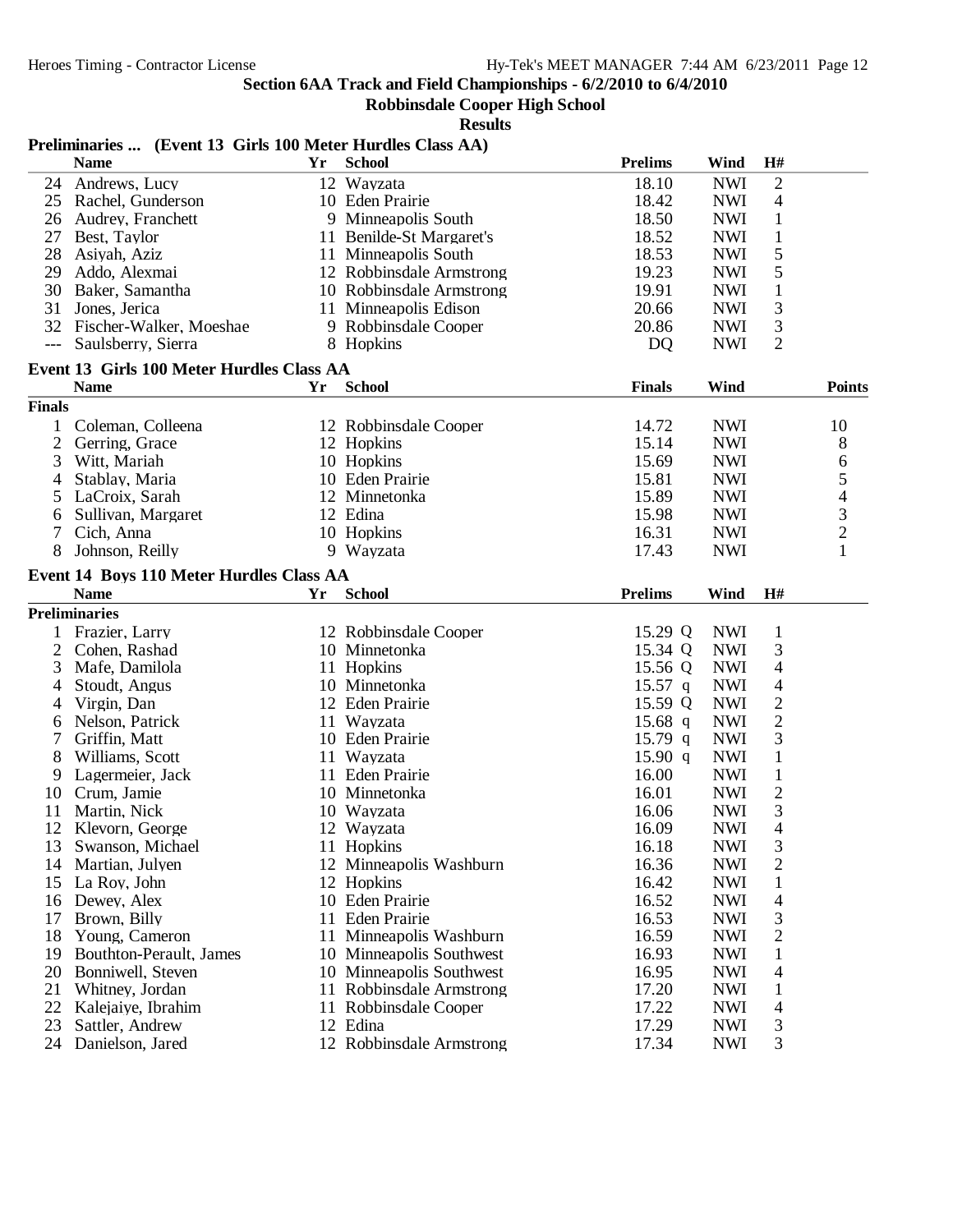$\frac{1}{2}$  Section 64/2010 to 6/4/2010

|               |                                                           |    | Section 6AA Track and Field Championships - 6/2/2010 to 6/4/2010<br><b>Robbinsdale Cooper High School</b> |                    |            |                         |                         |
|---------------|-----------------------------------------------------------|----|-----------------------------------------------------------------------------------------------------------|--------------------|------------|-------------------------|-------------------------|
|               |                                                           |    | <b>Results</b>                                                                                            |                    |            |                         |                         |
|               | Preliminaries  (Event 14 Boys 110 Meter Hurdles Class AA) |    |                                                                                                           |                    |            |                         |                         |
|               | <b>Name</b>                                               | Yr | <b>School</b>                                                                                             | <b>Prelims</b>     | Wind       | H#                      |                         |
|               | 25 Baer, Shane                                            |    | 11 Minnetonka                                                                                             | 17.44              | <b>NWI</b> | $\overline{2}$          |                         |
|               | 26 Trevena, Ryan                                          |    | 11 Hopkins                                                                                                | 17.47              | <b>NWI</b> | $\overline{2}$          |                         |
| 27            | Swanke, James                                             |    | 12 Edina                                                                                                  | 17.51              | <b>NWI</b> | $\overline{4}$          |                         |
|               | 28 A, Nolan                                               |    | 9 Benilde-St Margaret's                                                                                   | 18.12              | <b>NWI</b> | $\overline{4}$          |                         |
|               | Event 14 Boys 110 Meter Hurdles Class AA                  |    |                                                                                                           |                    |            |                         |                         |
|               | <b>Name</b>                                               | Yr | <b>School</b>                                                                                             | <b>Finals</b>      | Wind       |                         | <b>Points</b>           |
| <b>Finals</b> |                                                           |    |                                                                                                           |                    |            |                         |                         |
|               | Cohen, Rashad                                             |    | 10 Minnetonka                                                                                             | 15.06              | 0.7        |                         | 10                      |
| 2             | Frazier, Larry                                            |    | 12 Robbinsdale Cooper                                                                                     | 15.14              | 0.7        |                         | 8                       |
| 3             | Stoudt, Angus                                             |    | 10 Minnetonka                                                                                             | 15.29              | 0.7        |                         | 6                       |
| 4             | Mafe, Damilola                                            |    | 11 Hopkins                                                                                                | 15.35              | 0.7        |                         | $\mathfrak s$           |
| $\mathcal{L}$ | Virgin, Dan                                               |    | 12 Eden Prairie                                                                                           | 15.43              | 0.7        |                         | 4                       |
| 6             | Nelson, Patrick                                           |    | 11 Wayzata                                                                                                | 15.51              | 0.7        |                         | 3                       |
| 7             | Williams, Scott                                           |    | 11 Wayzata                                                                                                | 15.66              | 0.7        |                         | $\overline{\mathbf{c}}$ |
| 8             | Griffin, Matt                                             |    | 10 Eden Prairie                                                                                           | 15.82              | 0.7        |                         | 1                       |
|               |                                                           |    |                                                                                                           |                    |            |                         |                         |
|               | Event 15 Girls 300 Meter Hurdles Class AA<br><b>Name</b>  | Yr |                                                                                                           | <b>Prelims</b>     |            | H#                      |                         |
|               |                                                           |    | <b>School</b>                                                                                             |                    |            |                         |                         |
|               | <b>Preliminaries</b>                                      |    |                                                                                                           |                    |            |                         |                         |
|               | Witt, Mariah                                              |    | 10 Hopkins                                                                                                | 45.71 Q            |            | 1                       |                         |
| 2             | Saulsberry, Marolyn                                       |    | 10 Minneapolis Southwest                                                                                  | 47.29 Q            |            | 4                       |                         |
| 3             | Ditty, Jacqueline                                         |    | 11 Eden Prairie                                                                                           | 47.61 Q<br>47.74 Q |            | $\overline{c}$<br>3     |                         |
| 4             | Lindsey, Kelli                                            |    | 11 Eden Prairie<br>12 Edina                                                                               |                    |            |                         |                         |
| 5             | Sullivan, Margaret                                        |    | 11 Edina                                                                                                  | 48.03 Q<br>48.13 q |            | 5<br>4                  |                         |
| 6             | Fogelson, Kjirsten<br>Cich, Anna                          |    | 10 Hopkins                                                                                                | 48.28 q            |            |                         |                         |
| 8             | Croskey, Annabelle                                        |    | 11 Minnetonka                                                                                             | 48.81 q            |            | $\overline{c}$<br>3     |                         |
| 9             | Haakenstad, Anne                                          |    | 9 Minnetonka                                                                                              | 49.43              |            | $\mathbf{1}$            |                         |
| 10            | Eidem, Amanda                                             |    | 12 Hopkins                                                                                                | 49.47              |            | 5                       |                         |
| 11            | Coleman, Colleena                                         |    | 12 Robbinsdale Cooper                                                                                     | 49.98              |            | 5                       |                         |
|               | 12 Farquhar, Lauren                                       |    | 9 Wayzata                                                                                                 | 50.09              |            | 4                       |                         |
| 13            | Saulsberry, Sierra                                        |    | 8 Hopkins                                                                                                 | 50.16              |            | 4                       |                         |
| 14            | Miller, Leah                                              |    | 10 Wayzata                                                                                                | 50.37              |            | 3                       |                         |
| 15            | Rice, Michaela                                            |    | 11 Wayzata                                                                                                | 50.67              |            | 5                       |                         |
|               | 16 Snider, Ebonie                                         |    | 11 Minneapolis Roosevelt                                                                                  | 50.95              |            | $\overline{c}$          |                         |
| 17            | Johnson, Reilly                                           |    | 9 Wayzata                                                                                                 | 50.96              |            | $\overline{\mathbf{c}}$ |                         |
| 18            | LaCroix, Sarah                                            |    | 12 Minnetonka                                                                                             | 50.96              |            | 3                       |                         |
| 19            | Fogelson, Kelly                                           |    | 9 Edina                                                                                                   | 51.18              |            |                         |                         |
| 20            | Holscher, Emily                                           |    | 9 Wayzata                                                                                                 | 51.84              |            | 5                       |                         |
| 21            | Krenz, Mina                                               |    | 10 Minneapolis Southwest                                                                                  | 51.88              |            | $\overline{c}$          |                         |
| 22            | Dahl, Lauren                                              |    | 9 Edina                                                                                                   | 52.01              |            | 1                       |                         |
| 23            | Best, Taylor                                              |    | 11 Benilde-St Margaret's                                                                                  | 52.86              |            | $\overline{\mathbf{c}}$ |                         |
| 24            | Smith, Megan                                              |    | 10 St Louis Park                                                                                          | 53.23              |            | 3                       |                         |
| 25            | Daniel, Shakalia                                          |    | 11 Robbinsdale Cooper                                                                                     | 53.86              |            | 5                       |                         |
| 26            | Addo, Alexmai                                             |    | 12 Robbinsdale Armstrong                                                                                  | 54.23              |            | 4                       |                         |
| 27            | Baker, Samantha                                           |    | 10 Robbinsdale Armstrong                                                                                  | 55.33              |            | 4                       |                         |
| 28            | Rasmussen, Sheridan                                       |    | 10 Robbinsdale Armstrong                                                                                  | 55.35              |            | 3                       |                         |
| 29            | Audrey, Franchett                                         |    | 9 Minneapolis South                                                                                       | 56.04              |            |                         |                         |
|               | 30 Palmquist, Kirstin                                     |    | 11 St Louis Park                                                                                          | 56.19              |            |                         |                         |

- 28 Rasmussen, Sheridan 10 Robbinsdale Armstrong 55.35 35
- 
- 30 Palmquist, Kirstin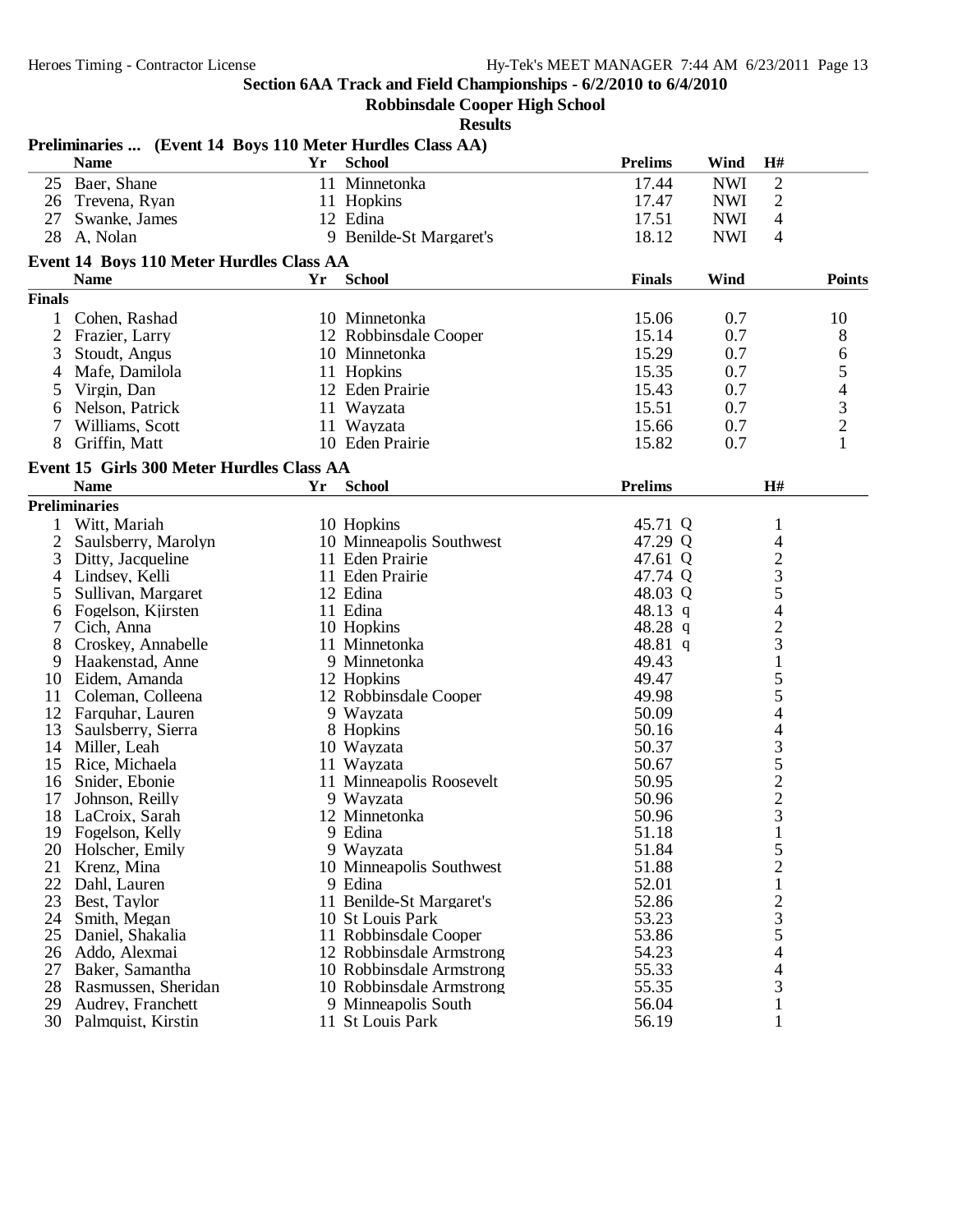**Robbinsdale Cooper High School**

|               | Preliminaries  (Event 15 Girls 300 Meter Hurdles Class AA)<br><b>Name</b> | Yr. | <b>School</b>               | <b>Prelims</b> | H#                      |               |
|---------------|---------------------------------------------------------------------------|-----|-----------------------------|----------------|-------------------------|---------------|
|               | 31 Duda, Kaitlin                                                          |     | 9 Benilde-St Margaret's     | 56.45          | 3                       |               |
|               | Event 15 Girls 300 Meter Hurdles Class AA                                 |     |                             |                |                         |               |
|               |                                                                           |     | <b>School</b>               | <b>Finals</b>  |                         |               |
|               | <b>Name</b>                                                               | Yr  |                             |                |                         | <b>Points</b> |
| <b>Finals</b> |                                                                           |     |                             |                |                         |               |
| 1             | Witt, Mariah                                                              |     | 10 Hopkins                  | 44.74          |                         | 10            |
| 2             | Saulsberry, Marolyn                                                       |     | 10 Minneapolis Southwest    | 45.62          |                         | 8             |
| 3             | Ditty, Jacqueline                                                         |     | 11 Eden Prairie             | 46.35          |                         | 6             |
| 4             | Cich, Anna                                                                |     | 10 Hopkins                  | 46.94<br>47.00 |                         | 5             |
| 5             | Fogelson, Kjirsten<br>Lindsey, Kelli                                      |     | 11 Edina<br>11 Eden Prairie | 47.34          |                         | $\frac{4}{3}$ |
| 6<br>7        | Sullivan, Margaret                                                        |     | 12 Edina                    | 47.87          |                         |               |
|               | Croskey, Annabelle                                                        |     | 11 Minnetonka               | 48.70          |                         | $\mathbf{1}$  |
|               |                                                                           |     |                             |                |                         |               |
|               | Event 16 Boys 300 Meter Hurdles Class AA<br><b>Name</b>                   | Yr  | <b>School</b>               | <b>Prelims</b> | H#                      |               |
|               | <b>Preliminaries</b>                                                      |     |                             |                |                         |               |
|               | 1 Fountain, Rashawn                                                       |     | 10 Eden Prairie             | 39.73 Q        | 3                       |               |
| 2             | Cohen, Rashad                                                             |     | 10 Minnetonka               | 41.05 Q        | $\overline{2}$          |               |
| 3             | Frazier, Larry                                                            |     | 12 Robbinsdale Cooper       | 41.22 Q        | $\mathbf{1}$            |               |
| 4             | Hesse, Anton                                                              |     | 11 Minneapolis Southwest    | 41.51 Q        | 4                       |               |
| $\mathcal{L}$ | Young, Cameron                                                            |     | 11 Minneapolis Washburn     | 41.51 Q        | 5                       |               |
| 6             | Brisbois, John                                                            |     | 10 Eden Prairie             | 41.22 $q$      | $\overline{c}$          |               |
| 7             | Williams, Scott                                                           |     | 11 Wayzata                  | 41.65 q        | 4                       |               |
| 8             | Griffin, Matt                                                             |     | 10 Eden Prairie             | 41.70 $q$      | 3                       |               |
| 9             | Martin, Nick                                                              |     | 10 Wayzata                  | 41.94          | 5                       |               |
| 10            | Crum, Jamie                                                               |     | 10 Minnetonka               | 42.11          | $\mathbf{1}$            |               |
| 11            | Jamison, John                                                             |     | 10 Minneapolis Southwest    | 42.20          | 5                       |               |
| 12            | Nelson, Patrick                                                           |     | 11 Wayzata                  | 42.35          | $\overline{c}$          |               |
| 13            | Johnson, Brandon                                                          |     | 11 Wayzata                  | 42.39          |                         |               |
| 14            | Dugan, William                                                            |     | 10 Wayzata                  | 42.43          | $\frac{2}{5}$           |               |
| 15            | Danielson, Jared                                                          |     | 12 Robbinsdale Armstrong    | 42.51          | 4                       |               |
| 16            | Swanson, Michael                                                          |     | 11 Hopkins                  | 42.53          | $\mathbf{1}$            |               |
|               | 17 Chastan-Davis, Terrence                                                |     | 12 St Louis Park            | 43.11          | 3                       |               |
| 18            | Blatti, Austin                                                            |     | 12 Eden Prairie             | 43.25          | 4                       |               |
|               | 19 Nolen, Marcus                                                          |     | 11 Minneapolis Washburn     | 43.27          | 3                       |               |
| 20            | Kalejaiye, Ibrahim                                                        |     | 11 Robbinsdale Cooper       | 43.36          |                         |               |
| 21            | La Roy, John                                                              |     | 12 Hopkins                  | 43.54          |                         |               |
| 22            | Swanke, James                                                             |     | 12 Edina                    | 43.67          | 5                       |               |
| 23            | Crocket, Shadeed                                                          |     | 10 Wayzata                  | 43.72          | 4                       |               |
| 24            | Baer, Shane                                                               |     | 11 Minnetonka               | 44.92          | $\overline{\mathbf{c}}$ |               |
| 25            | Shaughnessy, Nick                                                         |     | 9 St Louis Park             | 45.20          | $\overline{c}$          |               |
| 26            | Sattler, Andrew                                                           |     | 12 Edina                    | 45.49          | 3                       |               |
| 27            | McGowan, Jordan                                                           |     | 12 Hopkins                  | 45.76          | 4                       |               |
| 28            | Tapio, Brandyn                                                            |     | 12 Robbinsdale Armstrong    | 46.35          | 1                       |               |
| 29            | Ribich, Kyle                                                              |     | 11 Benilde-St Margaret's    | 46.94          | $\mathbf 1$             |               |
| 30            | Sutton, Joe                                                               |     | 10 Benilde-St Margaret's    | 47.35          | 4                       |               |
| 31            | Zed, Glawe-Storm                                                          |     | 9 Minneapolis South         | 47.78          | $\overline{c}$          |               |
| 32            | Charlie, Rodrick                                                          |     | 9 Minneapolis South         | 48.35          | 3                       |               |
|               | 33 Herrington-Turner, Natha                                               |     | 10 Minneapolis Roosevelt    | 54.72          | 5                       |               |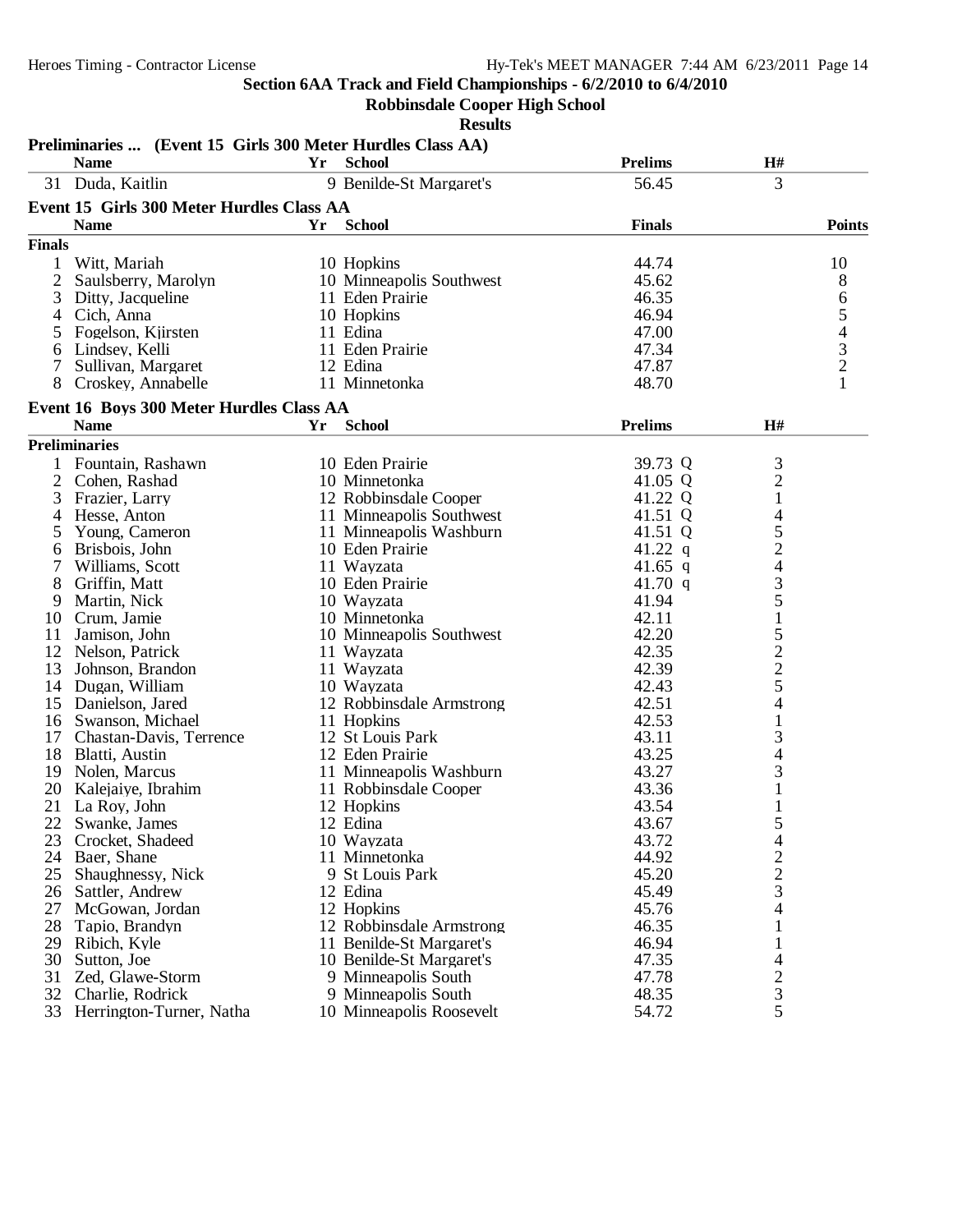**Robbinsdale Cooper High School**

|               | Event 16 Boys 300 Meter Hurdles Class AA  |                   |                          |                         |                |                              |                |
|---------------|-------------------------------------------|-------------------|--------------------------|-------------------------|----------------|------------------------------|----------------|
|               | <b>Name</b>                               | Yr                | <b>School</b>            |                         | <b>Finals</b>  |                              | <b>Points</b>  |
| <b>Finals</b> |                                           |                   |                          |                         |                |                              |                |
|               | Frazier, Larry                            |                   | 12 Robbinsdale Cooper    |                         | 38.86          |                              | 10             |
|               | Fountain, Rashawn                         |                   | 10 Eden Prairie          |                         | 39.25          |                              | $8\phantom{1}$ |
| 3             | Cohen, Rashad                             |                   | 10 Minnetonka            |                         | 40.86          |                              | $\sqrt{6}$     |
| 4             | Young, Cameron                            |                   | 11 Minneapolis Washburn  |                         | 40.96          |                              | 5              |
| 5             | Brisbois, John                            |                   | 10 Eden Prairie          |                         | 41.17          |                              | 4              |
| 6             | Griffin, Matt                             |                   | 10 Eden Prairie          |                         | 41.51          |                              | 3              |
|               | Williams, Scott                           |                   | 11 Wayzata               |                         | 42.04          |                              | $\overline{2}$ |
|               | Hesse, Anton                              |                   | 11 Minneapolis Southwest |                         | D <sub>Q</sub> |                              |                |
|               | Event 17 Girls 4x100 Meter Relay Class AA |                   |                          |                         |                |                              |                |
|               | <b>Team</b>                               |                   | <b>Relay</b>             |                         | <b>Finals</b>  | H#                           | <b>Points</b>  |
| <b>Finals</b> |                                           |                   |                          |                         |                |                              |                |
|               | 1 Hopkins                                 |                   | A                        |                         | 48.13          | 2                            | 10             |
|               | 1) Anderson, Elise 8                      | 2) Tanoe, Mary 11 |                          | 3) Anderson, Kirsten 12 |                | 4) Anderson, Taylor 9        |                |
|               | 2 Robbinsdale Armstrong                   |                   | A                        |                         | 49.07          | $\overline{2}$               | 8              |
|               | 1) Williams, Jazzmin 11                   |                   | 2) Adams, Suzanna 10     | 3) Riches, Brooke 12    |                | 4) Floyd, Sid'Reshia 11      |                |
| 3             | Wayzata                                   |                   | A                        |                         | 50.34          |                              | 6              |
| 4             | <b>Eden Prairie</b>                       |                   | A                        |                         | 50.34          | $\frac{2}{2}$                | 5              |
| 5             | Minnetonka                                |                   | A                        |                         | 50.50          | $\overline{c}$               | 4              |
| 6             | Benilde-St Margaret's                     |                   | A                        |                         | 50.72          | $\,1$                        | 3              |
| 7             | <b>St Louis Park</b>                      |                   | A                        |                         | 50.82          | $\overline{c}$               | $\overline{c}$ |
| 8             | Minneapolis Edison                        |                   | A                        |                         | 50.82          | $\overline{2}$               | 1              |
| 9             | Minneapolis Washburn                      |                   | A                        |                         | 50.83          | $\mathbf{1}$                 |                |
| 10            | Robbinsdale Cooper                        |                   | A                        |                         | 51.16          | $\mathbf{2}$                 |                |
| 11            | Edina                                     |                   | A                        |                         | 52.70          | $\mathbf{1}$                 |                |
|               | 12 Minneapolis South                      |                   | A                        |                         | 54.21          | $\mathbf{1}$                 |                |
|               | 13 Minneapolis Southwest                  |                   | A                        |                         | 54.51          |                              |                |
|               | Event 18 Boys 4x100 Meter Relay Class AA  |                   |                          |                         |                |                              |                |
|               | <b>Team</b>                               |                   | <b>Relay</b>             |                         | <b>Finals</b>  | H#                           | <b>Points</b>  |
| <b>Finals</b> |                                           |                   |                          |                         |                |                              |                |
|               | 1 Eden Prairie                            |                   | A                        |                         | 42.42          | 2                            | 10             |
|               | 1) Sandle, Michael 11                     |                   | 2) CLERKLEY, KEENEN      | 3) Harris, Rumeal 11    |                | 4) MUGARURA, JORDAN          |                |
|               | 2 Edina                                   |                   | A                        |                         | 42.45          | 2                            | 8              |
|               | 1) Johnson, CJ 10                         |                   | 2) Brown, Benjamin 12    | 3) Cullison, Colby 12   |                | 4) Crawford-Turfts, Devin 11 |                |
|               | 3 Hopkins                                 |                   | A                        |                         | 43.10          | 2                            | 6              |
|               | 1) Russ, Richard 12                       |                   | 2) Hill, Matthew 12      | 3) Kendrick, Gideon 12  |                | 4) Mafe, Damilola 11         |                |
|               | 4 Minnetonka                              |                   | $\mathsf{A}$             |                         | 43.79          |                              |                |
|               | Wayzata                                   |                   | A                        |                         | 43.80          | $\overline{c}$               | 4              |
| 6             | Minneapolis Washburn                      |                   | A                        |                         | 43.89          | $\overline{2}$               | 3              |
|               | <b>St Louis Park</b>                      |                   | A                        |                         | 44.70          |                              | $\overline{c}$ |
| 8             | Robbinsdale Armstrong                     |                   | A                        |                         | 45.40          | $\overline{c}$               |                |
| 9             | Robbinsdale Cooper                        |                   | A                        |                         | 45.70          | $\overline{2}$               |                |
| 10            | Minneapolis Southwest                     |                   | A                        |                         | 46.47          |                              |                |
|               | <b>Benilde-St Margaret's</b>              |                   | A                        |                         | D <sub>Q</sub> | 1                            |                |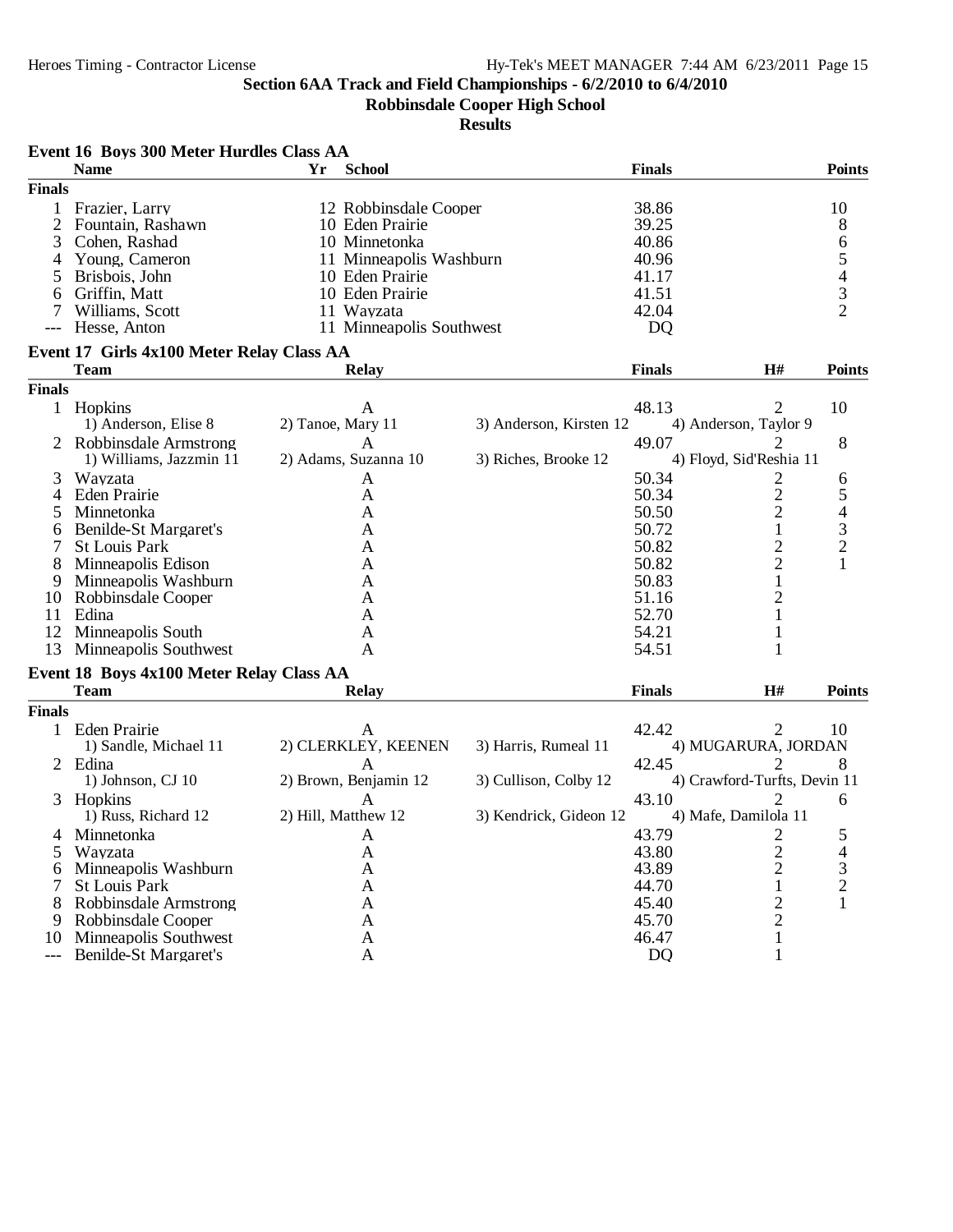**Robbinsdale Cooper High School**

**Results**

|                | <b>Team</b>                                      | <b>Relay</b>              | <b>Finals</b>                      | H#                        | <b>Points</b>            |
|----------------|--------------------------------------------------|---------------------------|------------------------------------|---------------------------|--------------------------|
| <b>Finals</b>  |                                                  |                           |                                    |                           |                          |
|                | 1 Hopkins                                        | A                         | 1:40.08                            | 2                         | 10                       |
|                | 1) Anderson, Elise 8                             | 2) Tanoe, Mary 11         | 3) Anderson, Kirsten 12            | 4) Sweeney, Bridget 11    |                          |
|                | Robbinsdale Armstrong<br>1) Floyd, Sid'Reshia 11 | A<br>2) Adams, Suzanna 10 | 1:42.87<br>3) Williams, Jazzmin 11 | 4) Thompson, Dominique 12 | 8                        |
| 3              | Minneapolis Washburn                             | A                         | 1:44.48                            | 2                         | 6                        |
| 4              | Eden Prairie                                     | A                         | 1:45.54                            |                           | 5                        |
| 5              | Minnetonka                                       | A                         | 1:46.35                            | $\frac{2}{2}$             | 4                        |
| 6              | Wayzata                                          | A                         | 1:47.00                            | $\overline{c}$            | 3                        |
|                | <b>St Louis Park</b>                             | A                         | 1:48.98                            | $\mathbf{1}$              | $\overline{2}$           |
| 8              | Minneapolis Edison                               | A                         | 1:49.04                            | $\overline{2}$            |                          |
| 9              | Minneapolis Roosevelt                            | A                         | 1:51.23                            | 1                         |                          |
| 10             | Benilde-St Margaret's                            | A                         | 1:52.34                            |                           |                          |
| 11             | Robbinsdale Cooper                               | A                         | 1:52.38                            |                           |                          |
| 12             | Minneapolis Southwest                            | A                         | 1:55.99                            |                           |                          |
| $---$          | Edina                                            | A                         | <b>DQ</b>                          | 2                         |                          |
|                |                                                  |                           |                                    |                           |                          |
|                | Event 20 Boys 4x200 Meter Relay Class AA         |                           |                                    |                           |                          |
|                | <b>Team</b>                                      | <b>Relay</b>              | <b>Finals</b>                      | H#                        | <b>Points</b>            |
| <b>Finals</b>  |                                                  |                           |                                    |                           |                          |
|                | 1 Hopkins                                        | A                         | 1:28.43                            | 2                         | 10                       |
|                | 1) Kendrick, Gideon 12                           | 2) Mafe, Damilola 11      | 3) Salargo, Austin 10              | 4) Oseko, Victor 11       |                          |
| 2              | <b>Eden Prairie</b>                              | A                         | 1:28.52                            | 2                         | 8                        |
|                | 1) Sandle, Michael 11                            | 2) Fountain, Rashawn 10   | 3) MUGARURA, JORDAN                | 4) CLERKLEY, KEENEN       |                          |
| 3              | Robbinsdale Cooper                               | A                         | 1:31.51                            | $\overline{c}$            | 6                        |
| $\overline{4}$ | Minneapolis South                                | A                         | 1:31.80                            | $\overline{c}$            | 5                        |
| 5              | Wayzata                                          | A                         | 1:32.39                            | $\overline{c}$            | $\overline{\mathcal{L}}$ |
| 6              | Robbinsdale Armstrong                            | A                         | 1:32.66                            | $\mathbf{1}$              |                          |
|                | Minneapolis Washburn                             | Α                         | 1:32.72                            |                           | $\frac{3}{2}$            |
| 8              | Minnetonka                                       | A                         | 1:33.30                            |                           |                          |
| 9              | Edina                                            | A                         | 1:33.57                            | $\frac{2}{2}$             |                          |
| 10             | Benilde-St Margaret's                            | A                         | 1:36.63                            | $\mathbf{1}$              |                          |
| 11             | Minneapolis Southwest                            | A                         | 1:38.20                            | 1                         |                          |
| $---$          | <b>St Louis Park</b>                             | A                         | DQ                                 | 1                         |                          |
|                |                                                  |                           |                                    |                           |                          |
|                | Event 21 Girls 4x400 Meter Relay Class AA        |                           |                                    |                           |                          |
|                | <b>Team</b>                                      | <b>Relay</b>              | <b>Finals</b>                      | H#                        | <b>Points</b>            |
| <b>Finals</b>  |                                                  |                           |                                    |                           |                          |
|                | Hopkins                                          | $\mathbf{A}$              | 3:56.27                            | 2                         | 10                       |
|                | 1) Witt, Mariah 10                               | 2) Cich, Anna 10          | 3) Buck, Emily 10                  | 4) Sweeney, Bridget 11    |                          |
| 2              | Minnetonka                                       | $\mathbf{A}$              | 3:58.42                            | $\overline{2}$            | 8                        |
|                | 1) Haakenstad, Anne 9                            | 2) Carruth, Maggie 8      | 3) Byron, Elise 11                 | 4) Syverson, Kayla 12     |                          |
| 3              | Wayzata                                          | A                         | 4:02.63                            | 2                         | 6                        |
| 4              | Eden Prairie                                     | A                         | 4:03.21                            | 2                         | 5                        |
| 5              | <b>St Louis Park</b>                             | A                         | 4:05.87                            |                           | 4                        |
| 6              | Minneapolis Southwest                            | A                         | 4:09.87                            | $\frac{2}{2}$             | 3                        |
|                | Benilde-St Margaret's                            | A                         | 4:14.29                            | $\overline{c}$            | $\overline{c}$           |
| 8              | Edina                                            | A                         | 4:16.25                            | $\overline{c}$            | 1                        |
| 9              | Robbinsdale Armstrong                            | A                         | 4:17.89                            | 1                         |                          |
| 10             | Minneapolis South                                | A                         | 4:21.53                            | 1                         |                          |
|                |                                                  |                           |                                    |                           |                          |

## **Event 19 Girls 4x200 Meter Relay Class AA**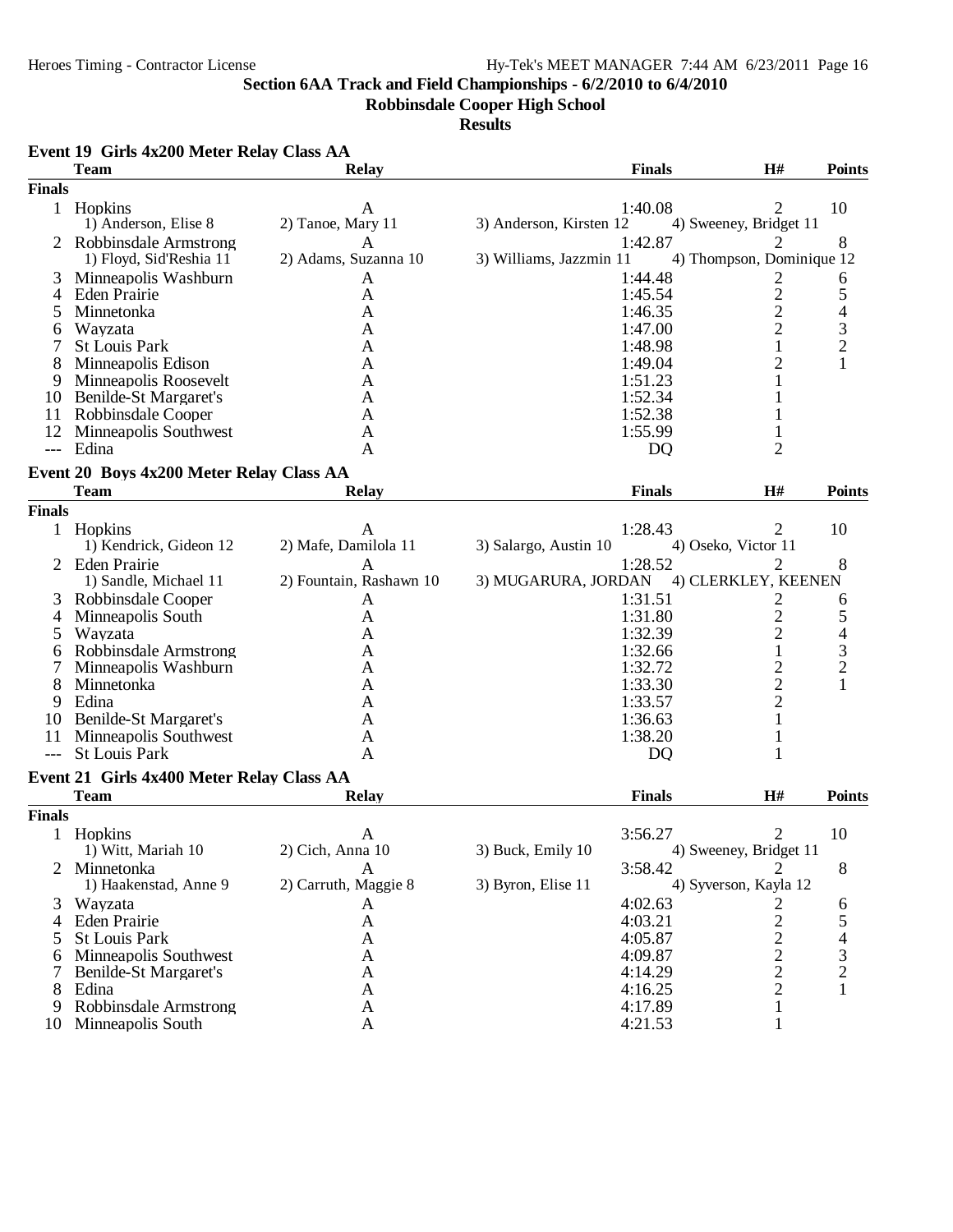**Robbinsdale Cooper High School**

|               | Finals  (Event 21 Girls 4x400 Meter Relay Class AA)<br><b>Team</b> | Relay                                             |                       | <b>Finals</b> | H#                         | <b>Points</b>  |
|---------------|--------------------------------------------------------------------|---------------------------------------------------|-----------------------|---------------|----------------------------|----------------|
|               | 11 Minneapolis Roosevelt                                           | A                                                 |                       | 4:21.62       | 1                          |                |
|               | 12 Robbinsdale Cooper                                              | A                                                 |                       | 4:22.06       | $\mathbf{1}$               |                |
|               | Event 22 Boys 4x400 Meter Relay Class AA                           |                                                   |                       |               |                            |                |
|               | <b>Team</b>                                                        | <b>Relay</b>                                      |                       | <b>Finals</b> | H#                         | <b>Points</b>  |
| <b>Finals</b> |                                                                    |                                                   |                       |               |                            |                |
|               |                                                                    |                                                   |                       |               |                            |                |
|               | 1 Eden Prairie                                                     | A<br>2) Jensen, Deshonte 12                       |                       | 3:21.20       | 2<br>4) Platner, David 11  | 10             |
|               | 1) Fountain, Rashawn 10                                            |                                                   | 3) CLERKLEY, KEENEN   |               |                            |                |
|               | 2 Robbinsdale Armstrong                                            | $\mathbf{A}$<br>2) BADHWA, DANNY                  | 3) EGGE, LARS         | 3:22.55       | 2                          | 8              |
|               | 1) DeSalvo, Paul 12                                                |                                                   |                       |               | 4) JOHNSON, NATE           |                |
| 3             | Hopkins                                                            | A                                                 |                       | 3:25.64       | 2                          | 6              |
| 4             | Wayzata                                                            | A                                                 |                       | 3:26.17       | $\overline{c}$             | 5              |
| 5             | Minnetonka                                                         | A                                                 |                       | 3:33.38       | $\overline{2}$             | $\overline{4}$ |
| 6             | Edina                                                              | A                                                 |                       | 3:33.56       | $\overline{2}$             | 3              |
|               | <b>St Louis Park</b>                                               | A                                                 |                       | 3:34.95       | 1                          | $\overline{2}$ |
|               | Minneapolis Southwest                                              | A                                                 |                       | 3:35.00       | 1                          | 1              |
| 9             | Robbinsdale Cooper                                                 | A                                                 |                       | 3:36.79       | $\overline{c}$             |                |
|               | 10 Minneapolis South                                               | A                                                 |                       | 3:39.42       | $\mathbf{1}$               |                |
|               | 11 Benilde-St Margaret's                                           | A                                                 |                       | 3:45.19       | 1                          |                |
|               | Event 23 Girls 4x800 Meter Relay Class AA                          |                                                   |                       |               |                            |                |
|               | <b>Team</b>                                                        | <b>Relay</b>                                      |                       | <b>Finals</b> | H#                         | <b>Points</b>  |
| <b>Finals</b> |                                                                    |                                                   |                       |               |                            |                |
|               | 1 Hopkins                                                          | A                                                 |                       | 9:21.25       | 2                          | 10             |
|               | 1) Klecker, Mary 10                                                | 2) Rouse, Stephanie 11                            | 3) Goeman, Kayla 11   |               | 4) Borowsky, Hannah 11     |                |
|               | <b>Eden Prairie</b>                                                | A                                                 |                       | 9:23.28       | 2                          | 8              |
|               | 1) Johnson, Claire 12                                              | 2) Platt, Brittany 9                              | 3) Lawton, Laura 11   |               | 4) Platner, Megan 11       |                |
| 3             | Minnetonka                                                         | A                                                 |                       | 9:30.58       | 2                          | 6              |
| 4             | <b>St Louis Park</b>                                               | A                                                 |                       | 10:01.47      | $\overline{c}$             | 5              |
| $\mathcal{D}$ | Wayzata                                                            | A                                                 |                       | 10:17.61      | $\overline{2}$             | 4              |
| 6             | Edina                                                              | A                                                 |                       | 10:29.53      | $\overline{c}$             | 3              |
|               | Benilde-St Margaret's                                              | A                                                 |                       | 10:30.93      | $\overline{2}$             | $\overline{2}$ |
| 8             | Robbinsdale Armstrong                                              | A                                                 |                       | 10:39.15      | $\overline{2}$             | 1              |
| 9             | Robbinsdale Cooper                                                 | A                                                 |                       | 10:58.31      |                            |                |
|               | 1) Evans, Ellie 9                                                  | 2) Momanyi, Beulah 10                             | 3) Krause, Kyla 10    |               | 4) Bergstrom, Katherine 12 |                |
|               | 10 Minneapolis Washburn                                            | A                                                 |                       | 11:04.08      |                            |                |
|               | 1) Eckart, Julia 9                                                 |                                                   |                       |               |                            |                |
|               | 11 Minneapolis Southwest                                           | A                                                 |                       | 11:33.21      |                            |                |
|               |                                                                    | 1) Fassett-Carman, Robin 9 2) Haukkala, Rachel 11 | 3) Grace, Margaret 12 |               | 4) MICHELS-BOYCE, MADD     |                |
|               |                                                                    |                                                   |                       |               |                            |                |
|               | Event 24 Boys 4x800 Meter Relay Class AA<br><b>Team</b>            | <b>Relay</b>                                      |                       | <b>Finals</b> | H#                         | <b>Points</b>  |
|               |                                                                    |                                                   |                       |               |                            |                |
| <b>Finals</b> |                                                                    |                                                   |                       |               |                            |                |
|               | 1 Wayzata                                                          | $\mathbf{A}$                                      |                       | 8:00.72       | 2                          | 10             |
|               | 1) Moline, Adam 11                                                 | 2) HEINTZEMAN, NATE                               | 3) OLMANSON, CHRIS    |               | 4) WILSON, CHRIS           |                |
|               | 2 Hopkins                                                          | A                                                 |                       | 8:03.75       | 2                          | 8              |
| 3             | Minnetonka                                                         | A                                                 |                       | 8:24.69       | $\overline{c}$             | 6              |
| 4             | Edina                                                              | A                                                 |                       | 8:31.91       | $\overline{c}$             | 5              |
| 5             | Benilde-St Margaret's                                              | A                                                 |                       | 8:34.84       | $\overline{c}$             | $\overline{4}$ |
| 6             | <b>St Louis Park</b>                                               | A                                                 |                       | 8:35.39       | $\overline{2}$             | 3              |
|               | 7 Robbinsdale Armstrong                                            | A                                                 |                       | 9:03.54       |                            | $\overline{2}$ |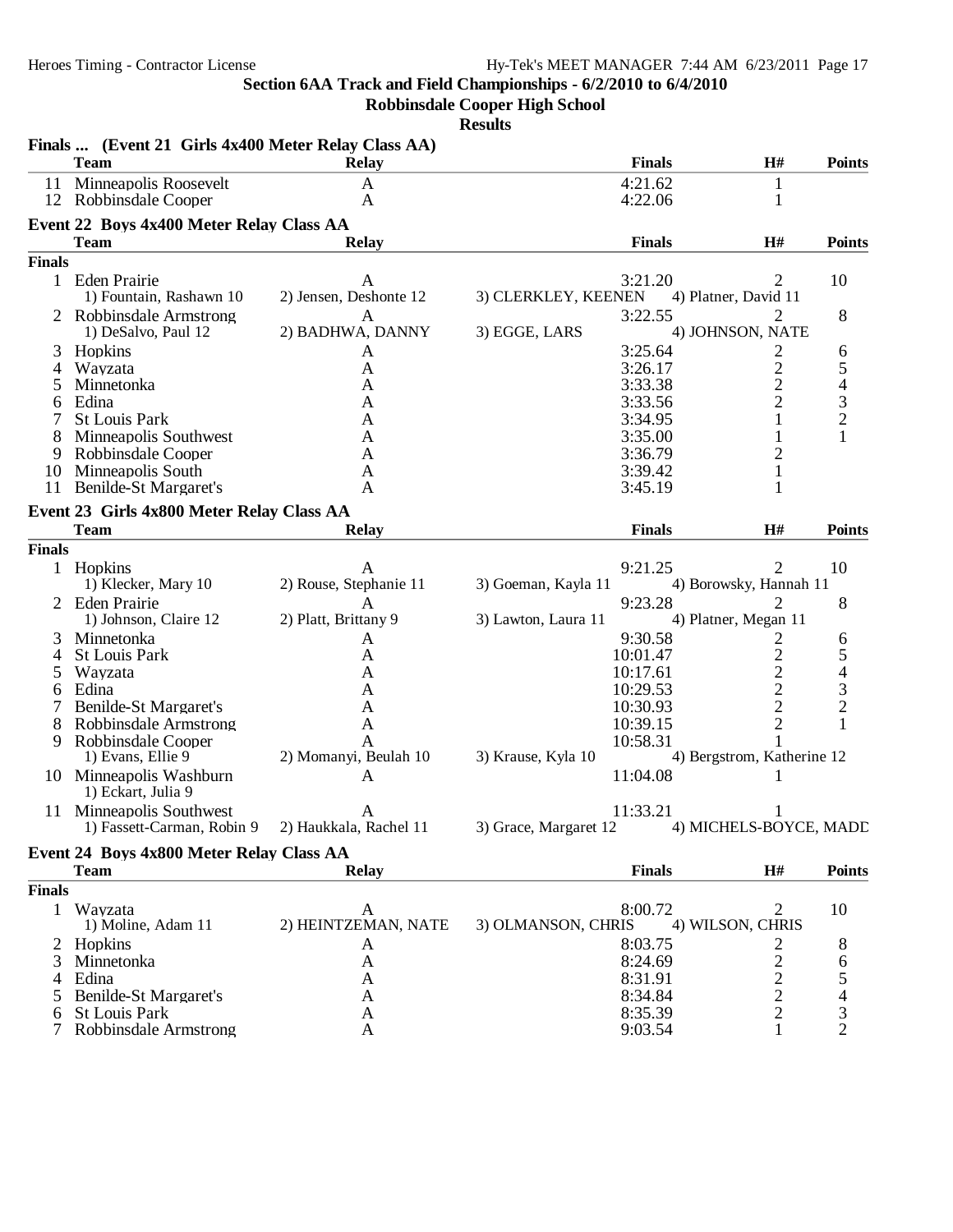**Robbinsdale Cooper High School**

|                | Finals  (Event 24 Boys 4x800 Meter Relay Class AA) |    |                          |                |                |                |
|----------------|----------------------------------------------------|----|--------------------------|----------------|----------------|----------------|
|                | <b>Team</b>                                        |    | <b>Relay</b>             | <b>Finals</b>  | H#             | <b>Points</b>  |
| 8              | Minneapolis Washburn                               |    | A                        | 9:10.43        | $\overline{2}$ | 1              |
| 9              | Minneapolis South                                  |    | A                        | 9:22.01        | $\mathbf{1}$   |                |
|                | 10 Robbinsdale Cooper                              |    | A                        | 9:29.93        | 1              |                |
| 11             | Minneapolis Southwest                              |    | A                        | 9:33.33        | 1              |                |
| ---            | Eden Prairie                                       |    | A                        | D <sub>Q</sub> | $\overline{2}$ |                |
|                | Event 25 Girls High Jump Class AA                  |    |                          |                |                |                |
|                | <b>Name</b>                                        | Yr | <b>School</b>            | <b>Finals</b>  |                | <b>Points</b>  |
| <b>Finals</b>  |                                                    |    |                          |                |                |                |
|                | Anderson, Taylor                                   |    | 9 Hopkins                | 5-00.00        |                | 10             |
| 2              | Danielle, Schultz                                  |    | 11 Eden Prairie          | 5-00.00        |                | 8              |
| 3              | Good, Julia                                        |    | 10 Edina                 | $4 - 10.00$    |                | 5.50           |
| 3              | Young, Taylor                                      |    | 12 Edina                 | $4 - 10.00$    |                | 5.50           |
| 5              | Brown, Hannah                                      |    | 10 St Louis Park         | $4 - 10.00$    |                | 3.50           |
| 5              | Patterson, Kwanisha                                |    | 11 Robbinsdale Cooper    | $4 - 10.00$    |                | 3.50           |
|                | Widmark Fields, Morgan                             |    | 9 Robbinsdale Armstrong  | $4 - 10.00$    |                | $\overline{c}$ |
| 8              | Pashibin, Tatyana                                  |    | 10 Minneapolis Southwest | $4 - 10.00$    |                | $\mathbf{1}$   |
| 9              | Johnson, Anna                                      |    | 11 Hopkins               | 4-08.00        |                |                |
| 9              | Antony, Danielle                                   |    | 12 Wayzata               | 4-08.00        |                |                |
| 9              | Dunford, Kathleen                                  |    | 11 Eden Prairie          | 4-08.00        |                |                |
| 9              | Olson, Samantha                                    |    | 11 St Louis Park         | 4-08.00        |                |                |
| 9              | Preus, Kristiana                                   |    | 12 Wayzata               | 4-08.00        |                |                |
| 14             | Gove, Sarah                                        |    | 10 Wayzata               | $4 - 06.00$    |                |                |
| 14             | Zoe, Hartman                                       |    | 9 Minneapolis South      | $4 - 06.00$    |                |                |
| 14             | Di Martino, Breanna                                |    | 10 Minneapolis South     | 4-06.00        |                |                |
|                | Lussier, Danielle                                  |    | 12 Robbinsdale Armstrong | <b>NH</b>      |                |                |
|                | Best, Taylor                                       |    | 11 Benilde-St Margaret's | <b>NH</b>      |                |                |
| $---$          | Jewett, Hayley                                     |    | 10 Minnetonka            | <b>NH</b>      |                |                |
| ---            | Henke, Emma                                        |    | 12 Hopkins               | <b>NH</b>      |                |                |
| $---$          | Haines, Bailee                                     |    | 12 Minnetonka            | <b>NH</b>      |                |                |
| ---            | Ashley, Chanell                                    |    | 10 St Louis Park         | <b>NH</b>      |                |                |
| $---$          | Carroll, Javae                                     |    | 9 Minneapolis Southwest  | <b>NH</b>      |                |                |
|                | Event 26 Boys High Jump Class AA                   |    |                          |                |                |                |
|                | <b>Name</b>                                        | Yr | <b>School</b>            | <b>Finals</b>  |                | <b>Points</b>  |
| <b>Finals</b>  |                                                    |    |                          |                |                |                |
|                | Yedoni, Trevor                                     |    | 11 Benilde-St Margaret's | $6 - 10.00$    |                | 10             |
| $\overline{2}$ | Crum, Jamie                                        |    | 10 Minnetonka            | 6-05.00        |                | 8              |
|                | 3 Naga, Rumicho                                    |    | 12 Minneapolis South     | $6 - 05.00$    |                | 6              |
| 4              | Wambheim, Ben                                      |    | 12 Wayzata               | 6-05.00        |                | 5              |
| 5              | Welshons, Nick                                     |    | 11 Wayzata               | 6-03.00        |                | 4              |
| 6              | Erdahl, Luke                                       |    | 12 Minnetonka            | 6-03.00        |                | 2.50           |
| 6              | Snider, Latrell                                    |    | 11 Eden Prairie          | 6-03.00        |                | 2.50           |
|                | Clark, Johnie                                      |    | 11 Minneapolis Washburn  | $6 - 01.00$    |                | 1              |
| 9              | Thacker, Adam                                      |    | 11 Hopkins               | 6-01.00        |                |                |
| 9              | Kidd, Ej                                           |    | 11 Eden Prairie          | 6-01.00        |                |                |
| 9              | Bluford, Kj                                        |    | 11 Robbinsdale Armstrong | 6-01.00        |                |                |
| 9              | Pearson, Tucker                                    |    | 12 Minnetonka            | 6-01.00        |                |                |
| 9              | Mutanda, Lwabeya                                   |    | 12 Robbinsdale Armstrong | 6-01.00        |                |                |
| 14             | Shepherd, Quinn                                    |    | 9 Minnetonka             | 5-11.00        |                |                |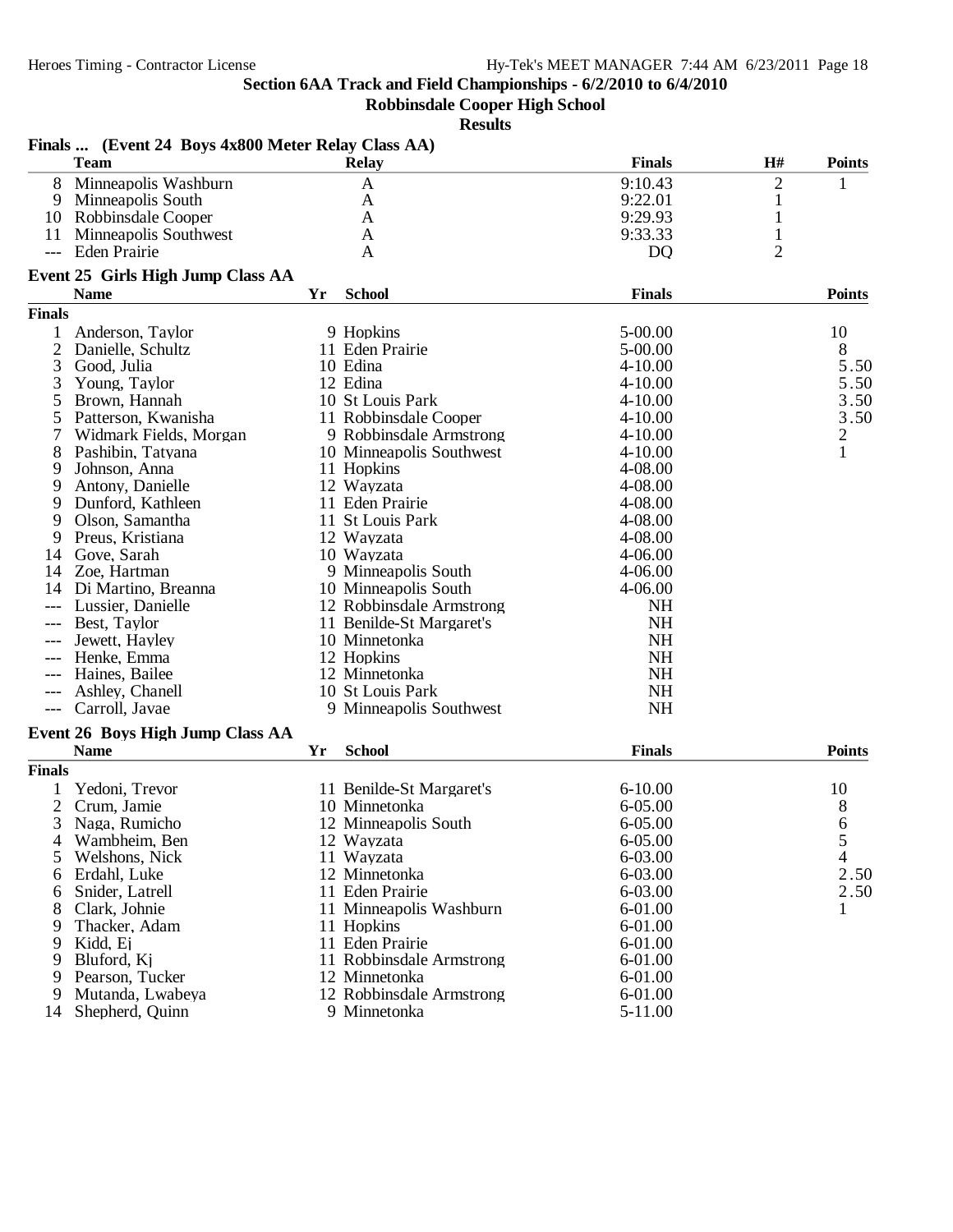**Robbinsdale Cooper High School**

|                                                                                                | Finals  (Event 26 Boys High Jump Class AA)              |    |                          |               |               |
|------------------------------------------------------------------------------------------------|---------------------------------------------------------|----|--------------------------|---------------|---------------|
|                                                                                                | <b>Name</b>                                             | Yr | <b>School</b>            | <b>Finals</b> | <b>Points</b> |
| 14                                                                                             | Sibomana, Ulysses                                       |    | 10 Wayzata               | 5-11.00       |               |
| 14                                                                                             | Mafe, Damilola                                          |    | 11 Hopkins               | 5-11.00       |               |
| 17                                                                                             | Niemira, Dane                                           |    | 10 Eden Prairie          | 5-09.00       |               |
| 17                                                                                             | Christopher, Hatcher                                    |    | 12 Minneapolis South     | 5-09.00       |               |
| 17                                                                                             | Oats, Denzell                                           |    | 9 St Louis Park          | 5-09.00       |               |
| 17                                                                                             | Harrison, Brandon                                       |    | 12 Robbinsdale Cooper    | 5-09.00       |               |
| 21                                                                                             | Brooks, Pilgrim                                         |    | 9 Robbinsdale Cooper     | 5-07.00       |               |
| $---$                                                                                          | Bjornnes, Connor                                        |    | 10 Edina                 | NH            |               |
| $---$                                                                                          | Lenhardt, Mitch                                         |    | 11 Eden Prairie          | <b>NH</b>     |               |
|                                                                                                | Sussman, Jack                                           |    | 11 Hopkins               | <b>NH</b>     |               |
|                                                                                                | Creer, Breion                                           |    | 10 Benilde-St Margaret's | <b>NH</b>     |               |
| $---$                                                                                          | Anderson, Shawn                                         |    | 10 Minneapolis Southwest | <b>NH</b>     |               |
| $---$                                                                                          | Bonniwell, Steven                                       |    | 10 Minneapolis Southwest | <b>NH</b>     |               |
|                                                                                                | <b>Event 27 Girls Pole Vault Class AA</b>               |    |                          |               |               |
|                                                                                                | <b>Name</b>                                             | Yr | <b>School</b>            | <b>Finals</b> | <b>Points</b> |
| <b>Finals</b>                                                                                  |                                                         |    |                          |               |               |
| 1                                                                                              | Guimont, Emily                                          |    | 10 Edina                 | 9-07.00       | 10            |
| $\overline{c}$                                                                                 | Byron, Elise                                            |    | 11 Minnetonka            | 9-07.00       | 8             |
| 3                                                                                              | L Rommel, Abigail                                       |    | 10 Eden Prairie          | 8-07.00       | 6             |
| 4                                                                                              | Benke, Anna                                             |    | 10 Minnetonka            | 8-07.00       |               |
| 5                                                                                              | Nichols, Lauren                                         |    | 11 Robbinsdale Armstrong | 8-07.00       | $\frac{5}{4}$ |
| 6                                                                                              | Kurschner, Claire                                       |    | 12 Minneapolis Southwest | 8-07.00       | 3             |
| 7                                                                                              | Smith, Kendra                                           |    | 10 Robbinsdale Armstrong | 8-01.00       | 1.50          |
| 7                                                                                              | Miller, Jessica                                         |    | 12 Wayzata               | 8-01.00       | 1.50          |
| 9                                                                                              | Dupay, Jane                                             |    | 11 Hopkins               | 8-01.00       |               |
| 9                                                                                              | Perrine, Natalie                                        |    | 11 Benilde-St Margaret's | 8-01.00       |               |
| 9                                                                                              | Hels, Stacey                                            |    | 11 Wayzata               | 8-01.00       |               |
| 9                                                                                              | Thompson, Susie                                         |    | 12 Wayzata               | 8-01.00       |               |
| 9                                                                                              | Forbes, Nora                                            |    | 12 Edina                 | 8-01.00       |               |
| 9                                                                                              | Hebb, Adrienne                                          |    | 11 Edina                 | 8-01.00       |               |
| 9                                                                                              | Carlson, Athena                                         |    | 11 St Louis Park         | 8-01.00       |               |
| 16                                                                                             | Johnson, Anika                                          |    | 11 Minnetonka            | 7-07.00       |               |
| 16                                                                                             | Yin, Tina                                               |    | 12 Wayzata               | 7-07.00       |               |
| 16                                                                                             | Sackrison, Caitlin                                      |    | 11 Minnetonka            | 7-07.00       |               |
| 16                                                                                             | M Pouliquen, Sophie                                     |    | 12 Eden Prairie          | 7-07.00       |               |
| 16                                                                                             | Podzimek, Victoria                                      |    | 9 Minnetonka             | 7-07.00       |               |
| 16                                                                                             | Lucy, Hennen                                            |    | 10 Minneapolis South     | 7-07.00       |               |
|                                                                                                | Emma, Montie                                            |    | 10 Minneapolis South     | <b>NH</b>     |               |
|                                                                                                | Girard, Lauren                                          |    | 9 Robbinsdale Armstrong  | NH            |               |
|                                                                                                | Evans, Ellie                                            |    | 9 Robbinsdale Cooper     | <b>NH</b>     |               |
| ---                                                                                            | Menk, Allie                                             |    | 11 Minnetonka            | <b>NH</b>     |               |
|                                                                                                | Krenz, Mina                                             |    | 10 Minneapolis Southwest | <b>NH</b>     |               |
|                                                                                                | Delaney, Emily                                          |    | 9 Robbinsdale Armstrong  | <b>NH</b>     |               |
| $\frac{1}{2} \left( \frac{1}{2} \right) \left( \frac{1}{2} \right) \left( \frac{1}{2} \right)$ | Smith, Megan                                            |    | 10 St Louis Park         | <b>NH</b>     |               |
|                                                                                                |                                                         |    |                          |               |               |
|                                                                                                | <b>Event 28 Boys Pole Vault Class AA</b><br><b>Name</b> | Yr | <b>School</b>            | <b>Finals</b> | <b>Points</b> |
| <b>Finals</b>                                                                                  |                                                         |    |                          |               |               |
|                                                                                                | 1 VanBenschoten, Mark                                   |    |                          | 13-11.00      |               |
|                                                                                                |                                                         |    | 12 Wayzata               |               | 10            |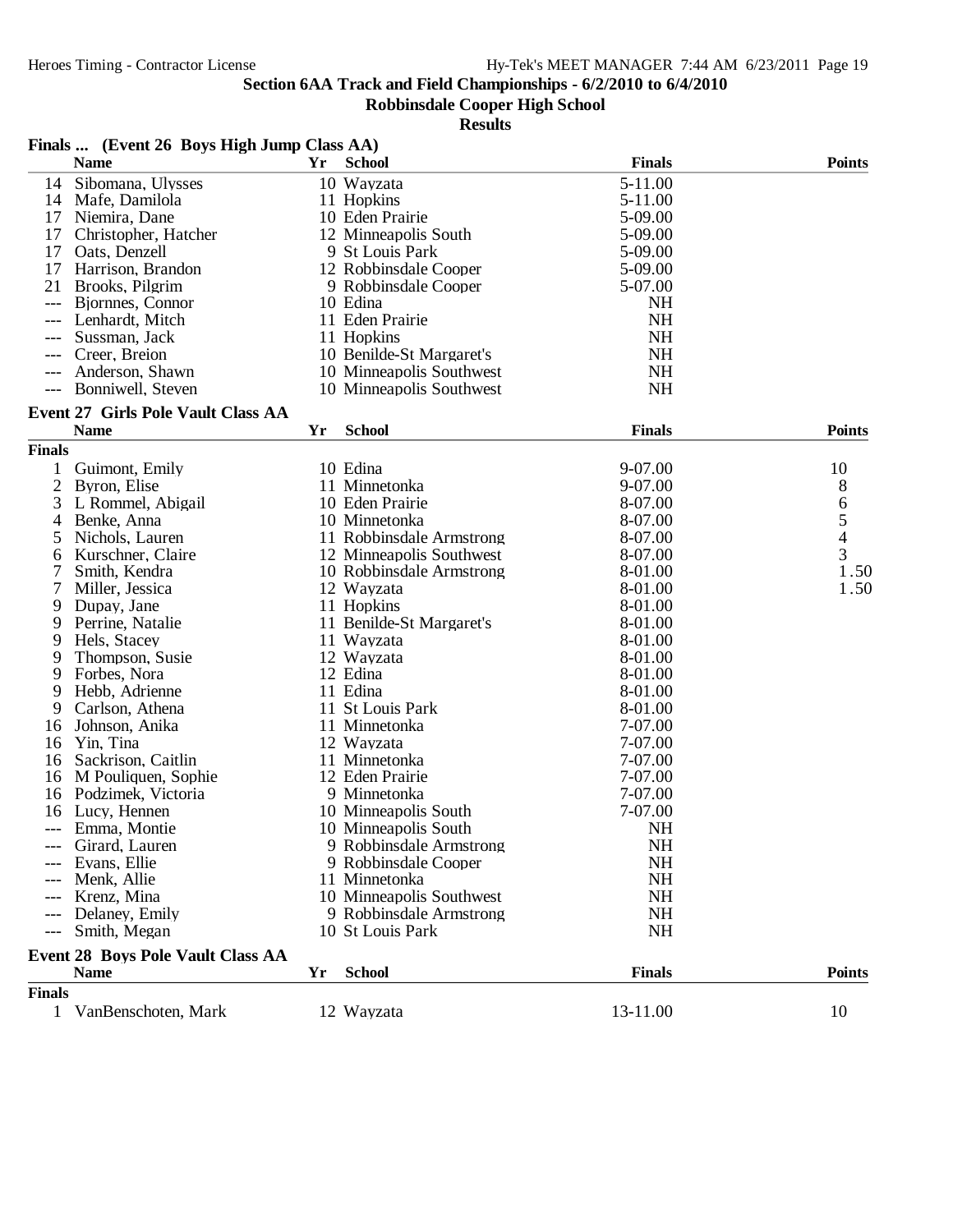## **Robbinsdale Cooper High School**

|                | Finals  (Event 28 Boys Pole Vault Class AA) |    |                                        |                      |                          |                                                 |
|----------------|---------------------------------------------|----|----------------------------------------|----------------------|--------------------------|-------------------------------------------------|
|                | <b>Name</b>                                 | Yr | <b>School</b>                          | <b>Finals</b>        |                          | <b>Points</b>                                   |
| 2              | Hayden, Patrick                             |    | 12 Robbinsdale Armstrong               | 12-11.00             |                          | 8                                               |
| 3              | Hansen, Andres                              |    | 12 Minnetonka                          | 12-05.00             |                          | 6                                               |
| 4              | Spencer, Alexander                          |    | 10 Wayzata                             | 11-11.00             |                          |                                                 |
| 5              | Potts, Keagan                               |    | 10 Edina                               | 11-11.00             |                          | $\frac{5}{4}$                                   |
| 6              | Grover, Christopher                         |    | 10 Minnetonka                          | 11-11.00             |                          |                                                 |
|                | Hanson, Sam                                 |    | 12 Minnetonka                          | 11-05.00             |                          | 1.50                                            |
| 7              | Napiwocki, Alex                             |    | 11 Robbinsdale Armstrong               | 11-05.00             |                          | 1.50                                            |
| 9              | Elyea-Wheeler, Bryan                        |    | 10 Eden Prairie                        | 11-05.00             |                          |                                                 |
| 9              | Whitney, Jordan                             |    | 11 Robbinsdale Armstrong               | 11-05.00             |                          |                                                 |
| 9              | Dolan, Thomas                               |    | 12 Edina                               | 11-05.00             |                          |                                                 |
| 9              | Fragale, Nick                               |    | 12 Eden Prairie                        | 11-05.00             |                          |                                                 |
| 13             | Cady, Sam                                   |    | 11 Wayzata                             | 10-11.00             |                          |                                                 |
| 13             | Polta, Dan                                  |    | 12 Eden Prairie                        | 10-11.00             |                          |                                                 |
| 13             | Chauss, Isaac                               |    | 12 Hopkins                             | 10-11.00             |                          |                                                 |
| 13             | Bragg, Robert                               |    | 10 Eden Prairie                        | 10-11.00             |                          |                                                 |
|                | Matthew, Swalm                              |    | 10 Minneapolis South                   | <b>NH</b>            |                          |                                                 |
|                | Kelly, Matthew                              |    | 9 Robbinsdale Cooper                   | <b>NH</b>            |                          |                                                 |
| ---            | Smith, Lucus                                |    | 11 Minneapolis Southwest               | <b>NH</b>            |                          |                                                 |
|                | Jordan, Sam                                 |    | 11 Benilde-St Margaret's               | <b>NH</b>            |                          |                                                 |
|                | Furlich, Greg                               |    | 12 Hopkins                             | <b>NH</b>            |                          |                                                 |
| ---            | Hultgren, Philip                            |    | 12 Wayzata                             | <b>NH</b>            |                          |                                                 |
| $---$          | Dorn, Brandon                               |    | 10 Wayzata                             | <b>NH</b>            |                          |                                                 |
| $---$          | Pfandler, Dylan                             |    | 11 Minneapolis Southwest               | <b>NH</b>            |                          |                                                 |
|                | <b>Event 29 Girls Long Jump Class AA</b>    |    |                                        |                      |                          |                                                 |
|                |                                             |    |                                        |                      |                          |                                                 |
|                |                                             |    |                                        |                      |                          |                                                 |
|                | <b>Name</b>                                 | Yr | <b>School</b>                          | <b>Finals</b>        | Wind                     | <b>Points</b>                                   |
| <b>Finals</b>  |                                             |    |                                        |                      |                          |                                                 |
| 1              | Gerring, Grace                              |    | 12 Hopkins                             | 17-00.25             | $-1.1$                   | 10                                              |
| $\overline{2}$ | Olsen, Britta                               |    | 12 Minnetonka                          | 16-06.00             | $-2.1$                   | 8                                               |
| 3              | Danielle, Schultz                           |    | 11 Eden Prairie                        | 16-04.00             | $-0.1$                   | 6                                               |
| 4              | Terp, Gabriella                             |    | 9 Eden Prairie                         | 16-03.50             | $-1.9$                   |                                                 |
| 5              | Biewen, Kathryn                             |    | 10 Edina                               | 16-01.00             | $-0.5$                   |                                                 |
| 6              | Amanda, Astor                               |    | 10 Eden Prairie                        | 15-11.00             | $+0.0$                   |                                                 |
| 7              | Williams, Jazzmin                           |    | 11 Robbinsdale Armstrong               | 15-10.75             | $-1.2$                   | $\begin{array}{c} 5 \\ 4 \\ 3 \\ 2 \end{array}$ |
| 8              | Johannesson, Kaley                          |    | 12 Minnetonka                          | 15-09.75             | $+0.0$                   | $\mathbf{1}$                                    |
| 9              | Guimont, Emily                              |    | 10 Edina                               | 15-09.00             | $-1.9$                   |                                                 |
| 10             | Pettis, Brianna                             |    | 9 Minneapolis Edison                   | 15-08.25             | <b>NWI</b>               |                                                 |
| 11             | Barron, Mia                                 |    | 8 Minnetonka                           | 15-07.75             | <b>NWI</b>               |                                                 |
| 11             | Pashibin, Tatyana                           |    | 10 Minneapolis Southwest               | 15-07.75             | <b>NWI</b>               |                                                 |
| 13             | Antony, Kayle                               |    | 10 Wayzata                             | 15-06.25             | <b>NWI</b>               |                                                 |
|                | 14 Maupin, Jennifer                         |    | 12 St Louis Park                       | 15-05.00             | <b>NWI</b>               |                                                 |
| 15             | Nguyen, Hang                                |    | 10 Robbinsdale Armstrong               | 15-03.50             | <b>NWI</b>               |                                                 |
|                | 16 Dankbar, Kathleen                        |    | 11 Benilde-St Margaret's               | 15-01.25             | <b>NWI</b>               |                                                 |
| 17             | Doyle, Caitlin                              |    | 12 St Louis Park                       | 15-01.00             | <b>NWI</b>               |                                                 |
| 18             | Steven, Claire                              |    | 9 Robbinsdale Armstrong                | 15-00.25             | <b>NWI</b>               |                                                 |
| 19             | Brathwaite, Tamesha                         | 10 | <b>St Louis Park</b>                   | 15-00.00             | <b>NWI</b>               |                                                 |
| 20             | Stacken, Kelly                              |    | 9 Minnetonka                           | 14-10.75             | <b>NWI</b>               |                                                 |
| 21             | Wiemer, Julia                               |    | 11 Hopkins                             | 14-10.25             | <b>NWI</b>               |                                                 |
| 21             | Browne, Leanna<br>Teichert, Casey           |    | 11 Wayzata<br>12 Benilde-St Margaret's | 14-10.25<br>14-06.50 | <b>NWI</b><br><b>NWI</b> |                                                 |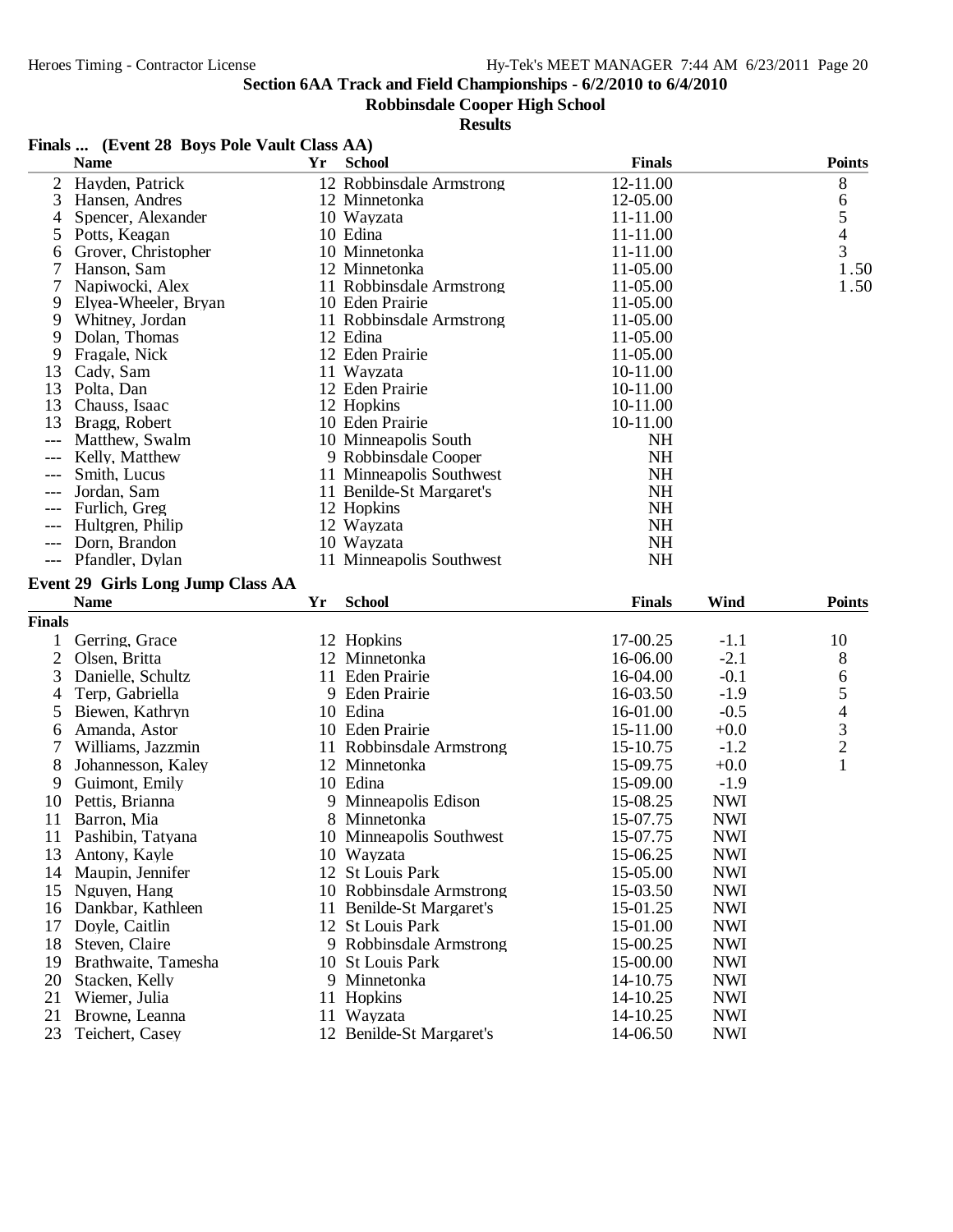**Robbinsdale Cooper High School**

|                | Finals  (Event 29 Girls Long Jump Class AA) |    |                          |                |            |                                                 |
|----------------|---------------------------------------------|----|--------------------------|----------------|------------|-------------------------------------------------|
|                | <b>Name</b>                                 | Yr | <b>School</b>            | <b>Finals</b>  | Wind       | <b>Points</b>                                   |
| 24             | Anderson, Samantha                          |    | 11 Hopkins               | 14-04.50       | <b>NWI</b> |                                                 |
| 25             | Smith, Averee                               |    | 10 Minneapolis Southwest | 14-03.25       | <b>NWI</b> |                                                 |
| 26             | Terwilliger, Leslie                         |    | 12 Edina                 | 14-01.25       | <b>NWI</b> |                                                 |
| 26             | Harris, Letisha                             |    | 12 Minneapolis Edison    | 14-01.25       | <b>NWI</b> |                                                 |
|                | 26 Di Martino, Breanna                      |    | 10 Minneapolis South     | 14-01.25       | <b>NWI</b> |                                                 |
| 29             | Mesnik, Abby                                |    | 12 Robbinsdale Cooper    | 13-01.50       | <b>NWI</b> |                                                 |
| 30             | Swanson, Katherine                          |    | 10 Robbinsdale Cooper    | 12-04.75       | <b>NWI</b> |                                                 |
| $---$          | Mason, Keondra                              |    | 11 Minneapolis Edison    | N <sub>D</sub> | <b>NWI</b> |                                                 |
|                | Event 30 Boys Long Jump Class AA            |    |                          |                |            |                                                 |
|                | <b>Name</b>                                 | Yr | <b>School</b>            | <b>Finals</b>  | Wind       | <b>Points</b>                                   |
| <b>Finals</b>  |                                             |    |                          |                |            |                                                 |
| 1              | Yedoni, Trevor                              |    | 11 Benilde-St Margaret's | 22-07.75       | $+0.0$     | 10                                              |
| $\overline{c}$ | Harris, Rumeal                              |    | 11 Eden Prairie          | 22-04.25       | 1.1        | 8                                               |
| 3              | Sandle, Michael                             |    | 11 Eden Prairie          | 22-00.25       | 0.1        | 6                                               |
| 4              | Crawford-Turfts, Devin                      |    | 11 Edina                 | 21-11.00       | $+0.0$     |                                                 |
| 5              | Kroeten, Chris                              |    | 12 Wayzata               | 21-03.75       | 0.9        | $\begin{array}{c} 5 \\ 4 \\ 3 \\ 2 \end{array}$ |
| 6              | Thacker, Adam                               |    | 11 Hopkins               | 20-07.25       | 0.6        |                                                 |
| 7              | Snider, Latrell                             |    | 11 Eden Prairie          | 20-03.50       | 1.6        |                                                 |
| 8              | Singleton, Keandre                          |    | 9 Minnetonka             | 20-02.00       | $+0.0$     | $\mathbf{1}$                                    |
| 9              | Hynes, Greg                                 |    | 12 St Louis Park         | 20-01.00       | $+0.0$     |                                                 |
| 10             | Zeidler, Ethan                              |    | 10 Wayzata               | 19-10.50       | <b>NWI</b> |                                                 |
| 11             | Crocket, Shadeed                            |    | 10 Wayzata               | 19-09.75       | <b>NWI</b> |                                                 |
| 12             | Johnson, CJ                                 |    | 10 Edina                 | 19-08.75       | <b>NWI</b> |                                                 |
| 13             | Cullison, Colby                             |    | 12 Edina                 | 19-08.00       | <b>NWI</b> |                                                 |
| 14             | Brown, Zach                                 |    | 11 St Louis Park         | 19-06.00       | <b>NWI</b> |                                                 |
| 15             | Green, Chad                                 |    | 11 St Louis Park         | 19-05.75       | <b>NWI</b> |                                                 |
| 16             | DeVaughn, Nathan                            |    | 10 Minneapolis Southwest | 19-02.50       | <b>NWI</b> |                                                 |
| 17             | Danielson, Jared                            |    | 12 Robbinsdale Armstrong | 19-00.00       | <b>NWI</b> |                                                 |
| 18             | White, Tora                                 |    | 10 Minneapolis Henry     | 18-10.00       | <b>NWI</b> |                                                 |
| 19             | Geer, Mike                                  |    | 12 Benilde-St Margaret's | 18-07.25       | <b>NWI</b> |                                                 |
| 20             | Perry, Martez                               |    | 9 Minneapolis Edison     | 18-05.50       | <b>NWI</b> |                                                 |
| 21             | Strickland, Brandon                         |    | 10 Wayzata               | 18-05.00       | <b>NWI</b> |                                                 |
| 22             | Hill, Robert                                |    | 12 Wayzata               | 18-04.75       | <b>NWI</b> |                                                 |
| 22             | Brooks, Pilgrim                             |    | 9 Robbinsdale Cooper     | 18-04.75       | <b>NWI</b> |                                                 |
| 24             | Brisbois, John                              |    | 10 Eden Prairie          | 18-04.00       | <b>NWI</b> |                                                 |
| 25             | Mutanda, Lwabeya                            |    | 12 Robbinsdale Armstrong | 18-03.25       | <b>NWI</b> |                                                 |
|                | 26 Wanzenried, Sam                          |    | 11 Minnetonka            | 18-01.75       | <b>NWI</b> |                                                 |
| 27             | Sussman, Jack                               |    | 11 Hopkins               | 18-00.00       | <b>NWI</b> |                                                 |
| 28             | Kalejaiye, Ibrahim                          |    | 11 Robbinsdale Cooper    | 17-10.25       | <b>NWI</b> |                                                 |
| $---$          | Webb, Charles                               |    | 10 Minnetonka            | <b>ND</b>      | <b>NWI</b> |                                                 |
|                | Event 31 Girls Triple Jump Class AA         |    |                          |                |            |                                                 |
|                | <b>Name</b>                                 | Yr | <b>School</b>            | <b>Finals</b>  | Wind       | <b>Points</b>                                   |
| <b>Finals</b>  |                                             |    |                          |                |            |                                                 |
| 1              | Pashibin, Tatyana                           |    | 10 Minneapolis Southwest | 35-05.25       | 0.7        | 10                                              |
| 2              | Phyle, Elizabeth                            |    | 12 Wayzata               | 34-02.50       | 1.0        | 8                                               |
| 3              | Gerring, Grace                              |    | 12 Hopkins               | 34-00.75       | 1.1        | 6                                               |
| 4              | Terwilliger, Leslie                         |    | 12 Edina                 | 34-00.25       | $-0.8$     | 5                                               |
| 5              | Guimont, Emily                              |    | 10 Edina                 | 33-11.50       | 1.2        | 4                                               |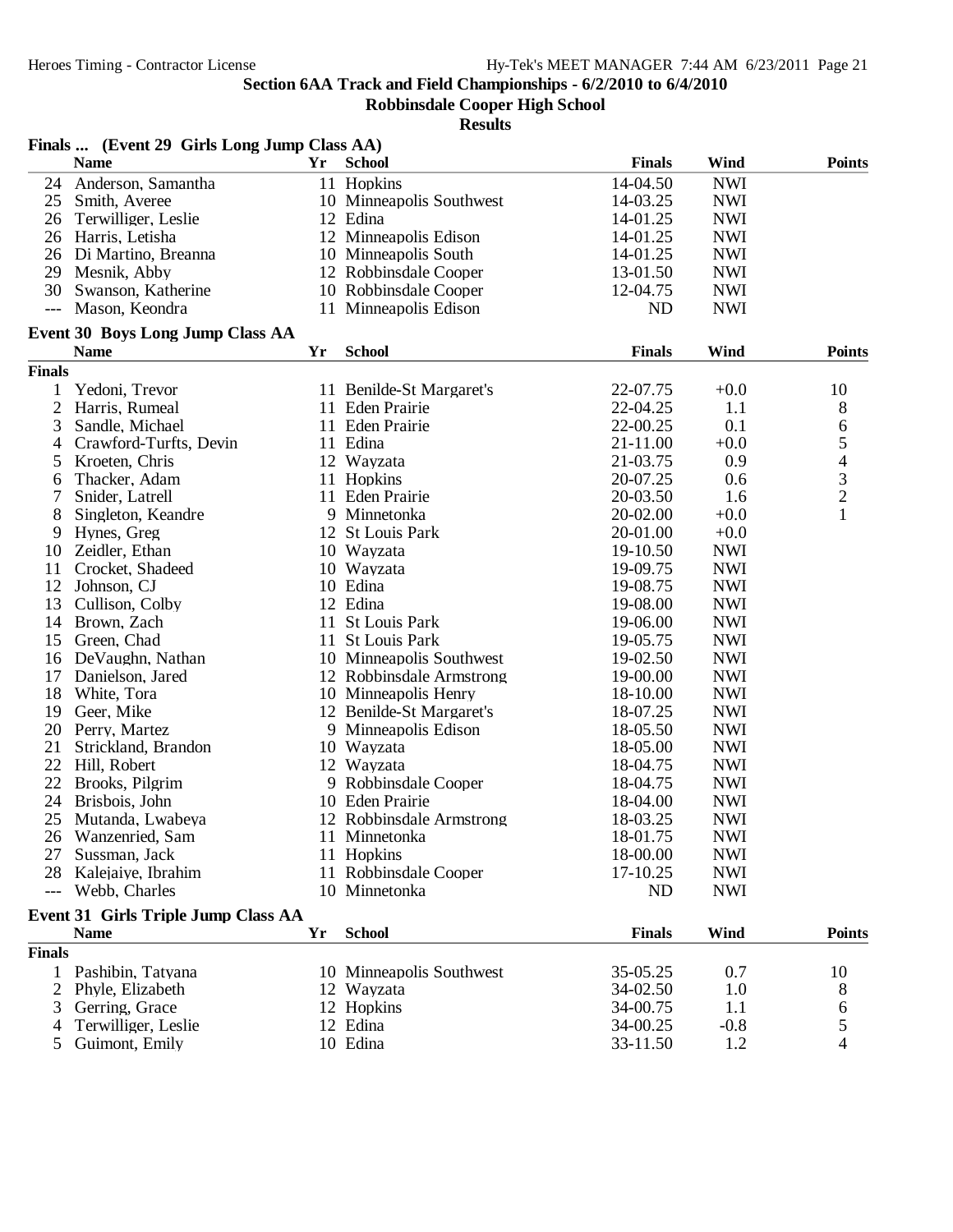## **Robbinsdale Cooper High School**

#### **Results**

|    | <b>Name</b>             | <b>Yr</b> | <b>School</b>            | <b>Finals</b> | Wind       | <b>Points</b> |
|----|-------------------------|-----------|--------------------------|---------------|------------|---------------|
| 6  | Barron, Mia             |           | 8 Minnetonka             | 33-10.00      | $-1.9$     | 3             |
|    | Hayden, Claire          |           | 11 Benilde-St Margaret's | 33-07.50      | 2.4        | $\sqrt{2}$    |
| 8  | Johannesson, Kaley      |           | 12 Minnetonka            | 33-07.00      | 0.7        | $\mathbf{1}$  |
| 9  | Benke, Anna             |           | 10 Minnetonka            | 32-11.50      | 0.4        |               |
| 10 | Stacken, Kelly          |           | 9 Minnetonka             | 32-10.50      | <b>NWI</b> |               |
| 11 | Wiemer, Julia           |           | 11 Hopkins               | 32-09.00      | <b>NWI</b> |               |
| 12 | Baker, Alexa            |           | 11 Robbinsdale Cooper    | 32-08.00      | <b>NWI</b> |               |
| 13 | M Terp, Olivia          |           | 11 Eden Prairie          | 32-06.00      | <b>NWI</b> |               |
| 14 | Amanda, Astor           |           | 10 Eden Prairie          | 32-01.00      | <b>NWI</b> |               |
| 15 | Stifter-Hennen, Caitlin |           | 11 Robbinsdale Cooper    | 31-08.50      | <b>NWI</b> |               |
| 16 | Rachel, Gunderson       |           | 10 Eden Prairie          | 31-04.75      | <b>NWI</b> |               |
| 17 | Antony, Kayle           |           | 10 Wayzata               | 31-02.00      | <b>NWI</b> |               |
| 18 | Ashley, Chanell         |           | 10 St Louis Park         | 30-11.50      | <b>NWI</b> |               |
| 19 | Reisner, Hannah         |           | 10 Robbinsdale Armstrong | 30-11.00      | <b>NWI</b> |               |
| 20 | Nguyen, Hang            |           | 10 Robbinsdale Armstrong | 30-10.25      | <b>NWI</b> |               |
| 21 | Spendio, Julia          |           | 10 Wayzata               | 30-08.00      | <b>NWI</b> |               |
| 22 | Widmark Fields, Morgan  |           | 9 Robbinsdale Armstrong  | 30-07.75      | <b>NWI</b> |               |
| 23 | Addo, Alexmai           |           | 12 Robbinsdale Armstrong | 30-07.50      | <b>NWI</b> |               |
| 24 | Brown, Hannah           |           | 10 St Louis Park         | 30-06.50      | <b>NWI</b> |               |
| 25 | Harkness, Shelby        |           | 10 Edina                 | 30-06.00      | <b>NWI</b> |               |
| 26 | Anderson, Samantha      |           | 11 Hopkins               | 29-10.50      | <b>NWI</b> |               |
| 27 | Best, Taylor            |           | 11 Benilde-St Margaret's | 29-09.00      | <b>NWI</b> |               |
| 28 | Path, Elise             |           | 10 Wayzata               | 29-04.50      | <b>NWI</b> |               |
| 29 | Ocampo, Victoria        |           | 12 St Louis Park         | 29-02.50      | <b>NWI</b> |               |
| 30 | Young, Kadejah          |           | 10 Minneapolis Roosevelt | 29-02.00      | <b>NWI</b> |               |
| 31 | Saulsberry, Carolyn     |           | 10 Minneapolis Southwest | 29-00.25      | <b>NWI</b> |               |

## **Event 32 Boys Triple Jump Class AA**

|               | <b>Name</b>         | Yr | <b>School</b>            | <b>Finals</b> | Wind       | <b>Points</b>  |
|---------------|---------------------|----|--------------------------|---------------|------------|----------------|
| <b>Finals</b> |                     |    |                          |               |            |                |
|               | Sandle, Michael     | 11 | Eden Prairie             | 49-00.25      | 1.5        | 10             |
| 2             | Harris, Rumeal      |    | 11 Eden Prairie          | $45-00.25$    | 1.3        | 8              |
| 3             | Stoudt, Angus       |    | 10 Minnetonka            | 44-05.00      | 0.5        | 6              |
| 4             | Gray, Evan          |    | 11 Minneapolis Southwest | 44-03.50      | 0.8        | 5              |
| 5.            | Kroeten, Chris      |    | 12 Wayzata               | 42-10.00      | 1.2        | 4              |
| 6             | White, Tora         |    | 10 Minneapolis Henry     | 42-08.00      | 1.2        | 3              |
|               | Strickland, Brandon |    | 10 Wayzata               | 42-06.50      | 0.5        | $\overline{2}$ |
| 8             | Erdahl, Luke        |    | 12 Minnetonka            | 42-06.50      | 1.2        | 1              |
| 9             | Snider, Latrell     |    | 11 Eden Prairie          | 42-00.00      | 1.5        |                |
| 10            | Wambheim, Ben       |    | 12 Wayzata               | 41-10.50      | <b>NWI</b> |                |
| 11            | Mutanda, Lwabeya    |    | 12 Robbinsdale Armstrong | 41-10.00      | <b>NWI</b> |                |
| 12            | Frazier, Larry      |    | 12 Robbinsdale Cooper    | 41-06.25      | <b>NWI</b> |                |
| 13            | Ahlm, Nolan         |    | 9 Benilde-St Margaret's  | 41-01.00      | <b>NWI</b> |                |
| 14            | Johnson, CJ         |    | 10 Edina                 | 40-05.50      | <b>NWI</b> |                |
| 15            | Crocket, Shadeed    |    | 10 Wayzata               | 40-04.00      | <b>NWI</b> |                |
| 16            | Thacker, Adam       |    | 11 Hopkins               | $40 - 02.00$  | <b>NWI</b> |                |
| 17            | Clark, Johnie       |    | 11 Minneapolis Washburn  | 39-11.50      | <b>NWI</b> |                |
| 18            | Johnson, Malik      | 10 | Eden Prairie             | 39-10.50      | <b>NWI</b> |                |
| 19            | Tupa, Bradley       |    | 12 St Louis Park         | 39-06.00      | <b>NWI</b> |                |
| 20            | Zeidler, Ethan      |    | 10 Wayzata               | 39-05.50      | <b>NWI</b> |                |

#### **Finals ... (Event 31 Girls Triple Jump Class AA)**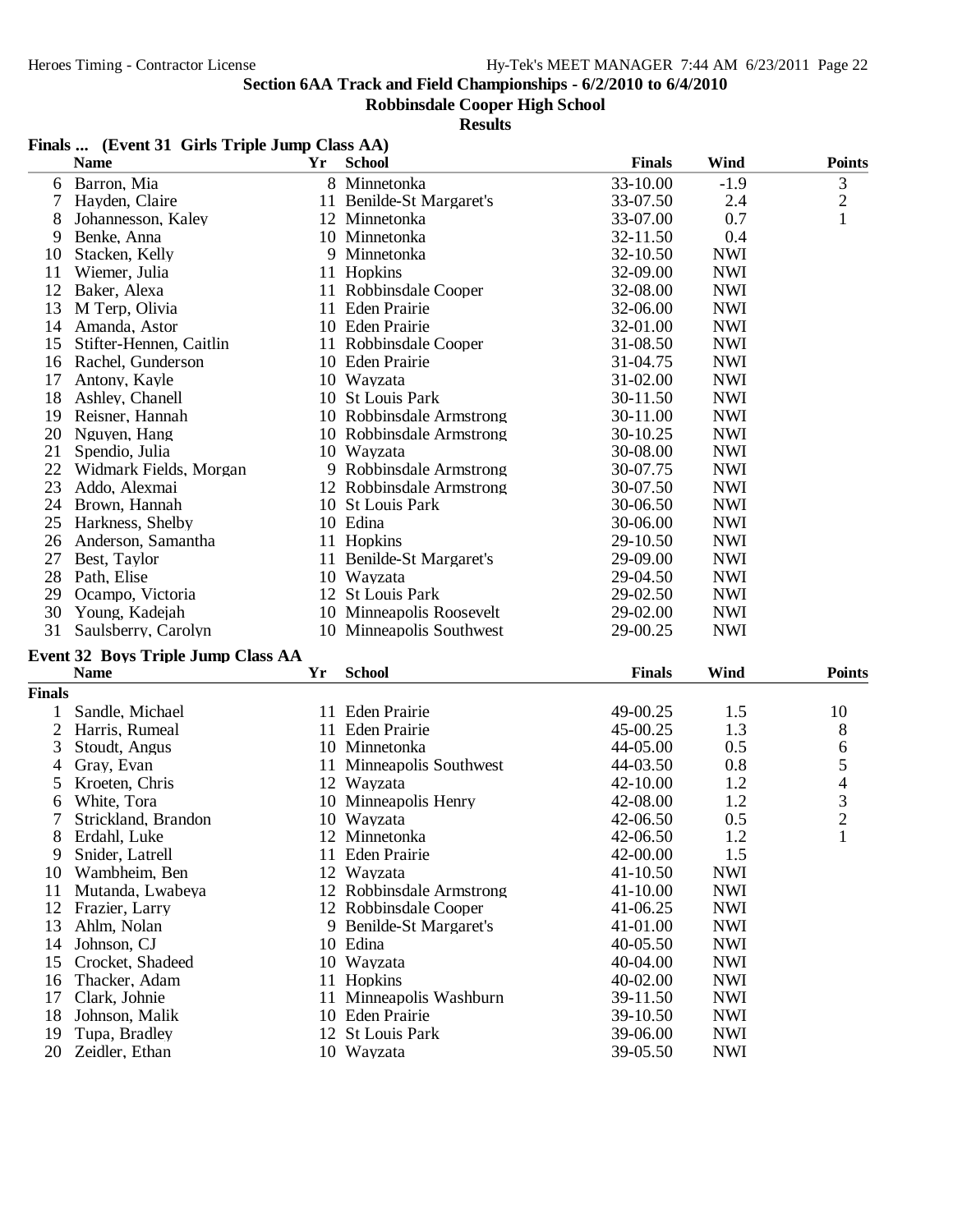**Robbinsdale Cooper High School**

| Finals  (Event 32 Boys Triple Jump Class AA) |                                             |    |                              |                |            |                                            |
|----------------------------------------------|---------------------------------------------|----|------------------------------|----------------|------------|--------------------------------------------|
|                                              | <b>Name</b>                                 | Yr | School                       | <b>Finals</b>  | Wind       | <b>Points</b>                              |
| 21                                           | Niemira, Dane                               |    | 10 Eden Prairie              | 39-01.25       | <b>NWI</b> |                                            |
| 22                                           | Danielson, Jared                            |    | 12 Robbinsdale Armstrong     | 38-08.75       | <b>NWI</b> |                                            |
| 23                                           | Geer, Mike                                  |    | 12 Benilde-St Margaret's     | 38-05.00       | <b>NWI</b> |                                            |
| 24                                           | Roemhildt, Christian                        |    | 10 Minnetonka                | 38-01.25       | <b>NWI</b> |                                            |
| 25                                           | Wanzenried, Sam                             |    | 11 Minnetonka                | 37-06.75       | <b>NWI</b> |                                            |
| 26                                           | Ansha, Negawo                               |    | 9 Minneapolis South          | 36-11.00       | <b>NWI</b> |                                            |
| 27                                           | Balke, Thomas                               |    | 10 Edina                     | 36-02.75       | <b>NWI</b> |                                            |
|                                              | 28 Anderson, Shawn                          |    | 10 Minneapolis Southwest     | 36-01.00       | <b>NWI</b> |                                            |
| 29                                           | Nordstrom, Jay                              |    | 12 Robbinsdale Cooper        | 35-11.00       | <b>NWI</b> |                                            |
| 30                                           | Norton, Andrew                              |    | 11 Hopkins                   | 35-06.00       | <b>NWI</b> |                                            |
| $---$                                        | Owens, Jumoke                               |    | 11 Minneapolis Roosevelt     | ND             | <b>NWI</b> |                                            |
| $---$                                        | Green, Chad                                 |    | 11 St Louis Park             | ND             | <b>NWI</b> |                                            |
|                                              |                                             |    |                              |                |            |                                            |
|                                              | <b>Event 33 Girls Discus Throw Class AA</b> |    |                              |                |            |                                            |
|                                              | <b>Name</b>                                 | Yr | <b>School</b>                | <b>Finals</b>  |            | <b>Points</b>                              |
| <b>Finals</b>                                |                                             |    |                              |                |            |                                            |
| 1                                            | Begin, Laura                                |    | 12 Robbinsdale Armstrong     | 107-09         |            | 10                                         |
| $\overline{c}$                               | Crist, Elizabeth                            |    | 9 Minnetonka                 | 106-01         |            | 8                                          |
| 3                                            | Olson, Jessica                              |    | 11 Minnetonka                | 105-06         |            | $\begin{array}{c} 6 \\ 5 \end{array}$      |
| 4                                            | Kaufmann, Lindsay                           |    | 12 Hopkins                   | 100-03         |            |                                            |
| 5                                            | Perrine, Natalie                            |    | 11 Benilde-St Margaret's     | 98-10          |            | $\begin{array}{c} 4 \\ 3 \\ 2 \end{array}$ |
| 6                                            | Slobodyanyuk, Marta                         |    | 11 Wayzata                   | 98-00          |            |                                            |
| 7                                            | D Kraines, Chelsie                          |    | 10 Eden Prairie              | 95-07          |            |                                            |
| 8                                            | Timmerman, Kayla                            |    | 10 Wayzata                   | 95-06          |            | $\mathbf{1}$                               |
| 9                                            | Stolt, Alyssa                               |    | 10 Wayzata                   | $91-10$        |            |                                            |
| 10                                           | Carr, Deidra                                |    | 11 Minneapolis Edison        | $90 - 10$      |            |                                            |
| 11                                           | Lobeck, Margaret                            |    | 11 Edina                     | 87-06          |            |                                            |
| 12                                           | Carlson, Athena                             |    | 11 St Louis Park             | 85-08          |            |                                            |
| 13                                           | Verner, Alexa                               |    | 11 St Louis Park<br>12 Edina | 84-02<br>82-05 |            |                                            |
| 14<br>15                                     | French, Avery                               |    | 11 Edina                     | $81 - 11$      |            |                                            |
| 16                                           | Bush, Maggie<br>Thornquist, Micah           |    | 11 Minneapolis Southwest     | 81-02          |            |                                            |
| 17                                           | Humphreys, Alex                             |    | 10 Wayzata                   | 80-06          |            |                                            |
| 18                                           | Williams, Kirsten                           |    | 12 Hopkins                   | 80-01          |            |                                            |
| 19                                           | Pruitt, Ambrosia                            |    | 11 St Louis Park             | 79-02          |            |                                            |
| 19                                           | Richardson, Desiree                         |    | 11 Minneapolis Roosevelt     | 79-02          |            |                                            |
| 21                                           | Johnson, Annalesa                           |    | 11 Minneapolis Southwest     | 78-06          |            |                                            |
|                                              | 22 R Gorski, Ashley                         |    | 11 Eden Prairie              | 78-03          |            |                                            |
| 23                                           | Johnson, Stacey                             |    | 11 Edina                     | 77-11          |            |                                            |
| 23                                           | Profit, Alana                               |    | 12 Benilde-St Margaret's     | $77 - 11$      |            |                                            |
| 25                                           | Deanna, Smith                               |    | 10 Minneapolis South         | 74-01          |            |                                            |
| 26                                           | Tucker, Linnea                              |    | 9 Robbinsdale Armstrong      | 72-07          |            |                                            |
| 27                                           | Endres, Rebecca                             |    | 9 Eden Prairie               | $71-03$        |            |                                            |
| 28                                           | Briggs, Erin                                |    | 9 Wayzata                    | 66-06          |            |                                            |
| 29                                           | Nordstrom, Maria                            |    | 9 Robbinsdale Cooper         | 64-02          |            |                                            |
| 30                                           | James, Racquel                              |    | 11 Minneapolis Roosevelt     | 63-03          |            |                                            |
| 31                                           | Gonzalez-Ovitt, Summer                      |    | 10 Minneapolis South         | 52-00          |            |                                            |
| ---                                          | Curley, Frema                               |    | 11 Robbinsdale Cooper        | ND             |            |                                            |
| $---$                                        | Jarvis, Brigette                            |    | 10 Eden Prairie              | ND             |            |                                            |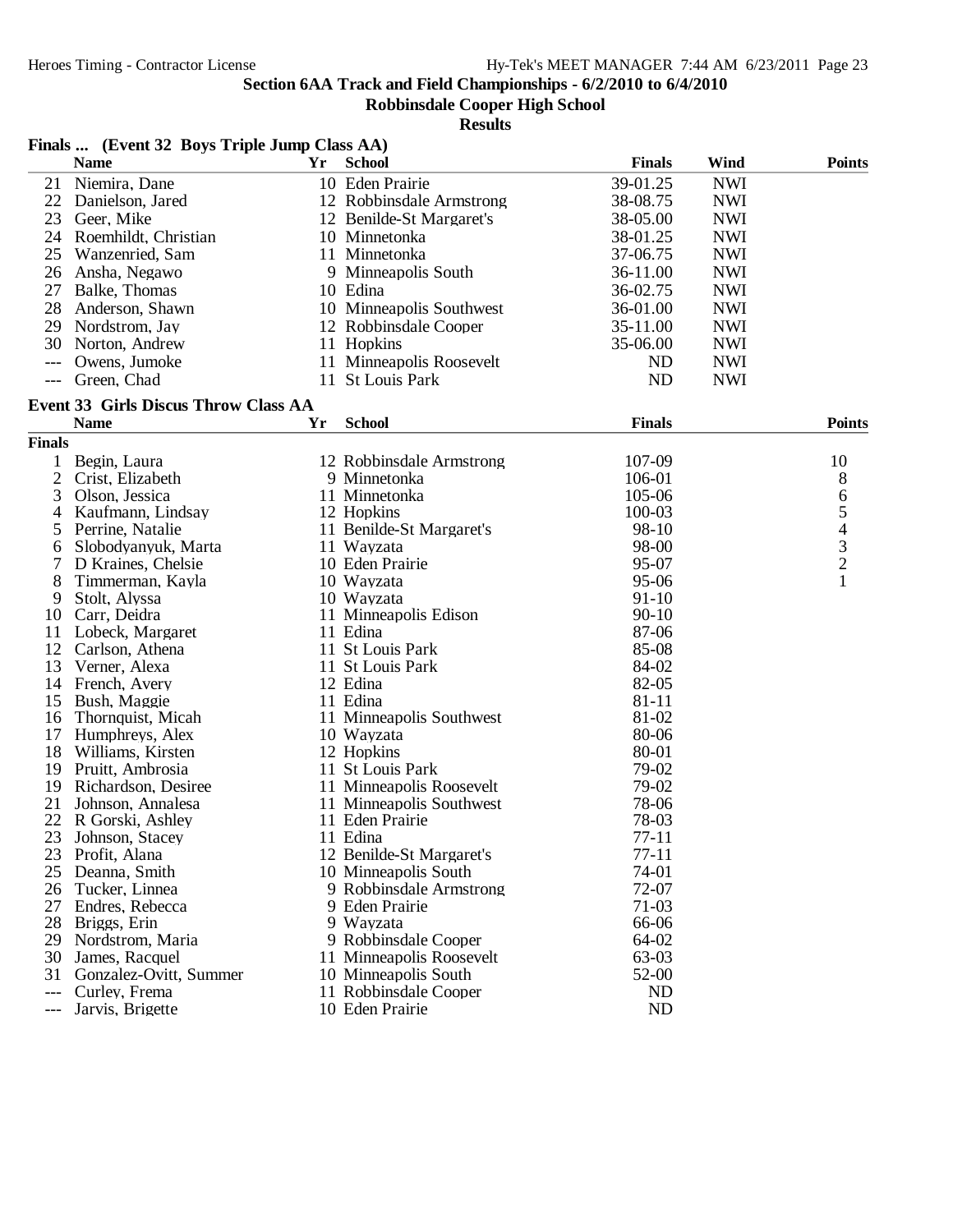**Robbinsdale Cooper High School**

**Results**

## **Event 34 Boys Discus Throw Class AA**

|                | <b>Name</b>                             | Yr | <b>School</b>            | <b>Finals</b> | <b>Points</b>                                   |
|----------------|-----------------------------------------|----|--------------------------|---------------|-------------------------------------------------|
| <b>Finals</b>  |                                         |    |                          |               |                                                 |
| 1              | Kubler, Tyler                           |    | 12 Eden Prairie          | 162-00        | 10                                              |
| $\mathfrak{2}$ | Wallin, Matt                            |    | 11 Robbinsdale Armstrong | 148-00        | 8                                               |
| 3              | Peterson, Luke                          |    | 11 Wayzata               | 143-03        | 6                                               |
| 4              | Goodenough, Remington                   |    | 12 Edina                 | 140-08        | 5                                               |
| 5              | Larson, Evan                            |    | 10 Minnetonka            | 136-10        |                                                 |
| 6              | Smith, Jonathan                         |    | 12 Robbinsdale Armstrong | 133-01        |                                                 |
| 7              | Dawson, Taylor                          |    | 11 Minnetonka            | 130-00        | $\begin{array}{c} 4 \\ 3 \\ 2 \\ 1 \end{array}$ |
| 8              | Link, Michael                           |    | 11 Hopkins               | 125-06        |                                                 |
| 9              | Gilliam, Adam                           |    | 11 Hopkins               | 124-09        |                                                 |
| 10             | Grant, Taylor                           |    | 12 Eden Prairie          | 124-00        |                                                 |
| 11             | May, William                            |    | 12 Minnetonka            | 123-07        |                                                 |
| 12             | Tyler, Anthony                          |    | 9 Robbinsdale Cooper     | 123-03        |                                                 |
| 13             | Park, Aleksandr                         |    | 10 Wayzata               | 119-10        |                                                 |
| 14             | Reinke, Tyson                           |    | 9 Eden Prairie           | 119-04        |                                                 |
| 15             | Senst, Mark                             |    | 10 Robbinsdale Armstrong | 114-04        |                                                 |
| 16             | Ness, Cal                               |    | 11 Robbinsdale Armstrong | 112-10        |                                                 |
| 17             | Johnson, Jacob                          |    | 11 St Louis Park         | 111-06        |                                                 |
| 18             | Haffermann, JJ                          |    | 12 Benilde-St Margaret's | 109-05        |                                                 |
| 19             | Tyler, Salone                           |    | 12 Minneapolis South     | 108-10        |                                                 |
| 19             | Nelson, Daniel                          |    | 12 Benilde-St Margaret's | 108-10        |                                                 |
| 21             | Siegel, Scott                           |    | 11 Wayzata               | 108-01        |                                                 |
| 22             |                                         |    | 12 Minneapolis Southwest | 107-05        |                                                 |
| 23             | Dolezal, Nick<br>Houlton, Jack          |    | 12 Minnetonka            | 107-03        |                                                 |
|                |                                         |    |                          |               |                                                 |
| 24             | Packel, Cameron                         |    | 12 Wayzata               | 105-02        |                                                 |
| 25             | Peterson, Nash                          |    | 12 Edina                 | 105-01        |                                                 |
| 26             | Nordstrom, Jay                          |    | 12 Robbinsdale Cooper    | $104 - 11$    |                                                 |
| 26             | Russell, Kevin                          |    | 11 Hopkins               | 104-11        |                                                 |
| 28             | Shepherd, Caleb                         |    | 11 Minneapolis Washburn  | 103-09        |                                                 |
| 29             | Nielsen, Duncan                         |    | 11 Eden Prairie          | 99-04         |                                                 |
| 30             | MacLennan, Jack                         |    | 12 Edina                 | 98-08         |                                                 |
| 31             | Xiong, Na                               |    | 10 Minneapolis Henry     | 89-07         |                                                 |
| 32             | Justin, Sideen                          |    | 12 Minneapolis South     | 89-03         |                                                 |
| 33             | Hamerlinck, Ian                         |    | 10 Minneapolis Southwest | $73-11$       |                                                 |
| $---$          | Vosika, Dylan                           |    | 11 St Louis Park         | ND            |                                                 |
| $---$          | Backer, Cody                            |    | 12 Minneapolis Washburn  | <b>ND</b>     |                                                 |
|                | <b>Event 35 Girls Shot Put Class AA</b> |    |                          |               |                                                 |
|                | <b>Name</b>                             | Yr | <b>School</b>            | <b>Finals</b> | <b>Points</b>                                   |
| <b>Finals</b>  |                                         |    |                          |               |                                                 |
| 1              | Richardson, Desiree                     |    | 11 Minneapolis Roosevelt | 38-11.75      | 10                                              |
| $\overline{2}$ | Stolt, Alyssa                           |    | 10 Wayzata               | 37-02.50      | 8                                               |
| 3              | Profit, Alana                           |    | 12 Benilde-St Margaret's | 35-10.00      | 6                                               |
| 4              | Kaufmann, Lindsay                       |    | 12 Hopkins               | 34-11.25      | 5                                               |
| 5              | Briggs, Erin                            |    | 9 Wayzata                | 34-07.00      |                                                 |
|                | Timmerman, Kayla                        |    | 10 Wayzata               | 34-05.50      | $rac{4}{3}$                                     |
| 6              |                                         |    | 9 Edina                  | 34-04.25      | $\overline{c}$                                  |
| 7              | Fogelson, Kelly<br>Perrine, Natalie     |    | 11 Benilde-St Margaret's | 33-02.25      | $\mathbf{1}$                                    |
| 8              |                                         |    |                          |               |                                                 |
| 9              | McGill, Jazmyne                         |    | 9 Robbinsdale Armstrong  | 31-09.25      |                                                 |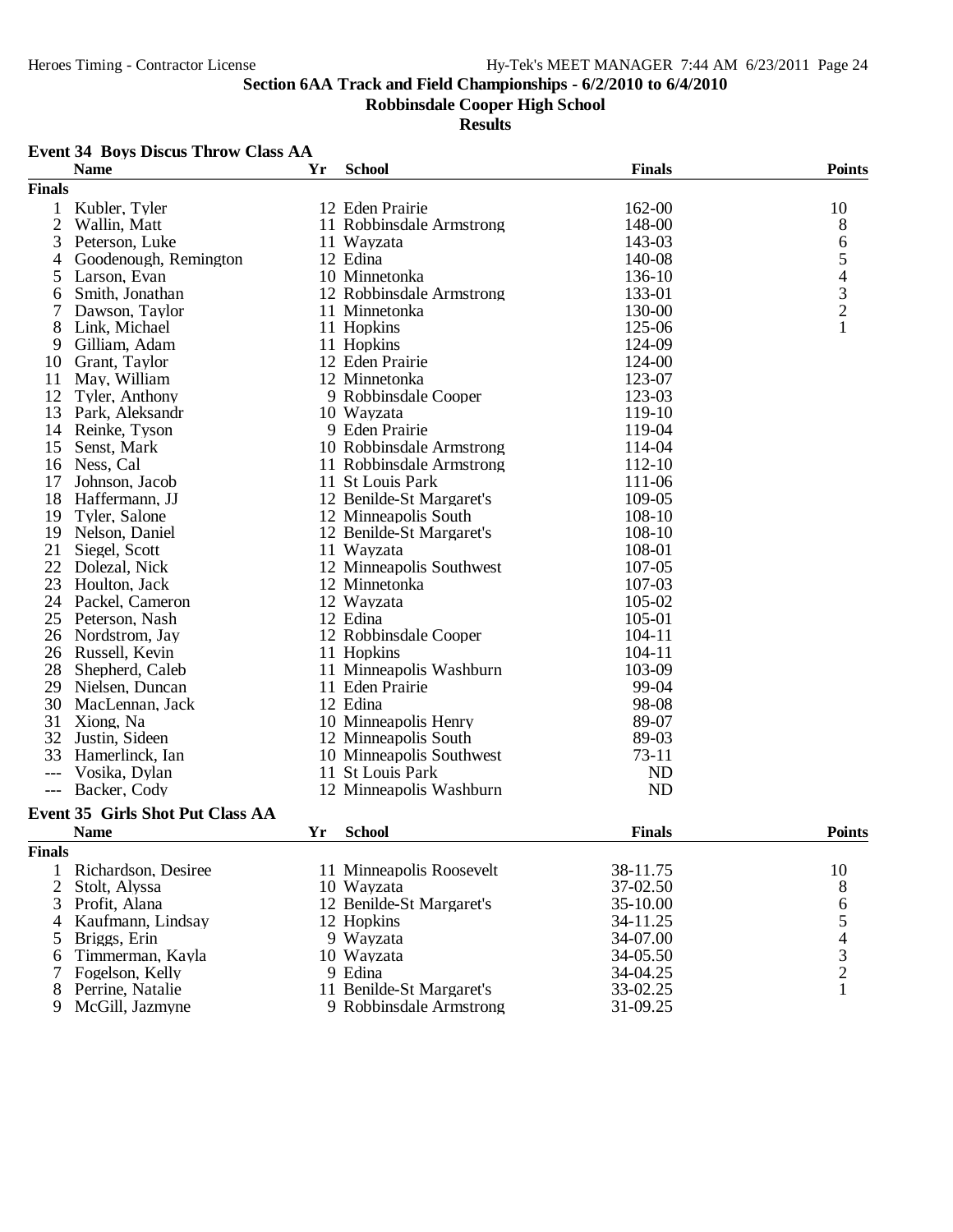**Robbinsdale Cooper High School**

|               | Finals  (Event 35 Girls Shot Put Class AA) |    |                          |               |                |
|---------------|--------------------------------------------|----|--------------------------|---------------|----------------|
|               | <b>Name</b>                                | Yr | <b>School</b>            | <b>Finals</b> | <b>Points</b>  |
| 10            | Olson, Jessica                             |    | 11 Minnetonka            | 31-08.25      |                |
| 11            | D Kraines, Chelsie                         |    | 10 Eden Prairie          | 31-01.75      |                |
| 12            | Williams, Kirsten                          |    | 12 Hopkins               | 29-06.50      |                |
| 13            | Crist, Elizabeth                           |    | 9 Minnetonka             | 29-05.50      |                |
| 14            | Endres, Rebecca                            |    | 9 Eden Prairie           | 29-02.75      |                |
| 15            | French, Avery                              |    | 12 Edina                 | 28-09.75      |                |
| 16            | James, Racquel                             |    | 11 Minneapolis Roosevelt | 28-04.00      |                |
| 17            | Beers, Kirby                               |    | 10 St Louis Park         | 27-09.00      |                |
| 18            | Thornquist, Micah                          |    | 11 Minneapolis Southwest | 27-04.00      |                |
| 19            | Begin, Laura                               |    | 12 Robbinsdale Armstrong | 27-00.50      |                |
| 20            | Sledge, Leigha                             |    | 11 St Louis Park         | 26-10.50      |                |
| 21            | Verner, Alexa                              |    | 11 St Louis Park         | 25-11.75      |                |
| 22            | Johnson, Annalesa                          |    | 11 Minneapolis Southwest | 25-02.50      |                |
|               |                                            |    |                          |               |                |
|               | <b>Event 36 Boys Shot Put Class AA</b>     |    |                          |               |                |
|               | <b>Name</b>                                | Yr | <b>School</b>            | <b>Finals</b> | <b>Points</b>  |
| <b>Finals</b> |                                            |    |                          |               |                |
| 1             | Allen, Beau                                |    | 12 Minnetonka            | 54-05.50      | 10             |
| 2             | Kubler, Tyler                              |    | 12 Eden Prairie          | 53-09.25      | 8              |
| 3             | Tracy, Pat                                 |    | 12 St Louis Park         | 50-09.00      | 6              |
| 4             | Grant, Taylor                              |    | 12 Eden Prairie          | 46-09.00      | 5              |
| 5             | May, William                               |    | 12 Minnetonka            | 46-03.00      | $\overline{4}$ |
| 6             | Siegel, Scott                              |    | 11 Wayzata               | 46-00.75      |                |
| 7             | MacLennan, Jack                            |    | 12 Edina                 | 45-06.75      | $\frac{3}{2}$  |
| 8             | Petrie, John                               |    | 11 Wayzata               | 43-09.50      | 1              |
| 9             | Packel, Cameron                            |    | 12 Wayzata               | 43-00.25      |                |
| 10            | Russell, Kevin                             |    | 11 Hopkins               | 42-09.75      |                |
| 11            | Goodenough, Remington                      |    | 12 Edina                 | 42-03.25      |                |
| 12            | Peterson, Luke                             |    | 11 Wayzata               | 41-09.75      |                |
| 13            | Wallin, Matt                               |    | 11 Robbinsdale Armstrong | 41-07.00      |                |
| 14            | Molden, Brock                              |    | 11 Robbinsdale Armstrong | 41-03.25      |                |
| 15            | Park, Aleksandr                            |    | 10 Wayzata               | 41-01.75      |                |
| 16            | krieger, Patrick                           |    | 11 Benilde-St Margaret's | 41-00.75      |                |
| 17            | Hill, Brandon                              |    | 11 Eden Prairie          | 40-07.50      |                |
| 18            | Bateman, Peter                             |    | 9 Robbinsdale Armstrong  | 39-09.75      |                |
| 19            | Haffermann, JJ                             |    | 12 Benilde-St Margaret's | 39-05.25      |                |
| 20            | Link, Michael                              |    | 11 Hopkins               | 39-05.00      |                |
| 21            | Willis, Shawn                              |    | 11 St Louis Park         | 39-00.25      |                |
| 22            | Peterson, Nash                             |    | 12 Edina                 | 38-08.25      |                |
| 23            | Gilliam, Adam                              |    | 11 Hopkins               | 38-04.75      |                |
| 24            | Smith, Jonathan                            |    | 12 Robbinsdale Armstrong | 35-10.00      |                |
| 25            | Nielsen, Gary                              |    | 11 Robbinsdale Cooper    | 34-01.25      |                |
| 26            | Shepherd, Caleb                            |    | 11 Minneapolis Washburn  | 33-09.50      |                |
| 27            | Sweeney, Jason                             |    | 10 Minneapolis Henry     | 33-06.50      |                |
| 28            | Tyler, Salone                              |    | 12 Minneapolis South     | 33-06.25      |                |
| 29            | Tyler, Anthony                             |    | 9 Robbinsdale Cooper     | 33-05.50      |                |
| 30            | Weinschreider, Kyle                        |    | 10 Minneapolis Southwest | 32-02.50      |                |
| 31            | Ekue-Hettah, Philippe                      |    | 11 Minneapolis Roosevelt | 31-10.75      |                |
| 32            | Zed, Glawe-Storm                           |    | 9 Minneapolis South      | 29-07.50      |                |
| 33            | Gutierrez-Mimbrer, Elmer                   |    | 10 Minneapolis Southwest | 27-00.50      |                |